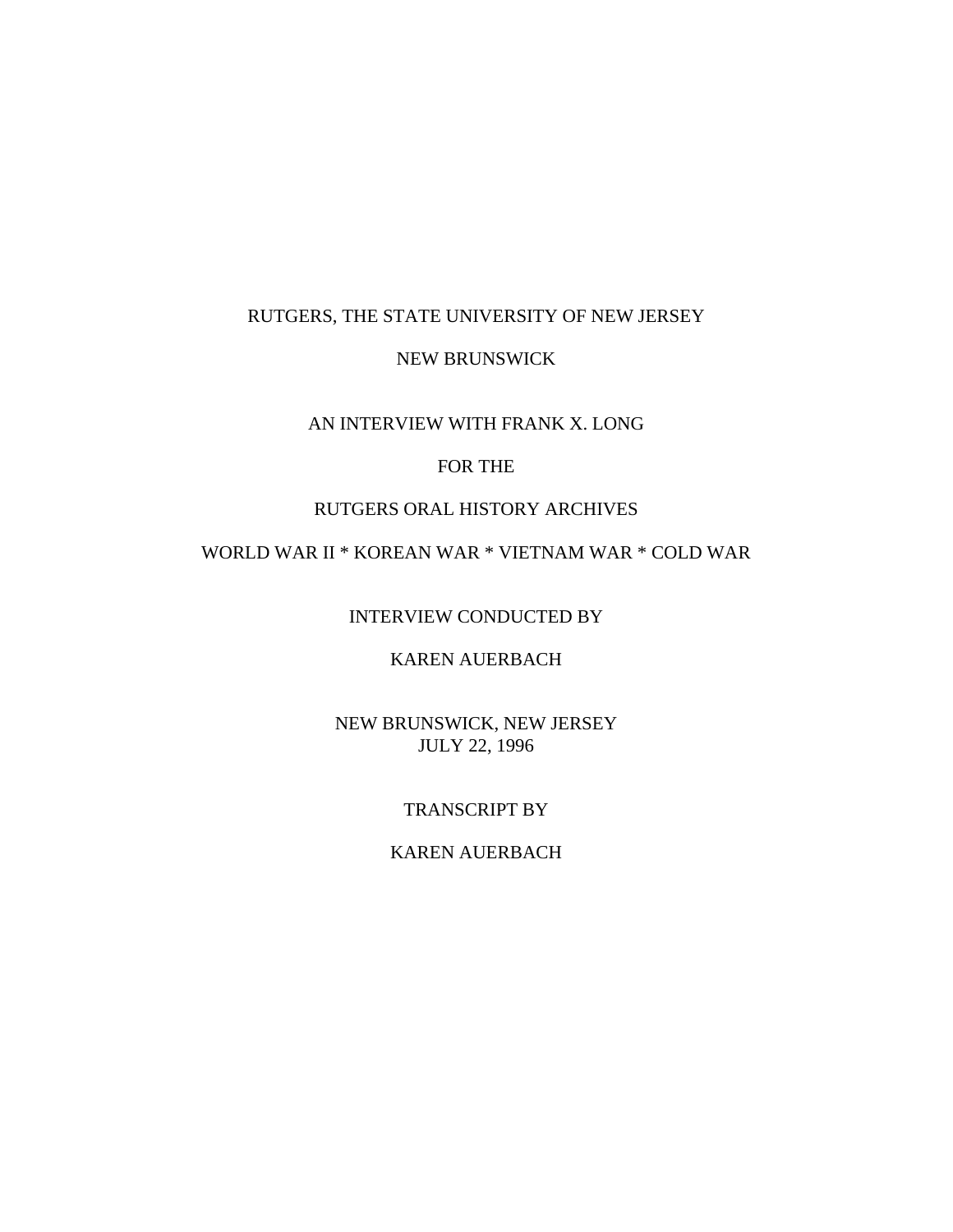Karen Auerbach: This is an interview with Frank X. Long at Rutgers University in New Brunswick, New Jersey on July 22, 1996. I guess we will start, I wanted to know a little bit about Newark, growing up in Newark.

Frank Long: Surely.

KA: What was Newark like in the '30s?

FL: Well, I was born in the city of Newark in 1925. And it was quite a different community from today, and that was to my benefit, really, because it was really a collection of smaller communities and it was somewhat a gracious place, if you can believe that. It had sections like Valesburg, and the section that I grew up in, basically it was called Roseville, and a lot of those names don't mean a lot these days. I was born in a private residence, born at home as would happen in those days. That would be on South Ninth Street near Central Avenue.

KA: Okay.

FL: … Basically growing up time for me was on South Tenth Street, 75 South Tenth, right near Central Avenue, and it was a good, wonderful place for me. These days I will find myself, because of the nature of the work I'm doing; I'm editing a publication that aims for personal growth and spirituality I find myself talking to a number of people and it appears to be a genuine rarity if one grew up in other than a dysfunctional home, because there are just so many examples of abused children, and it makes me sad at this point in time. Here I am nearing my seventy-first birthday, I will be that age tomorrow of all things, so I'm not …

KA: Happy birthday.

FL: Thank you. I'm still kind of amazed at all the dysfunctional families around, and yet I believe it, because I hear it so often. But in my case, it was completely the opposite. It was just …

KA: A happy childhood?

FL: A very happy childhood. I am prejudiced, I'm sure, but [I had] the greatest mother and father in the world, and I was nicely nestled in a beautiful spot. I was the middle of five children. I have two older brothers and two younger sisters. So I was just kind of surrounded by love in all regards, and it was a very gregarious kind of a household. The door was always open for company, and there was always an evening sing-a-long and I would handle the piano. I hasten to add it was a player piano. I never did learn to play, really, but we had a grand time, and it was very religious household. The St. Rose of Lima Church was about two and a half blocks away, and life kind of revolved around that, to a large degree, but that was [the] basic growing up situation. My father was a longtime employee of New Jersey Bell, as a matter-of-fact he worked there just about fifty years.

KA: In Newark?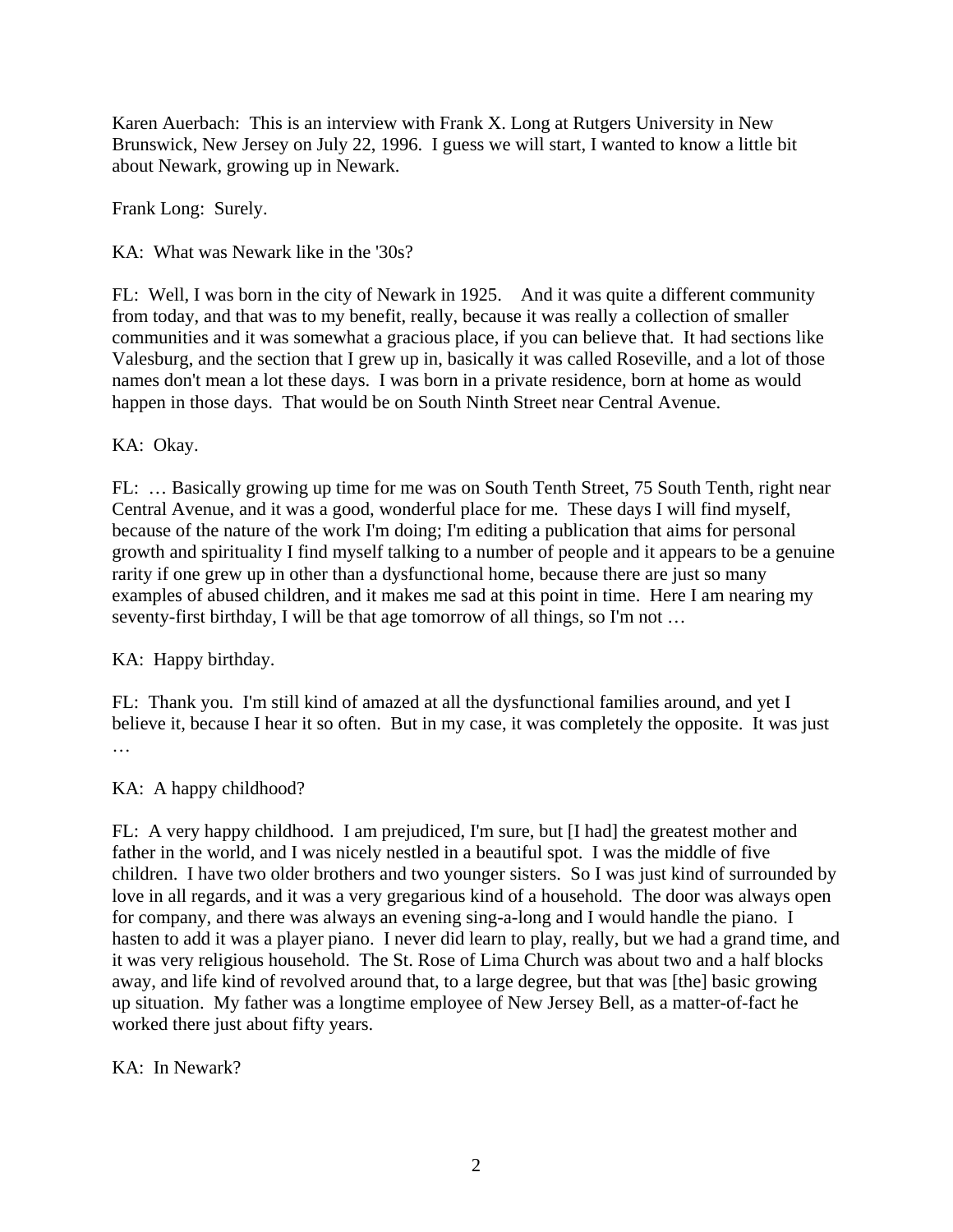FL: In Newark, right. As I say, Newark was a very different kind of a town. It was somewhat blue collar, but lots of lovely residential sections. His assignment was to kind of take care of the maintenance and smooth operation for the entire telephone system over at Prudential Life Insurance Company, which was headquartered, and was the largest employer in Newark. He worked for New Jersey Bell, but on the scene at Prudential, and was responsible for taking care of their phones. My mother was strictly a homebody, although she had, earlier in her life, worked, I believe, at Prudential. So, it's kind of a small world that way.

KA: That must have been unusual … in the early part of the twentieth century for a woman to work.

FL: The way you put that is very nice. It was the early twentieth century and I sometimes have to remind myself of that, but you're right. It, I believe, though was not all that unusual. I think that basically the young ladies, of say 1905, or 1910, I guess we're talking about, would go to grammar school and then take a, a clerical or secretarial job somewhere and meet some nice young man and get married and raise a family. But they would not return to the workplace I have a hunch because I remember not only my mother but her two sisters, that I recall, and lots of her gal friends that I got to know, she met a lot of them at the workplace, and I do think that was that.

KA: How did your family fare during the Depression?

FL: … I believe it was a time of real challenge. I was kind of the errand boy of the family, did a lot of the local shopping and so on, and very vividly, I can recall that we lived on a pretty tight budget. My father's salary I'm sure was really minuscule compared to today's time. I mean, he was there in the 1930s, I'd say he'd been working for New Jersey Bell for a number of years, but I'm sure his salary was around the three thousand dollar level.

KA: Was he able to keep his job?

FL: Yeah, he had the security of a long-term employment and he was pretty good at what he did. But I do recall, say it was a casual kind of supper that we were planning, I would go to Central Avenue and the local delicatessen and [buy] fifteen cents worth of spiced ham, that would be fifteen cents for the ham and then a loaf of bread would be an additional eighteen cents or thereabouts, and we would pretty well be set for our …

KA: That would be for dinner?

FL: For our supper, yeah. So, the pricing was a lot lower. But we were renting the house in the '30s and then an opportunity came along, just to give you an idea of the price structure of things. I'm sure the rent was, it was in a large home and it would accommodate, it was a beautiful household. It would have a, an upstairs boarder who would occupy one of the rooms. There were three of us boys up in the attic room, sharing the attic room and two sisters sharing another room, and then my mother and father in a room, and then there was my Aunt Maggie who also lived with us. So it was just a … nuclear household and it was just a, hardly ever a negative word. Everybody, because of all the love exuded by my parents, everything just worked well.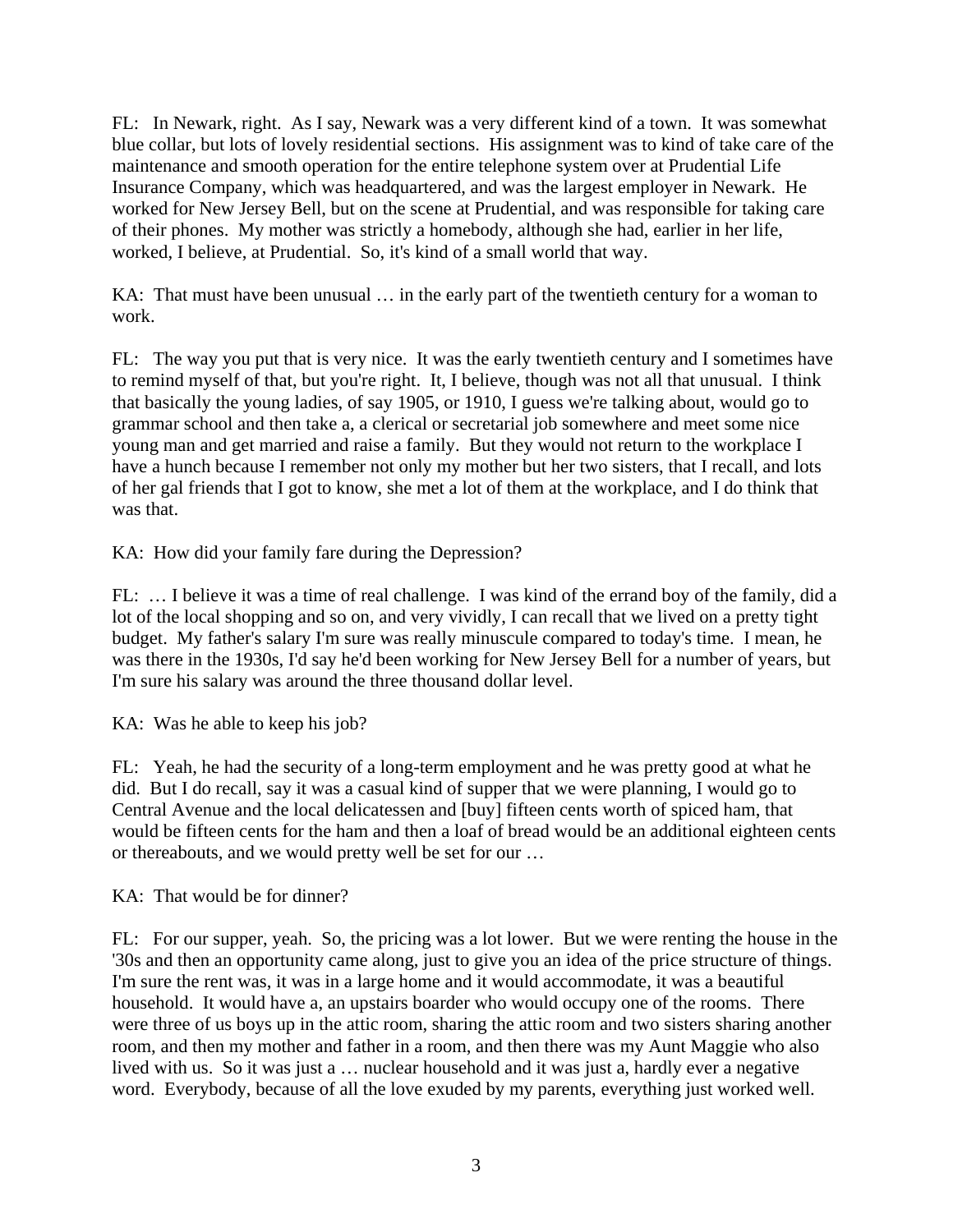… Financially, somehow, in the mid- '30s I guess, an opportunity came along and my father scraped together and mortgaged this and that, and we purchased a home for about two thousand dollars.

KA: Before that time you were renting.

FL: Until then we had been renting. The nice thing in my world, I would guess in a lot of ways it sounds very silly, perhaps, what shaped my life almost as much as anything in the world was being a little bit on the frail side as I grew toward age six and seven. So that when I began grammar school at St. Rose of Lima, I started school but then came down with a very tight succession of the childhood diseases of that time, the mumps and the chicken pox.

## KA: Really.

FL: Whatever else was around. And so I'd get over one, start back in and then be ill again, to a point where I think, without using a whole bunch of psychology and whatever, my parents did probably the best thing in the world for me at that time. They just decided, "We're just gonna keep you back and let you start school later." So I started my first grade at age seven instead of six, with a smattering of what had gone before and with an inclination especially toward reading and that's something that has followed me all through my life. So it really gave just a tiny bit of an edge, a head start. I was just a touch older than my classmates, and by the time I got to the eighth grade I had still maintained my interest in studying and geography and history and everything else. I was lucky enough to have a, a distant relative send us along a, a volume of books called, "The Book of Knowledge." And it was just kind of a youngster's encyclopedia with … stories about the world and science and physics and everything, written in kind of an interesting way. It just caught my fancy, and by the time I was in the eighth grade, they didn't have kindergarten, they had first grade through eighth grade, I was a pretty decent writer because I was reading so much, and also just was pretty good in English and interested in school. So what happened then, so graduating from grammar school, my goal was, of course, to go to what to me was a wonderful prep school that both my brothers went to.

KA: Was that St. Benedict's?

FL: That's St. Benedict's Prep on High Street in Newark, New Jersey. Now it's Martin Luther King Boulevard, but at that time it was High Street in downtown Newark, New Jersey. And so I applied for a scholarship, took a scholarship test, and what happened was what happened often with me. I was very fortunate and kind of bright, I guess, because I won a full scholarship all four years to St. Benedict's Prep. And part of it was, I'm sure a very quality essay that I wrote as part of the exam.

KA: Even as a grade school student you were a writer?

FL: Yeah, I was a star student in terms of academics, not all that much in terms of math and science, but mostly English, history and all of that sort of thing. But at St. Benedict's, I did kind of compile, I had the highest grade average for, for all four years, and sometimes it was, it was obscene, it was 98.2, you know, they went on the numerical scale. They had two awards at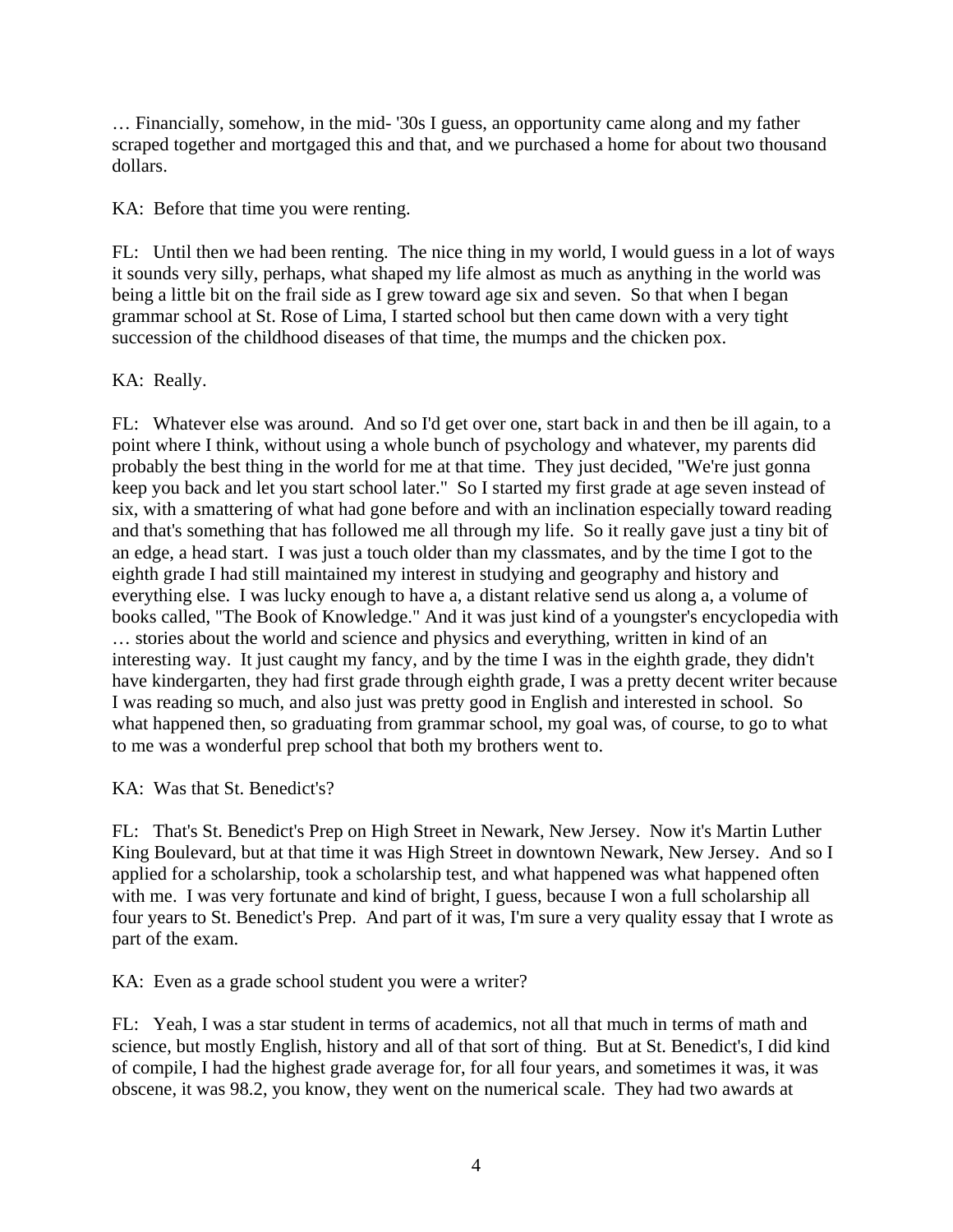graduation at St. Benedict's and I won both of them. … I wasn't a smart alec in that sense and I didn't have a lot pride, but I had a loving set of parents and my siblings were very encouraging, and I was just, I just thought myself, I was fortunate. And then I owe a great deal to a gentleman from Rutgers.

KA: Who would that be?

FL: The name is Lawrence Keefe, and he probably got out in the 1930s somewhere, early or mid- '30s. Larry Keefe was his name, and he was my English teacher when I was a sophomore at St. Benedicts. And the other, well, let's say the big event that was happening that distracted my family and other families around the world was World War II.

KA: When did you graduate from high school in '43 or '44?

FL: '44. So I entered high school in 1940, and the war was breaking out, you know, as far as we're concerned.

KA: Okay.

FL: And so it had an effect on me in my time at St. Benedict's. My older brother, the first one through who had graduated from St. Benedict's in 1937 …

KA: What school did your brother go on to?

FL: My brother, John, who is now deceased, but at that time he was a marvelous athlete and very bright young man. When he graduated from St. Benedict's Prep, he went to the Seton Hall, Seton Hall College.

KA: Did he go into the war?

FL: … [He] went into service very early in 1941, I guess, and he became a naval officer. Served, as a matter-of-fact, at some points here, there, with the guy who became President Nixon. He, along with Nixon, they were both members of the naval supply quarter, and at one point stationed together somewhere in Iowa. But he went on to see pretty exciting and dangerous service in the South Pacific. A lieutenant commander, John was discharged from the Navy but had some adventures. So I, I looked up to him as a St. Benedict's grad and also to my next brother in line who, my brother, Joseph, also deceased, brother Joe, had the same kind of wonderful personality and helpfulness and he was particularly careful of his little brother.

KA: The "little brother" was you.

FL: Which was me. So I was very fortunate to be very loved, very well regarded. He graduated in 1942 and immediately went into … he went into the Army and served with the infantry and other branches over in Italy. My only service turned out very different, but my debt to Larry Keefe, he really directed my life. My parents did too by keeping me back the first year. Next thing that happened that turned out to be very crucial in my life.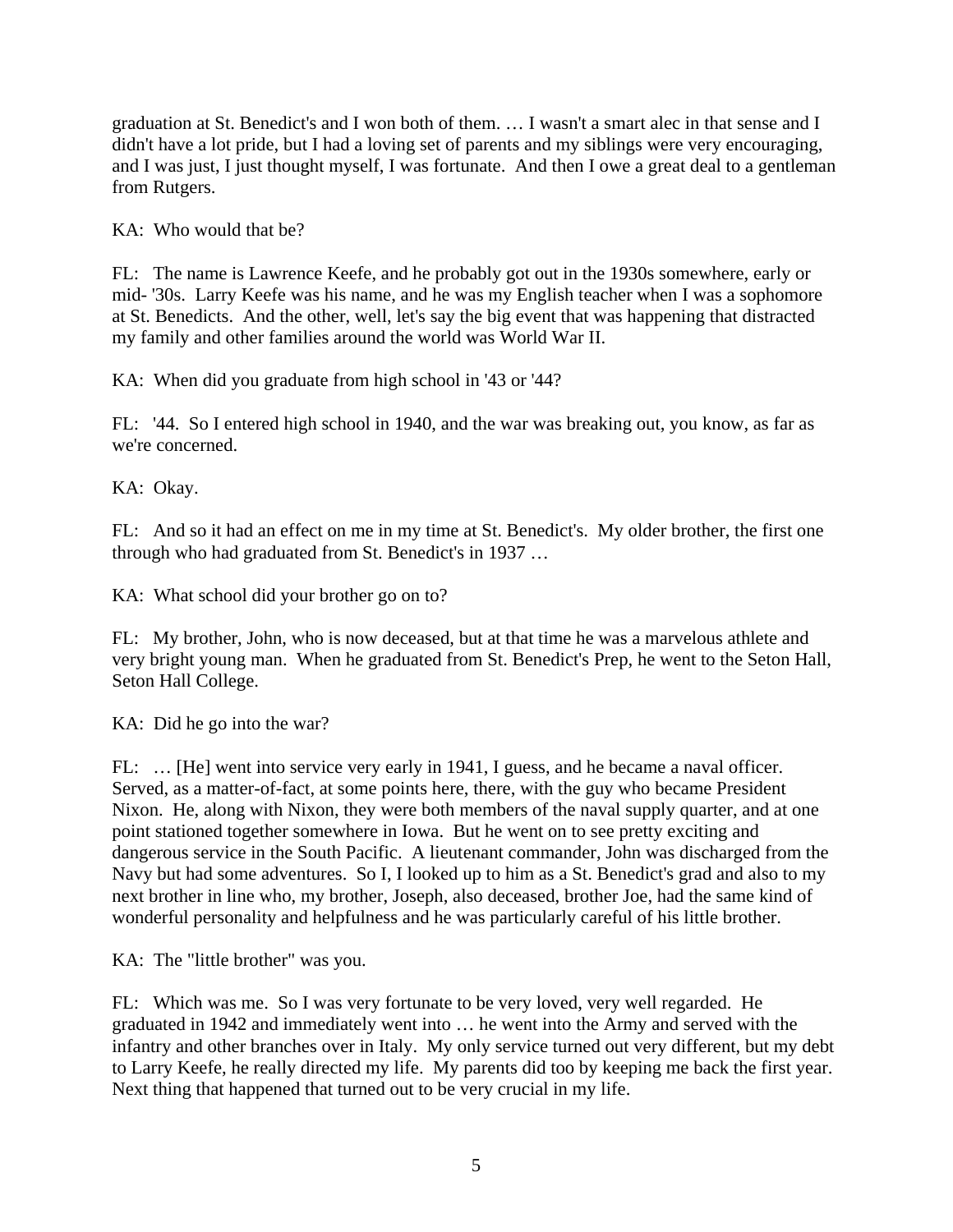KA: This was your sophomore year English teacher?

FL: My sophomore year English teacher, Larry Keefe, and he was up for the draft. So he was about to be drafted in the Army.

KA: Okay.

FL: Larry Keefe had gone through Rutgers, was a good writer and also very interested in athletics. As a matter-of-fact, he was the sports correspondent for all of the St. Benedict's teams, and St. Benedict's was one of the larger schools in North Jersey and a terrific powerhouse, especially in sports. Newark at that time, bless its heart, it had no less than three newspapers. He was a sports correspondent, you know, a dignified gentleman, for all three newspapers and I turned out to be his star student. Can you imagine this happening to you, Karen?

KA: That was a good connection, right?

FL: He … took a liking to me and his wife would take me sometimes to a Broadway play, just a wonderful, beautiful person. I was thinking this morning, kicking myself, that he had passed away and I never did really get a chance to thank him for that. In this way maybe I am a little bit recognizing him, and, because of, just a thorough gentleman, including the fact that he brought [me] one interesting Saturday in my prep school years to the Rutgers campus to see a University of Connecticut football game.

KA: That was your first Rutgers football game?

FL: That was my first Rutgers experience.

KA: Were you a Rutgers fan right away?

FL: I was ready to be that and I was very impressed and that was, you know, big time for a prep school student. I saw what kind of an excellent product they turned out in Larry, who just had all of the finer principles of the world. Including an interest in, you know, a not very affluent young man who was creatively inclined, but needed perhaps a touch of guidance. He provided it at the right time in life so that he just simply said, "Frank, I'm going in the service. You played athletics yourself and you're a good writer. You are an avid sports fan, so I'm going to turn it over and it's okay with the administration here, you are now the sports correspondent for these three newspapers in town." And here I was, age sixteen, seventeen.

KA: That was a big break for you. That was your entry into journalism.

FL: Exactly.

KA: Was it the *Newark Star-Ledger Evening News*?

FL: It was the *Newark Evening News*, *Newark Star-Ledger*, and at that time there was also a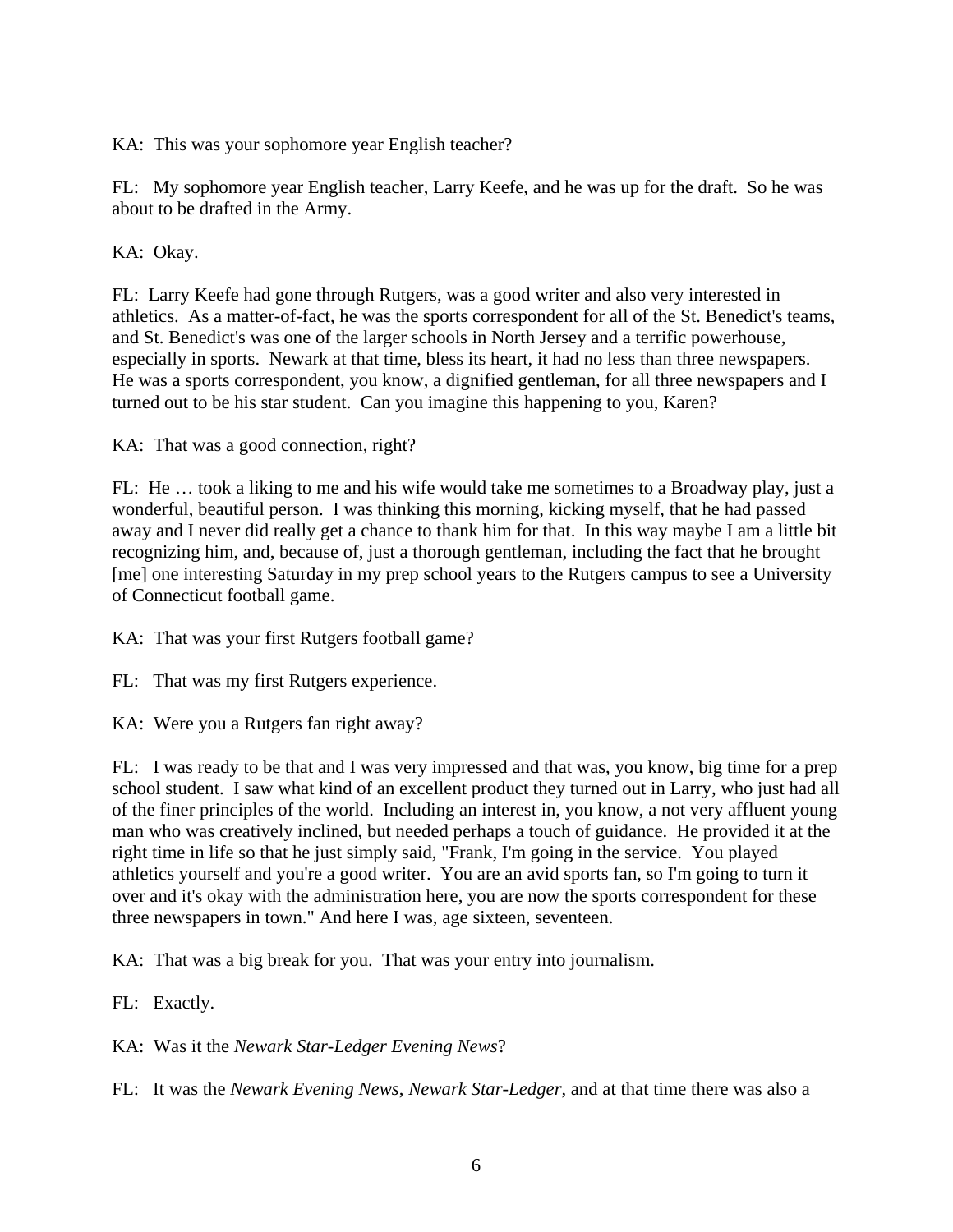paper called the *Newark Sunday Call*.

KA: You were the sports correspondent, what team did you cover?

FL: I covered St. Benedict's, anything and everything that they did, for all three of those newspapers and I just poured myself into it. I continued my grades, and they continued high, but I just had no idle moments. I would go to a St. Benedict's game, say it was a football game, and I would phone in the score to the *Star-Ledger* desk. And … as time went by I, I would actually sit next to … the telegrapher and write out the news for the late editions of the Saturday afternoon *Newark Evening News*, and then I would head down to the *Sunday Call* and sit at the desk and write another story there. So it was crazy.

KA: How did you learn? How did you learn how to write a sports story?

FL: I just read so many of them. I was just so interested and I found out early, you asked the right question, I, I found, Karen, as you may have found also, that when it comes to writing news or sports articles … there is a certain kind of a formula that evolves. I mean, we do deal with who, what, when, where, and why and how, and you translate that in a creative way. I've always, I've been blessed with a degree of creativity that here, as I approach my seventy-first birthday I think it's better than it ever was, or at least as good. So that was my secret weapon, and my vocabulary was kind of terrific, especially for that age, so I could easily find different ways of saying the same thing. You've had that experience I'm sure

KA: When you were in high school and your teacher went into the war, was that a traumatic experience for you? He was your mentor.

FL: It was. Someone recently wrote a little feature article about me and my career and they summed it up this way. They said, "Frank Long is just a lucky freshman that was just in the right place at the right time." I have always somehow had this feeling, and I still have it, that there is some kind of a beautiful guiding star in my life. I think it's a higher power that has looked upon me just with real delight. I have just found myself with, not in the financial area, let's say, but in all of the areas that really count, the non-material, I just have had the knack of being precisely, and there are a lot of examples that come down, a little scary, but somehow there I was, right at the place I'm supposed to be. So I'm afraid that I didn't think about it too deeply. I said, "Well, here's another nice thing that's happening to me." ... I, tomorrow and the day after, here at age seventy-one, I still expect some really interesting and nice things to happen, and what's happening to me right now, getting to meet you and taking part in this. This is another nice thing. Not that I expect it, but that I guess maybe people say, "Well, you kind of open yourself up for nice things to happen." When I, for example, the *Newark Sunday Call* … I was not just a brash sophomore from St. Benedict's who came in and turned in a story. I must have shown some interest in other sports activities to a point where the sports editor, his name was John Deer, just a gracious older gentleman, he obviously saw in me some … dedication and real interest. So he appointed me, at age seventeen, I was assistant sports editor of the *Newark Sunday Call*. I would come in there, as a matter of fact, every Saturday and I'd sit at the desk and edit the horse racing results from Narragansett, as well as the track results and the … golf, and so I just became rather proficient in the whole sports field. But now why did that happen …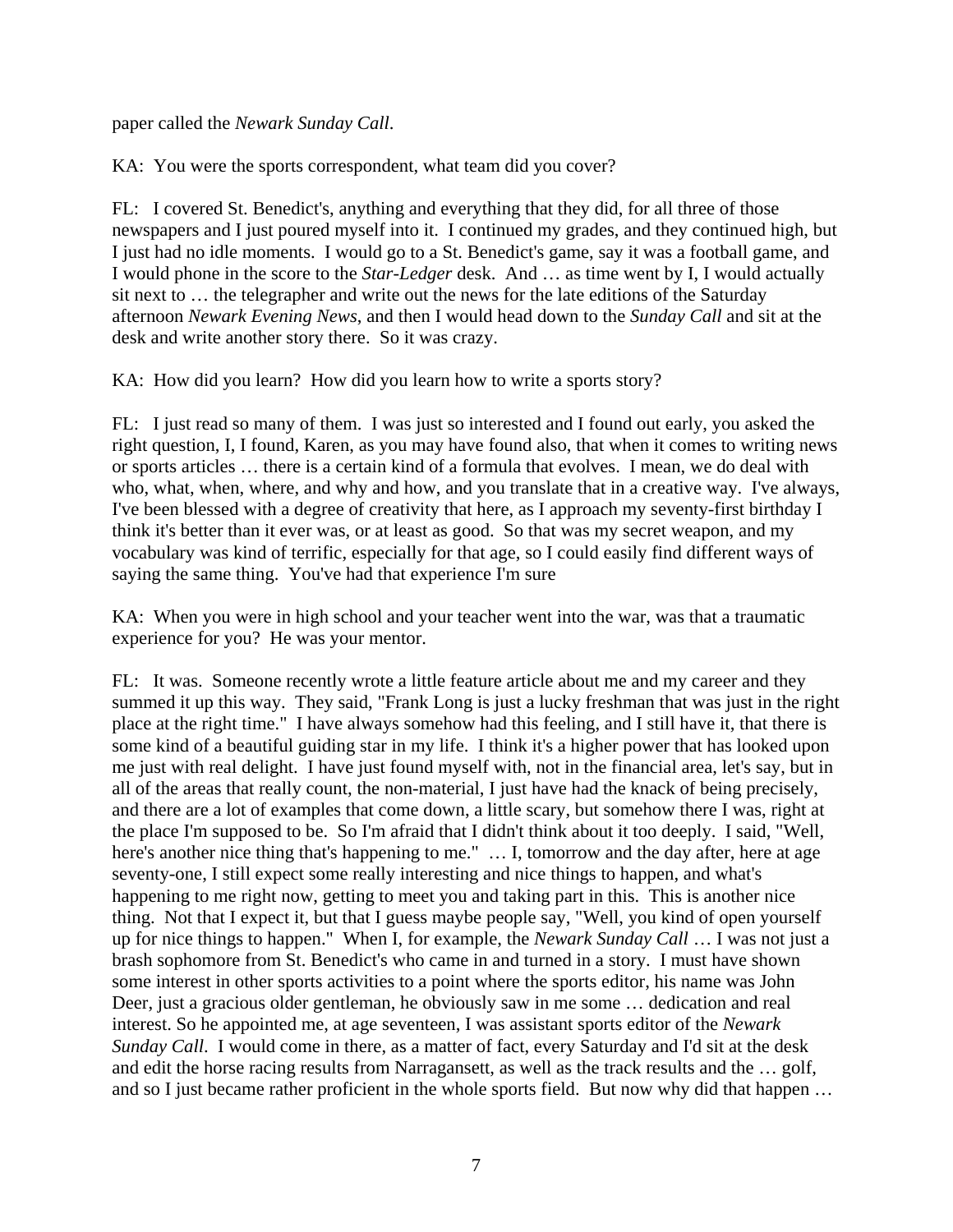KA: At seventeen, that is a lot to worry about.

FL: Yeah, but his, the other thing that I had no control over, obviously, but I was just at the right place at the right time. But the basic backdrop that really was making all of these things happen was the war ... I somehow have always felt a real debt to those who went before me, who should have been, excuse me, they were all fighting the war somewhere.

KA: There were a lot of men who would have been the writers and editors.

FL: Yeah, normally sports writers, sports editor. I was there at age seventeen instead of their being there at age twenty-five, thirty, forty-five. They were all fighting a war. I have a tremendous debt and feeling of some obligation to be true to all of those people, including to all the brothers. But here again, you see what happened when I was age six? The reason that this was really happening to me is because I had been held back a year. If I would have been in the, I did go into the war myself but at a later date when I graduated from high school, and I was age eighteen at that time I very likely would have gone into service … maybe a little earlier. But at any rate, you see what I'm getting at? The one thing had, because my English teacher was drafted, the whole world opened up for me, and I just was writing rather sophisticated bylined articles at age sixteen. I would cover a track meet, for example, and I did, just by the nature of trying to find out who was going to win … It would come down to the finish line. There I was with my little pad and pencil, and they'd shoot a picture of the winning racer and they'd be straining and, and the tall guy just as prominent in the picture would be me. I mean there I was …

KA: You were right behind them.

FL: Somewhat in the background but very prominent and my friends would say, "I saw you on the front page of the sports section, what are you doing here?" You know.

KA: It was big time for you.

FL: Big time. Kind of crazy, but it never did go to my head, really. I always thought of myself as lucky rather than talented. So there you go.

KA: How was your high school involved with the war effort? You know, what type of things do you remember from that?

FL: It was, the high school was a precious, delightful, wonderful time for me, and we did get involved in support of activities. We put our own, everybody there was soon going to be in service, so the school put in its own obstacle course and its training course and program … to try to get us ready, really, for service, cause that was the process. We had the usual drives for this and that.

KA: Scrap drives and that sort of thing?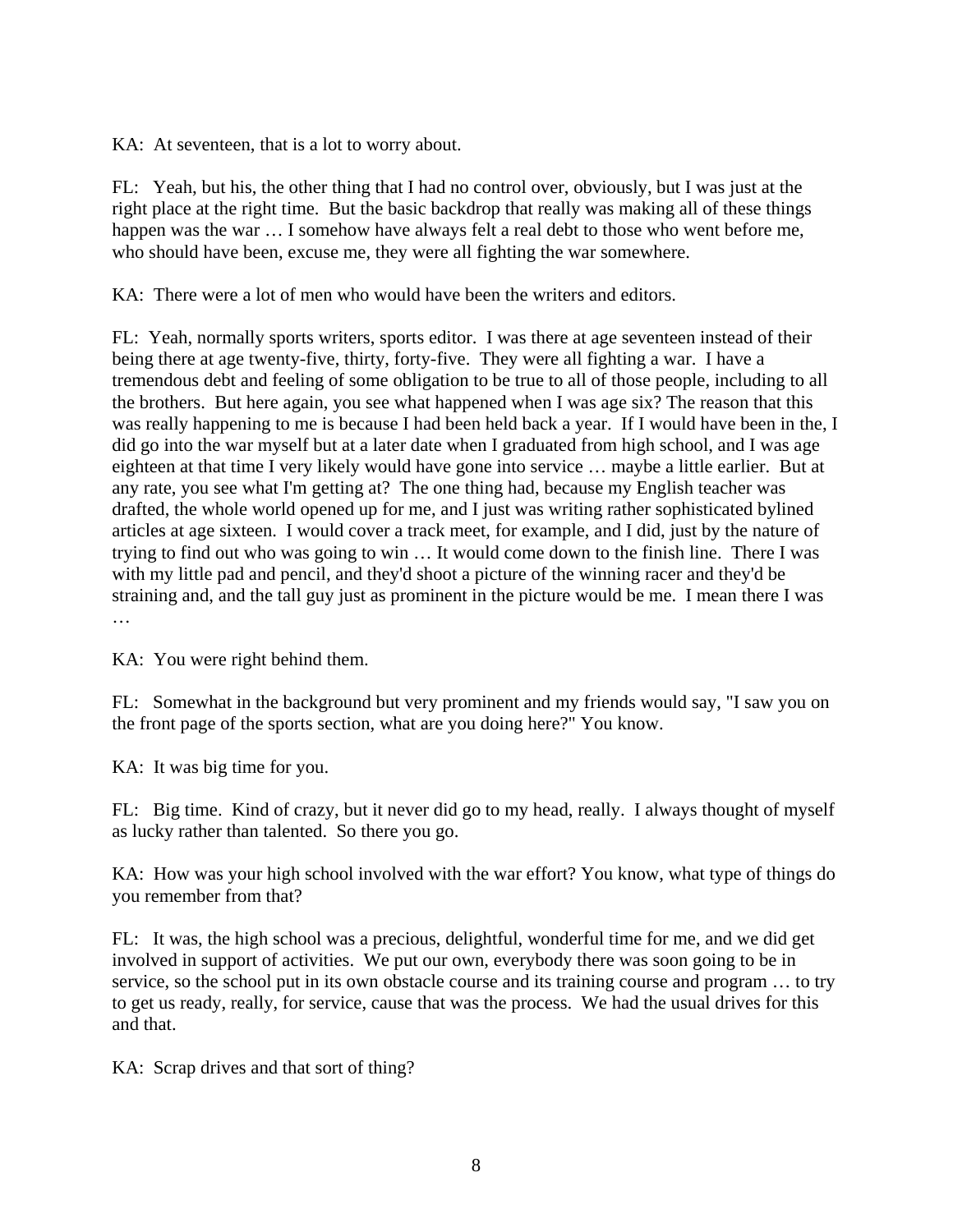FL: And trying to support the war effort … I would, besides being the sports correspondent, which kind of kept me a little busy, I got very active, I went, this happened wherever I went. I just became active in the school newspaper, so I was a reporter as a freshman in high school for the St. Benedict's Prep newspaper.

KA: Did you become the editor?

FL: Yeah, I became the sports editor and then the managing editor and then the editor. And later the same thing happened at *Targum*.

KA: What kind of a, what kind of a publication was your high school newspaper?

FL: It was a tabloid newspaper, and I think it was very classy, and we tried to maintain a pretty good quality about it … A guy in the class ahead of me, his name was Raymond Brady and he was a pretty classy writer. He was in the Class of '43 and one of the top editors, and he and I got pretty close to each other. And it turns, and we've been in touch, not, not all that often, but he was the financial correspondent for WCBS and, and the whole CBS TV network. Ray Brady is the, he still is the, the financial wizard who comes on …

KA: Did he go on to a big career?

FL: Yeah, he went on to a large size career. But I, I just couldn't, I, I was very lucky again. I just kept very busy and at the right time, the yearbook was coming along, and I found time to be the editor of the yearbook, too. I was doing anything and everything. Including, I'll tell you, this, the one glorious moment, there isn't going to be another place, probably to record it, but I was just such a recipient of good fortune. I was not talented enough and didn't have enough time to make, my sport was basketball. I liked basketball, baseball and I touched football.

KA: You played, in the high school you were on the basketball team?

FL: Well, I was not good enough to be on the basketball team, but I was captain of the intramural, my intramural basketball team. So the intramural all stars, this one evening, played the faculty all stars and people from the faculty, who were pretty good at what they were doing. I came in, in the fourth quarter, as a freshman, and … just somehow, I mean here again, some, through some "divine providence," the ball found its way to me over on the side, a real long shot, and I just flipped it up and it went in. And people were kind of amazed. So I was running back down court, then, my, one of the teachers was so amazed, you know, that I made the shot that he stumbled into me, and that put me on the foul line, and I made that shot. So, that was three quick points, you know, in about two minutes. So, and back down the court we came, and the ball game was almost over at this point. And somehow, again, I was heading over on kind of a tangential course from the basket, but pretty far-out, and the ball came my way. And I had been practicing this hook shot that was pretty classy, so an over-the-head hook shot from way back of the foul line. I just swept it up and it nestled into the basket. So there were five quick points for this unknown freshman, you know, in this all-star game and it was me. And that was and will remain my only sports highlight. But what happened, I was not that active on the newspaper at the time. I was just a reporter. But the sports editor, the way he wrote it, I can almost remember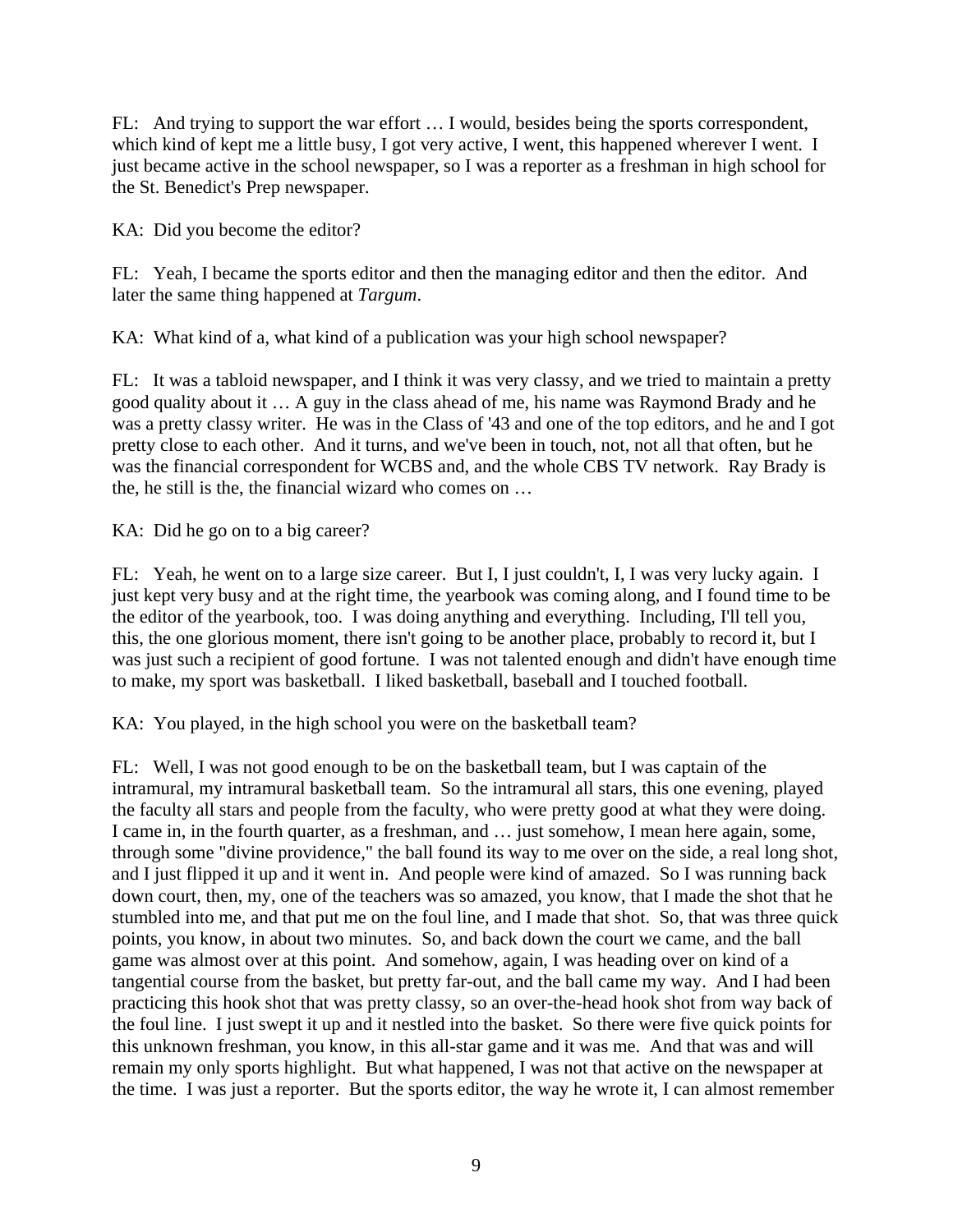the way, I loved the way he said it, "To the amazement of all, Francis Long," I was Francis at those days, "Francis Long, a freshman, scored five points in the final five minutes of the game with some extraordinary shot making." And that's, so I kind of retired from the actual performing of athletics at that time. But anyway, it was just one of those things.

KA: What you read really affected how you got into journalism.

FL: Yes, I really was an avid reader and a student of how sports stories were constructed,

KA: Were there certain newspapers with sports sections that you read every day?

FL: Yeah, the *Newark News* was a class act of the time. It was just filled with fabulous sports writers, really terrific guys. Paul (Horowitz?) was a name, Bill (Doherty?) was a name ... a Rutgers grad who had been a center at Rutgers. Bill and, I can't remember his last name, but he was one, and I was kind of adopted by a lot of these characters and I just studied how they wrote. Then interestingly, the place that had the most accessibility, again, because the staff had been hit by the war, I find myself of an evening, I sound like I was doing anything and everything, but I would go down three or so evenings a week and sit at a desk at the *Newark Star-Ledger*. Sid (Dorfman?) was the head of the service at that time.

KA: He is still a columnist there.

FL: He is? I think that's probably true … But he, again, he thought I had some dedication to me, and so I would take the sports results from other high school players. They didn't know I was also in high school myself.

KA: They did not realize that you were in high school.

FL: No, I sounded, I tried to be as professional as I could. So at any rate, very early I got a whole lot of extraordinarily good experience and learned a whole lot about how to put together an article. What happened then … along came graduation from high school in June of 1944, and … I knew I was gonna get drafted, or whatever, so I, signed up for the Navy … I was told I would be taken in September, October, that fall, and this was June, and I remembered Larry Keefe and I remembered my exposure at Rutgers, and I took a … another exam. And what happened, when I took the exam, I think [that] I must have been a pretty smart little kid because I finished either first or second in the state.

KA: You got the governor's scholarship.

FL: I got what was called the governor's scholarship, so I won a full four-year scholarship to Rutgers, which I never used, because I came back on the GI Bill.

KA: Okay.

FL: I did sign up for Rutgers, I thought, well, I might as well get my feet wet. And here again, providentially, it was a wonderful thing to do. And so I signed up for summer session. Well, I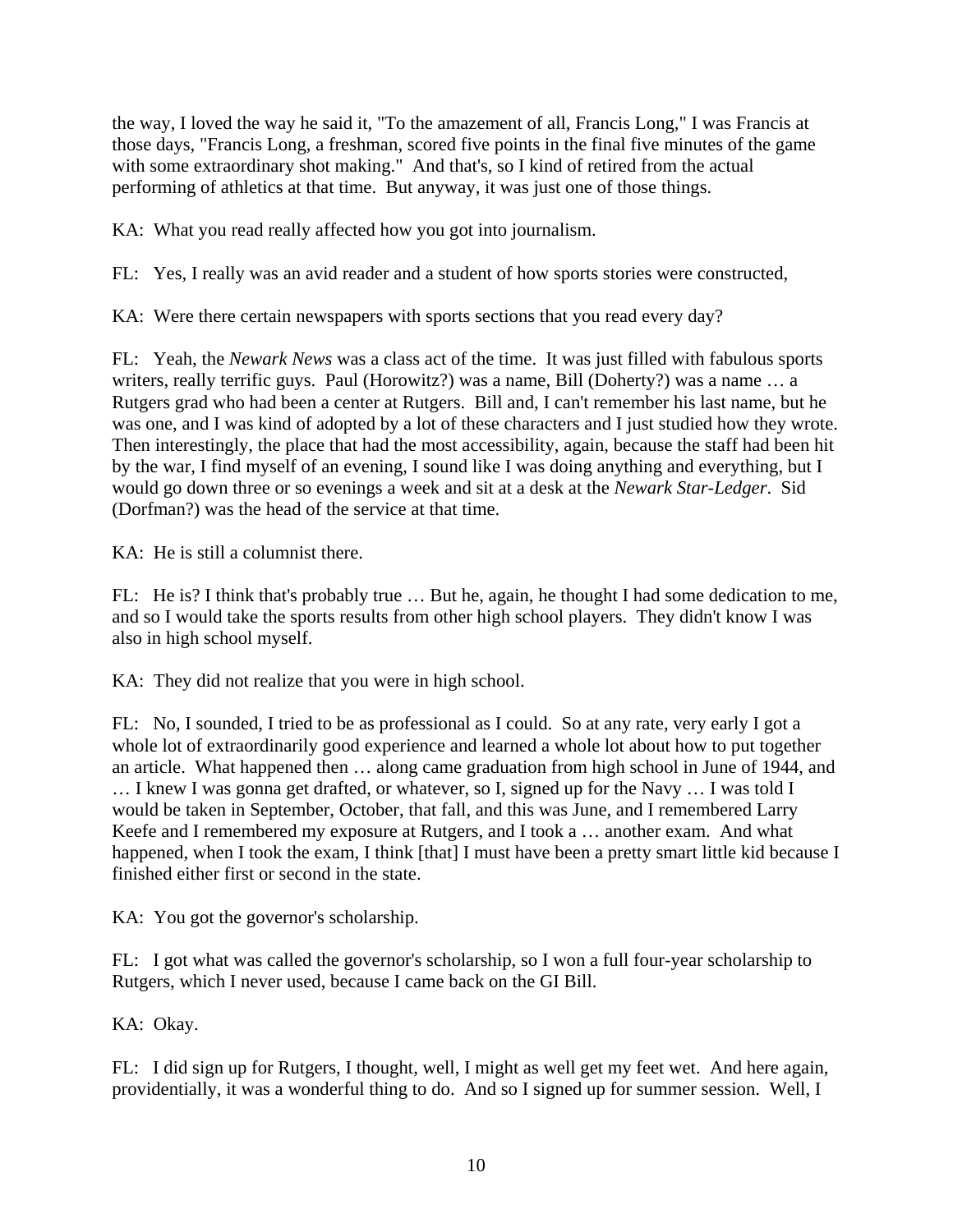signed up as a freshman, an incoming freshman in June or July, June I guess it was, of '44 …

KA: What kind of classes did you take?

FL: I'm, it was all kind of a mystery and kind of a haze, and everything was sort of on an ad hoc basis because of the war, really, and because it was also summer session. But I remember Winants very well and Van Nest, and I signed up for, in the journalism sequence because that's what I wanted to do. I had English and history and French. Because I was a freshman, I had mathematics and chemistry and what happened was I, I got near the end of the term and … literally took off because I had to join the Navy, so I literally was not physically present as that session ended. And here I am because [of] a ninety-eight percent or so average, a winner of a governor's scholarship, my first exposure to Rutgers, my first semester here I flunked two courses.

KA: You were not at the finals, I guess?

FL: I didn't show up for the finals and somehow, the war was on and things were confused, and I took off for the Navy, so I flunked mathematics and chemistry, and so when I came back two years later…

KA: You had to take it over?

FL: I was in trouble.

KA: What was Rutgers like, during the war?

FL: In the summer of 1944 the war was … really at its height, you know. It was ugly out there, and here it was, a kind of a little oasis. There were ROTC things, I joined up for a ROTC unit, for example, and that did me some good when I arrived at boot camp. But it was … mostly young men like myself, who were kind of lost at, in the middle of events we didn't understand, and there were a few grizzled guys, who had returned from the war, and there were some who, you know, who were, physically were not able to serve, and so it was a really kind of a mixed bag, but a smaller group. But I was impressed by some of the teachers that I ran into. It was, to me, it was such a short interval. It was more a corridor towards something that was going to open up later.

KA: You were drafted and you went to Bainbridge, Massachusetts?

FL: No, no, not Massachusetts, it was Bainbridge, Maryland.

KA: Okay.

FL: Yeah and I'm not sure if I was drafted or joined. I would have been drafted if I didn't join.

KA: Okay.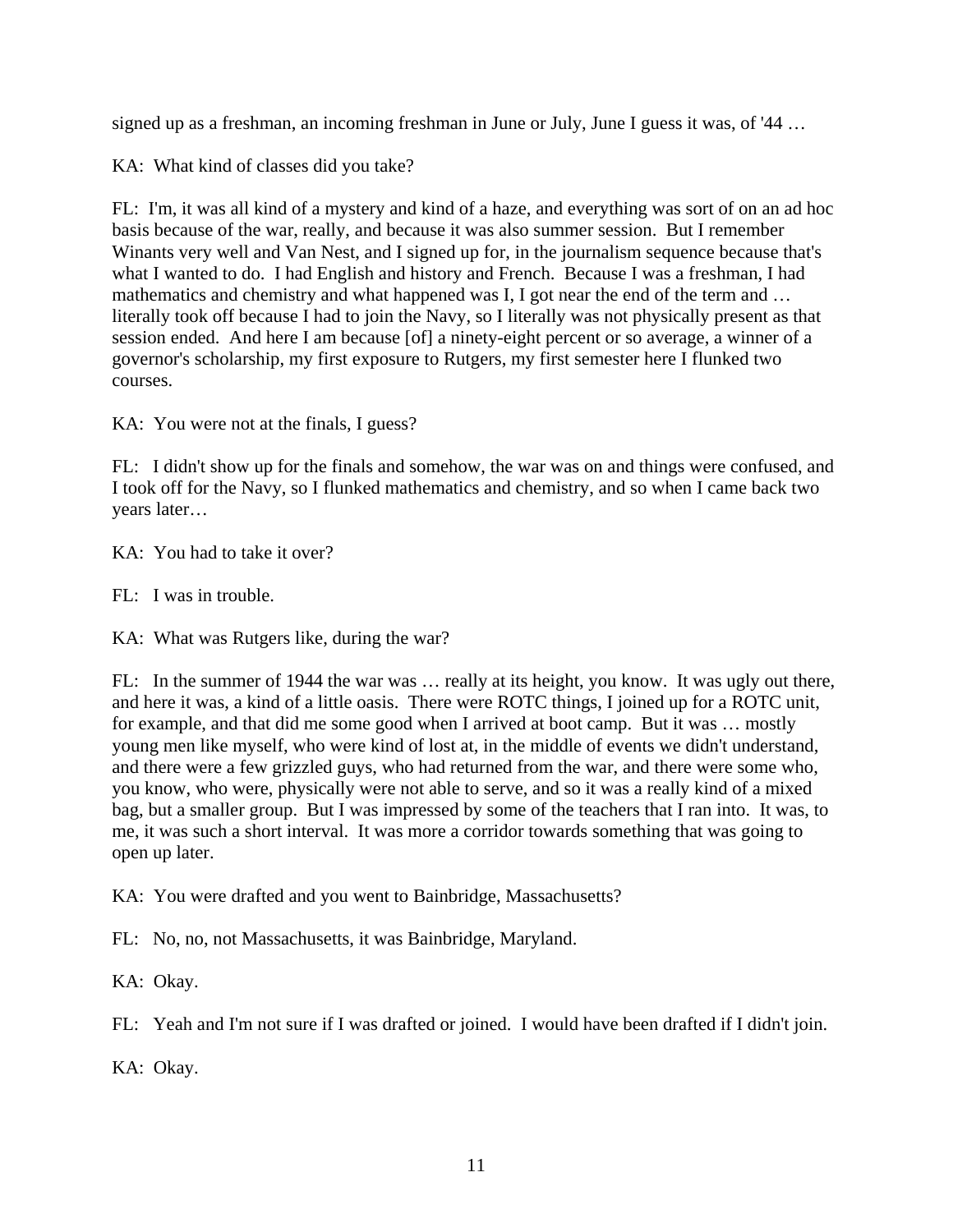FL: Whatever, I found myself in the Navy and at boot camp, which was in Bainbridge, Maryland near, below Elkton and Havre de Grace. Do you know that town?

KA: No.

FL: It's in the Chesapeake Bay area, kind of a large installation, the largest in the East. They had the Great Lakes for the Midwest and they had a couple places down South, but this was a large place that most in the northeastern part of the country ended up, that most of the Philadelphia and New Jersey area men ended up at Bainbridge. So I went through the boot camp, and because I had a little ROTC, then I became a platoon leader and did okay, and getting through, you know, the twelve or so weeks of boot camp. But then … when you finished boot camp, off you were to go here and there but here again, because at this point in the war, it was the end of December now, or January, of '45 and … the war was still very active. And the people who had been at the training camp here for a while, the older guys who had, had the kind of, some of the interesting jobs in, say terms of the newspaper and the sports, they were being assigned to some overseas duty. It meant that someone like myself, coming along, here again, I had ton[s], I had so much experience. Here I was, eighteen years old, but I was a real veteran when it came to being a sports writer and experiences in editing newspapers. I had edited a yearbook and a newspaper and was assistant sports editor of the *Newark News*, you know, *Newark Sunday Call* and had tons of experience. So they assigned me as kind of a liaison for the athletic teams and this, here again, you talk about good fortune. I'd been a sports nut all my life, and suddenly I was in the same barracks as my sports heroes of all time, really, and that would go for football and baseball especially. So there they were, including Stan Musial.

KA: I read that you met, that you met Stan Musial.

FL: Sure.

KA: What was he, … how did you meet him?

FL: He was just a great guy and lots younger, as we all were. But a very enthusiastic guy, he would join in a basketball game. You [would] think here's a, one of the most successful athletes of all time, but he would be more aggressive. He had that kind of a drive and even in a pickup basketball game, so that, he was the most enthusiastic.

KA: Did you play with him?

FL: Yeah, I found myself in this or that game with him, you know. But names that you would not be familiar with, but one of the great catchers of the day was a guy named Bob Scheffing, okay, and Ken (Ratzenberger?) was a terrific pitcher for the Phillies, and there he was, you know, in the same barracks. Eddie Miksis, who was later, a rather fine shortstop for the Dodgers, and Eddie Yost, who became the perennial third baseman for the Washington Senators. All these guys were in, my … barracks mates, you know. I was just in seventh heaven.

KA: You became a sports writer then?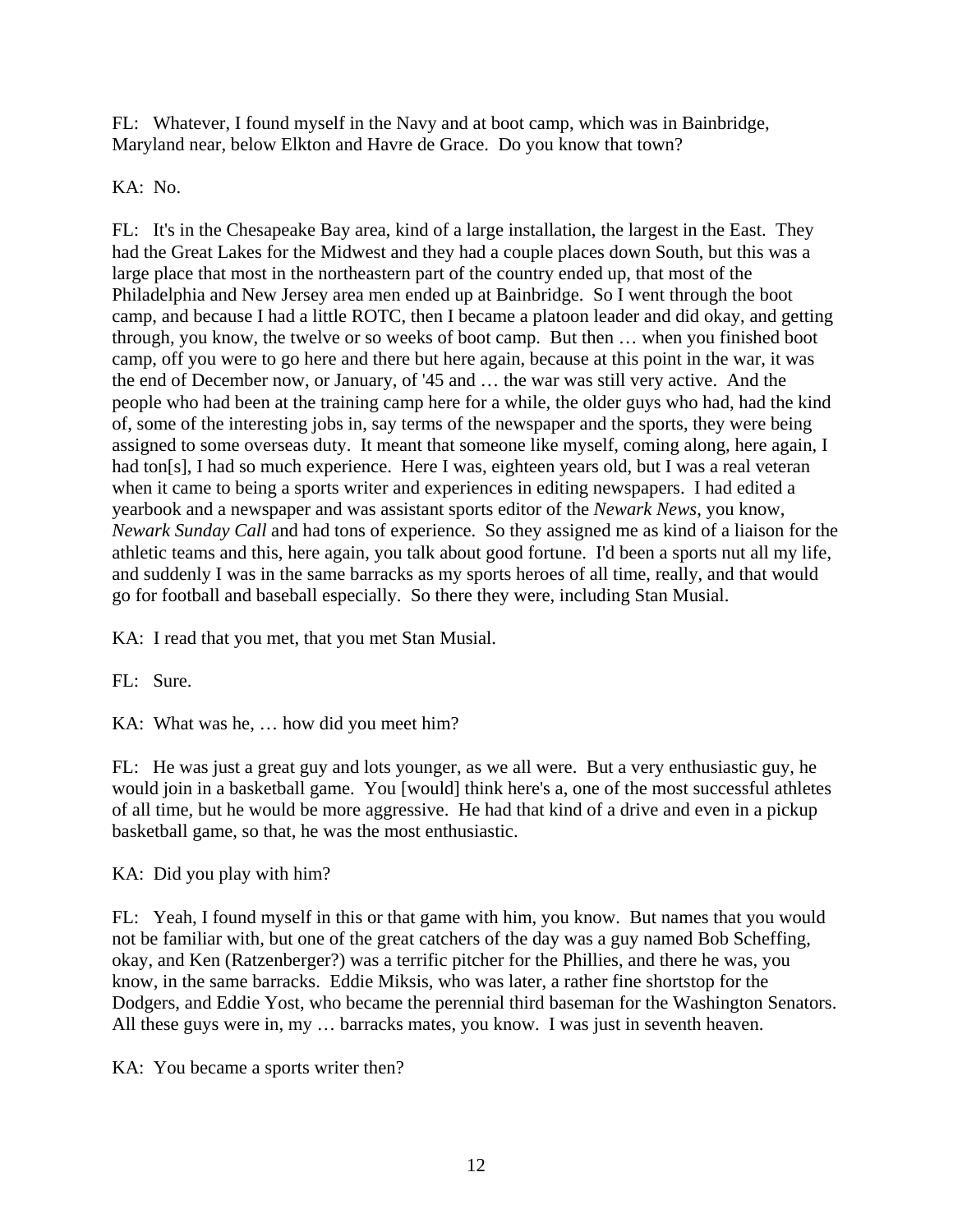FL: I, at first I did … some, I handled the sports announcing for the big football team, the Bainbridge football team. It was fabulous, and I'd be the in-stadium announcer. Same for the baseball team, and I would find myself announcing prizefights. So I got some public speaking experience that way, but mostly I was interested in getting onto the newspaper and I did wiggle my way onto the newspaper and sure enough, I became the sports editor of the *Bainbridge Mainsheet*, which was a weekly paper, and just a fascinating publication, 20,000 circulation, so we had the equivalent of a small town paper.

KA: It was circulated to the people on the base?

FL: To the people on the base and other bases around and about and squires and that sort of thing.

KA: What kind of events would you cover? Was it covering people going to war?

FL: Mostly it was what was happening in and around the base itself.

KA: Okay.

FL: A lot of the focus was on athletics, 'cause we had a fantastic basketball team, for example, some really fabulous stars, generally exciting games and the same with football and baseball especially. We would have big league teams come in to play our baseball team, so I would get to meet Leo Durocher.

KA: Really.

FL: You know, just a fantastic location for me. I became, I was the sports editor, and then I became the editor in chief and I would write the editorials and I'd try to make them meaningful and worthwhile and say something profound.

KA: Does anything stand out? Do any of them stand out in your head?

FL: I'll tell you, yeah. Another, coincidence has filled my life, as you kind of gather. Sunday, out of the blue, comes a visiting priest from St. Benedict's Prep, my favorite priest there who had been the headmaster, Father Philip Hoover. Suddenly he appeared at Bainbridge just to, to come in and say some masses and so I got to serve as his alter boy. It was just a deja vu kind of thing and we had a great reunion and … he spoke as he always did. He had eloquence about him, as well as a terrific athletic ability. Here he was, the headmaster of the school, and he would, would often be in pickup games where I would [be] playing too, and he would hitch up his cassock and he had … a nickname. He was "Honey Hoover" because he had a honey of a set shot. It was just, so he was there in all his glory. But he appeared suddenly in the midst of a war, and I was the editor of the paper, still in awe of him. But he, he offered a sermon, I was just, I found so touching. It was simple enough in its concept, the idea of a person working on a jigsaw puzzle where it was just such a terrific problem to fit the pieces together because it really didn't seem to make much sense. So what the person did is to turn the pieces over and it was now solvable because there was represented the face of an individual human being, and in that situation it was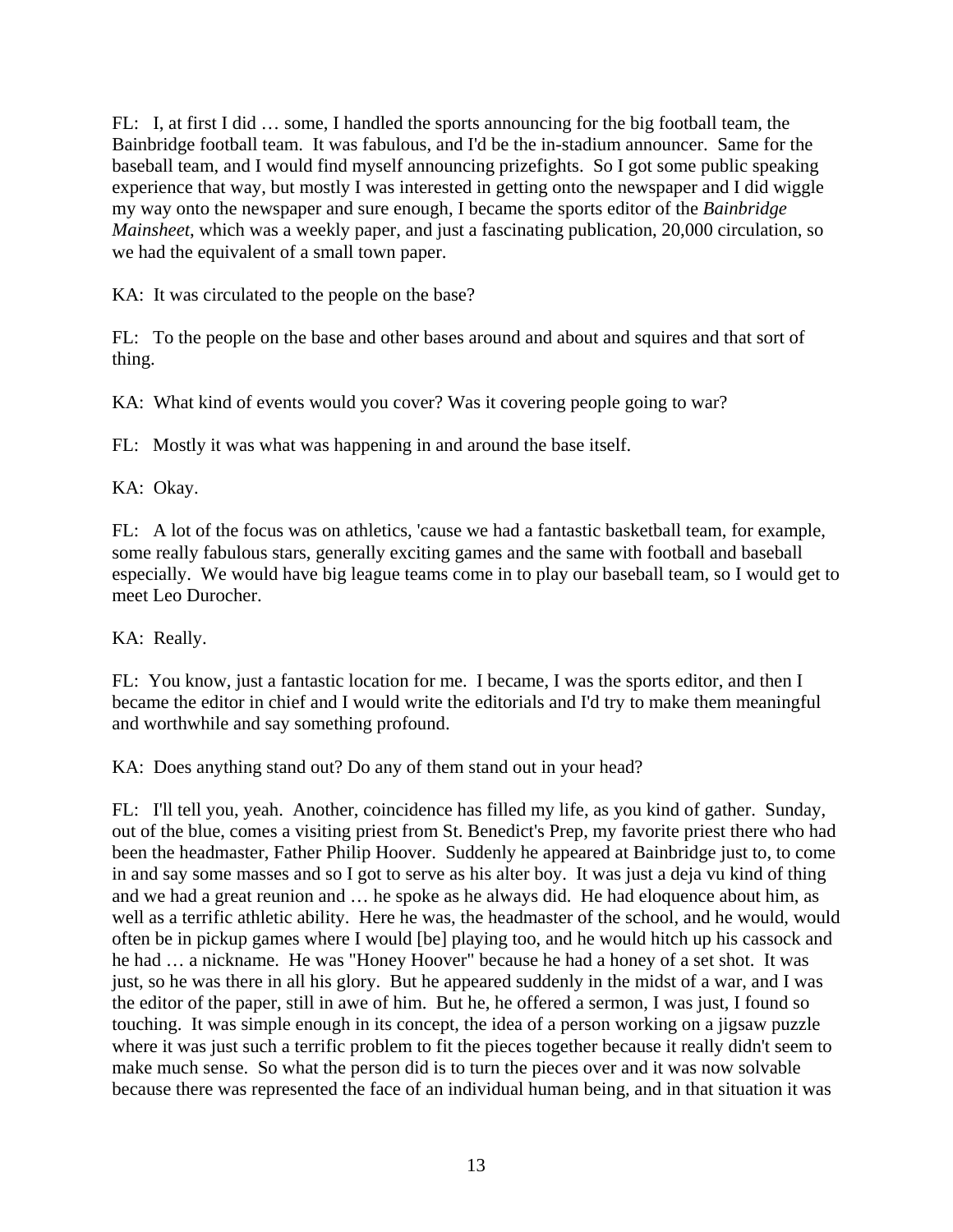a lot easier to put the pieces together and to make things more harmonious, more understandable. When you turned it over there, the whole world and the complexity of life was a little better understood. I turned that into an editorial. So I had this, I always had this ability to … translate one thing into another. But the naval service was just rather fantastic. And at my turn, it came for an assignment overseas at a given point. The war was coming to an end. I joined in late '44, early '45. The war in Germany ended and, but I, as things were coming along towards the spring of '46, toward the latter part of '45, yeah. They were getting ready to assign me for Shoemaker, California, which was the launching point for the invasion of Japan. And I was scheduled to be part of that …

KA: Really?

FL: As most of my colleagues were.

KA: What if the bomb had not been dropped?

FL: If the bomb hadn't been dropped, I'm one of the many whose life would have been different because that invasion of Japan, as you have read I'm sure, that would have been one hellish undertaking that would have left a lot of us in some other condition.

KA: You never left, because of the bomb.

FL: I never did leave Bainbridge and I was discharged from there in '46.

KA: Then you went to Rutgers.

FL: And then came back to Rutgers.

KA: Was there ever any question that you would go to any other school?

FL: Well, it's, since I had dipped my toes in here, I really, with this government scholarship and whatever, I really could have gone anywhere pretty much I think and yet I had, again I thank Larry Keefe for the intro and my own experience here, even though flunking two of my courses, it was still obviously a good place to be. Interestingly, I've been very happy later, because I enrolled in '44, I did graduate in '49 and most, the other classmates who had, most of them started in '45. I condensed the rest of my Rutgers career into just four years. I'm still not sure why. But I got out in '49, but the degree they handed me said you are a (B.Litt?), not a Bachelor of Arts like the rest of my colleagues. I am a bachelor of letters, B.Litt. I'm not sure, we could do some research and find out whether it's either bachelor of literature or bachelor of letters but, that is my degree, B.Litt.

KA: Because it was a writing program?

FL: It was a, it was the degree they gave for those who had, for those who enrolled in '44.

KA: Oh.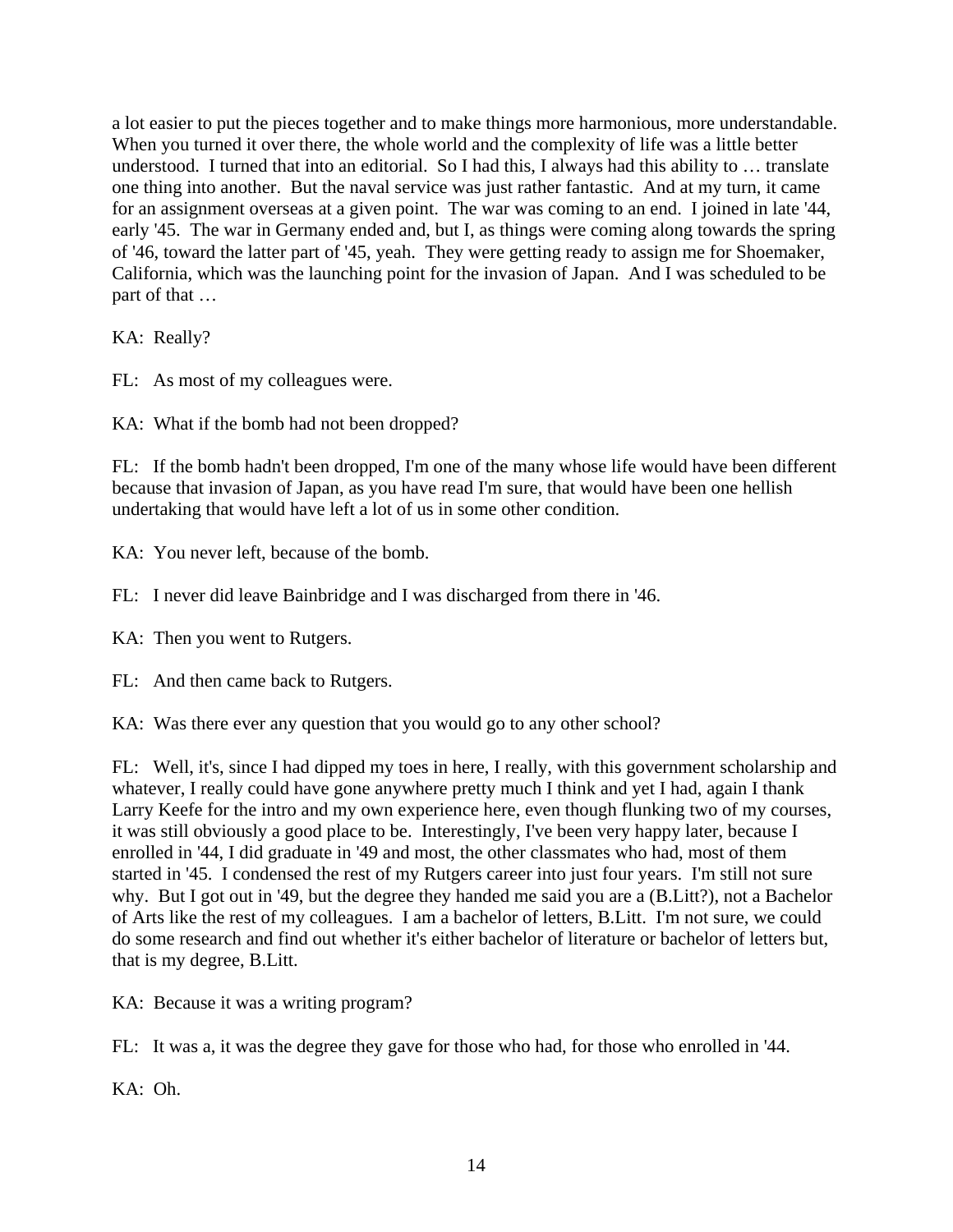FL: I'm sure … When '45 came around, they had changed it somehow. So I just came under the wire. I'm one of the last, the last of the B.Litt.'s. But I, I wear that one proudly when I put down my, my degree. But the return to Rutgers was something else again. A totally different campus.

KA: Was it all veterans?

FL: Yeah, it was a real menagerie because I had been here in '44 and [there] were mostly young guys wandering around. But, and when I came back here in '46, the war was now over, so that chapter was behind, so we didn't have that heavy cloud hanging over the scene. So we were just now a bunch of guys mostly looking for a place to sleep at night because it was just so crowded with tons of us. I mean, you know, twelve or so hundred in my class and we didn't have any place to go. We went to class, classes in barracks sitting along the river there, you know, beyond what was the J&J buildings at that time. And … most of us went out to sleep at night at the Raritan Arsenal, you know, way off in the distance.

KA: When you came back in '46 it seems that there was a noticeable difference in the number of people.

FL: Right.

KA: How was the atmosphere?

FL: There were lines for signing up for, for anything and everything.

KA: Really?

FL: Huge lines, yeah.

KA: You did not experience that in '44?

FL: No.

KA: When signing up for classes, you had to stand in line?

FL: Yeah, registration was just impossible.

KA: Where did you live at during school?

FL: Well, I first, I commuted from my home in Newark for a while. But then I was lucky, a next door neighbor in Newark had some friends on Hardenberg Street, an older gentleman and his wife, and so I became a boarder in that house. It was convenient for the campus and a terrific situation. But technically I was, well, I was an independent. I did not, I didn't join a fraternity for quite some time.

-------------------------------------END OF TAPE ONE, SIDE ONE-------------------------------------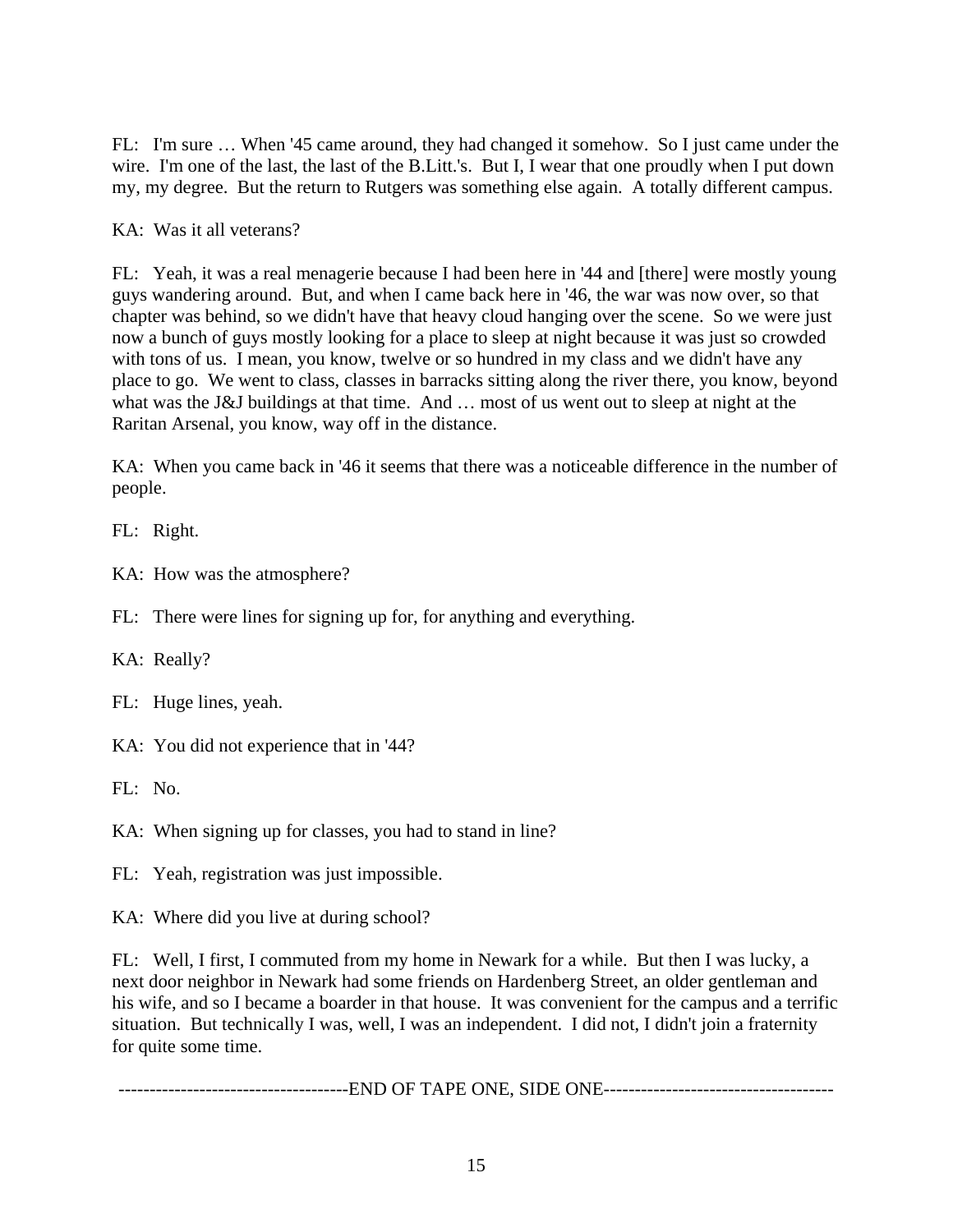FL: Yes, it turns out the chap who had been the *Targum* editor, when I first went on it was Robert (Prentiss?) and then following him as editor was Bill MacKenzie and they were both members of Zeta Psi. I, you know, I just got to like them and I got to visit the house, of course, and I was recruited, I guess, because I …

## KA: You were *Targum*.

FL: I was kind of anointed as eventually one day to be the, an editor myself, and so that was the way it all worked out and I was just very pleased that it did. But I didn't join Zeta Psi until my junior year, I guess.

KA: When you came to Rutgers did you immediately go to the *Targum*?

FL: It was a natural thing for me. I'll tell you … I did find the *Targum* to be a destination I would have in mind, certainly. But also, more important really, because I had to supplement what I was getting from the GI Bill, you know, my parents weren't in any position to help out, and I didn't expect any from them. But I went into, well, what I was after was to get my job back as the sports correspondent for the *Newark News* because that was the big paper in the state. Yeah, and that's what I want to do, I wanted to get that connection going with them. … So, what happened was ... I had, as a matter-of-fact, when I got here in '44, of course, I was working directly with all my pals at the *Newark News*. When I was here on campus in '44, I did send them stories, you know, in that summer intervals. So I, fortunately I established a connection there and a grapevine, and Gordon McCoy, who was sports editor of the newspaper and later on joined the … PR department at, at Rutgers. But Gordon McCoy is a, just a, a heroic figure in World War II as an aviator. I forget whether it was Army. But anyway, I guess, it was Army Air Corps, and just a real war hero, and a great sportswriter. He wrote a column, and was the sports editor, and he wrote a column called the "Real McCoy." He became my mentor, kind of, 'cause I gravitated toward *Targum* and, of course, toward him and the sports page. So he also had higher up connection than I do and he reminded me that I'm a, I'm, even though I didn't look it, I was a returning war veteran and should be given my previous position that I had when I went off to war. So through his, it was somebody else, frankly, who was occupying, when I got back here in '46, who was occupying that job as sports correspondent for the *Newark News*. But it was returned to me through, here again, a kind of another good fortune development because it became very important. I got a number of terrific stories and every day I would file some piece of news for the *Newark News* and they paid all of about ten cents an inch for that coverage, and so it became an important part, along with my service on the *Targum* and whatever.

KA: Then, all through college, you also were a stringer for the *Newark News*.

FL: I was a stringer for the *Newark News*. Right. And a typical day, as I say my scholastic career was condensed. I'm not sure why I was in such a hurry. But getting back here in '46 with two failing grades, I was put on probation, really, and here I am, star [high school] grad, winner of the scholarship, and on probation. So I tried to explain that, you know, I hadn't shown up for the final because I was elsewhere serving my country and …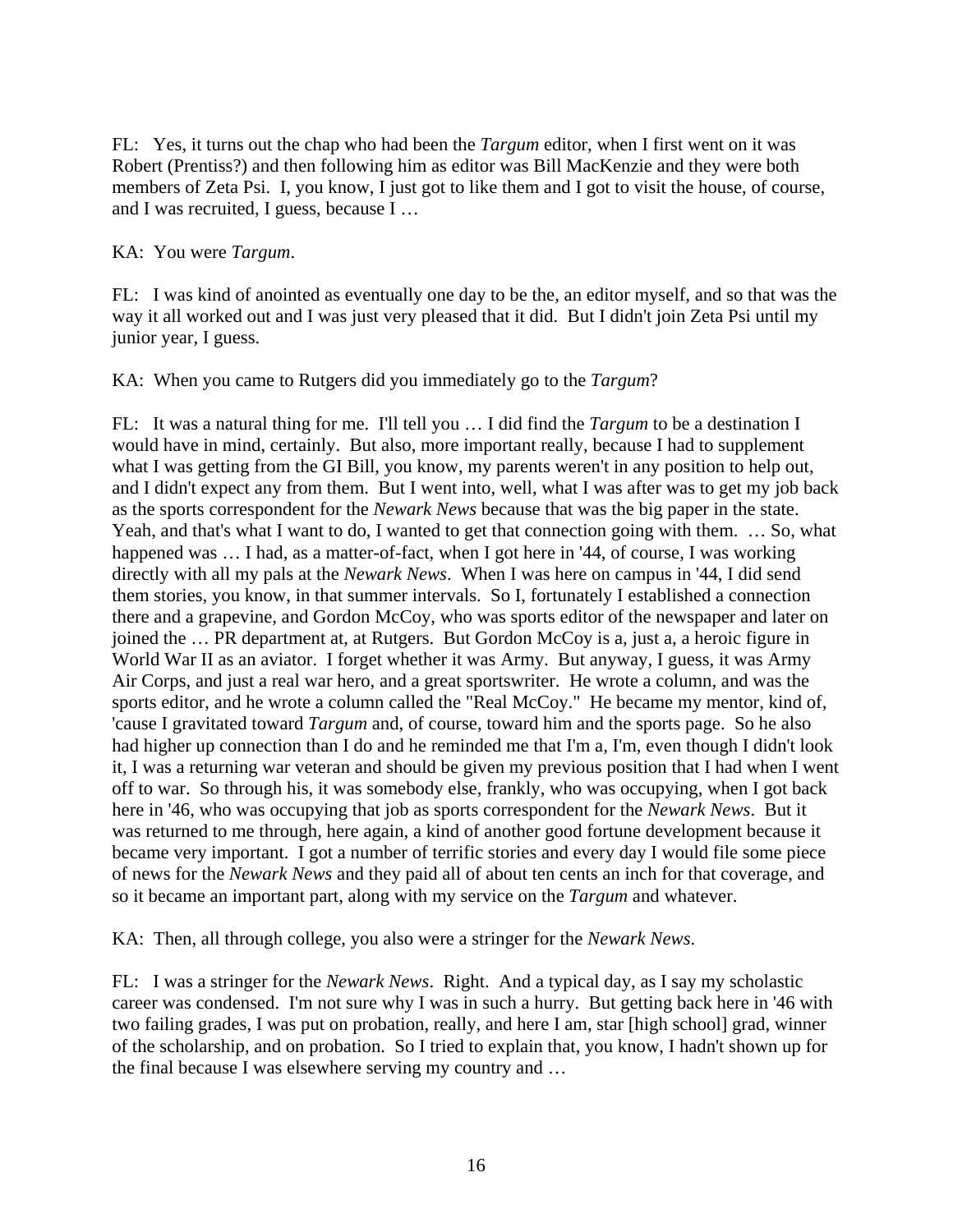KA: That did not work.

FL: They didn't, no. That didn't work.

KA: Really.

FL: So, those grades were held and I had to kind of work against them. But what I figured out was, because, I guess, I, I was in some kind of a returned veteran mode, I did not have to take either mathematics or chemistry, as long as I took some other sciences. So I ended up in geology and whatever, science has never been that, my strength. So I got, and I, I was, frankly, doing so many other things, editing the paper and being a stringer here and so on, student council, so I didn't put in inordinately classroom hours. But, I did get very good grades, and I ended up graduating *magna cum laude,* which was okay as far as I was concerned, considering all the other stuff I did and considering, also, that somehow I condensed four years of college into three. I don't know why exactly. I started in '46 and I was a member of the class of '50, almost until I graduated.

KA: Then you became a member of the Class of '49.

FL: Well, I graduated in June of '49, they had no choice but to recognize me as a member of the Class of '49.

KA: Did you take a heavy course load?

FL: I took a heavy course load and I went to at least one summer session, and so I was able to get out. I don't know exactly why. I guess, I was kind of anxious to get out in, quote, "the real world."

KA: Did you have plans to be a journalist?

FL: Yeah, that was my, that was my goal. That was my hope … I somehow became fascinated early, well, during one summer when I wasn't going to school here, one summer I was a full-time reporter on the city desk of the *Newark News*. You talk about that "big time," that was it. I wrote a, an appealing letter to the *Newark News* and just spelled out all the experience I had, you know, by, I guess, I was all of about nineteen or twenty at the time. I had tons of writing experience and gave them a sample and they liked it. So I sat down in the city room of the *Newark News* and that was just about as dying and going to heaven as you can get, you know. … There were some very big-time writers there because of, the *Newark News* was a heavy duty, quality newspaper.

KA: That was "the" paper.

FL: Yeah, and so I would be sent out to cover some big stories. They had a lot of faith in me.

KA: What kind of stories do you remember covering?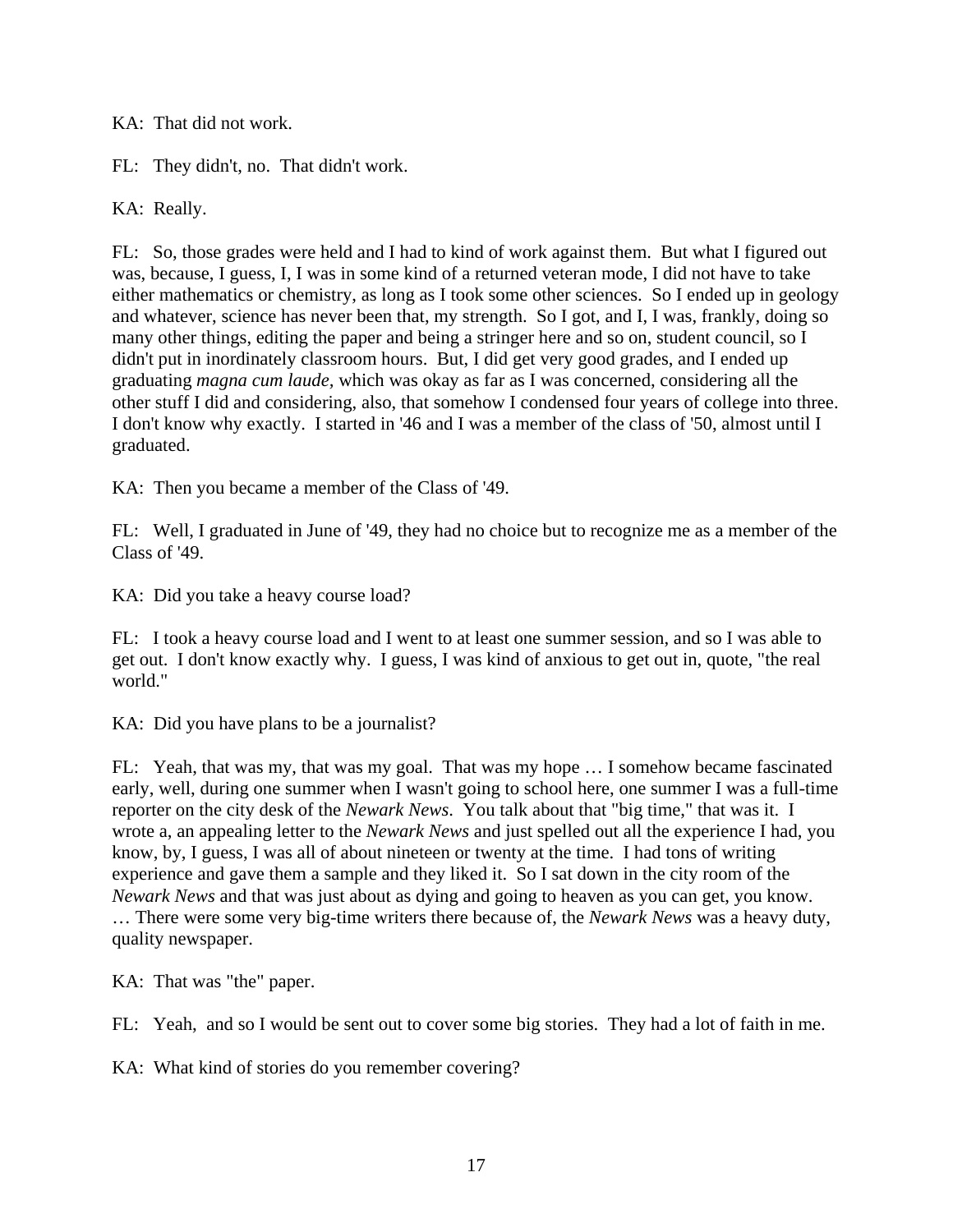FL: Well, one I remember happened pretty early and, I guess, they noticed I had been in the Navy. I was a petty officer, a yeoman second class. I didn't get to be an officer being I was editing a newspaper. But they assigned me to cover, of all things, the decommissioning of the Battleship *New Jersey*. What more could you want if you're, at twenty years old, or nineteen, whatever? And so off I went, you know, and here I was, a, an enlisted personnel, suddenly thrown into all the admirals and all the heavy duty brass. And I carried as much weight as anybody; cause I was representative of the *Newark News*. And so I wrote [what] was, I thought … nothing seemed to bother me then, and, I guess I've been lucky. I haven't, fortunately, until now and not even now and I don't ever expect. … I've not been afflicted with a severe set of nerves, I've just always kind of maintained, been able to maintain kind of a coolness. I think that there is a certain degree of self-assurance, maybe, that I figure, "if I can write some front-page articles at age seventeen, I can do anything." Maybe that's why. But, so I just sat down and wrote what I thought of the story. The way the story began, it had a one sentence first paragraph. It simply said … "The SS *New Jersey* is standing at ease." And then a second paragraph, I remember, "the behemoth of" I went on a little of my vocabulary at that point to get a little more flowery but that was it, that summed it up. "The SS *New Jersey* is standing at ease." Everybody liked it and I've just been spoiled, I'm afraid, to have a lot of people like some of the stuff that I wrote. But my other, my favorite story, well, well, two, one was, I was young and agile, so they would shoot me out if something was breaking. And one thing broke, and suddenly, in downtown Newark, you had a severe case of runaway pigs. They would just, a truck broke down and these pigs were anywhere and everywhere. So I went up and covered that story and I had a great time. But my most poignant story was when the City of Newark auctioned off its, the final group of its city-owned horses, other than the police horses, which were some … but these were the ones that pulled the wagons for maintenance and other things and garbage and whatever else. But they were terrific, handsome, sturdy animals, and there they were in this big enclosure, somewhere in the depths of Newark and they were being auctioned and I was the …

KA: The reporter for that event.

FL: The reporter, and it's the most touching kind of situation. And again, what a lucky thing it was, because I did, I did capture some of the spirit of what was going on, because of the horror of it was most of these were slaughterhouse representatives who were purchasing the horses. So you can imagine the kind of story that emanated. And I was, again, what good fortune, huh? To, to be this young Turk, who went out and covered all of the interesting stuff. Another one, there was a fire in a … factory that produced lamp black, which is what they would paint lamps with, you know, you'd get an ebony, just all this dark powder. The firemen would emerge from the …

KA: Covered in the …

FL: Everybody was all covered and so it became another kind of an interesting story. … Thank you, Karen, for asking the interesting questions. So that was just a glory time for me.

KA: What year was that?

FL: It would have been in '48, I think it was.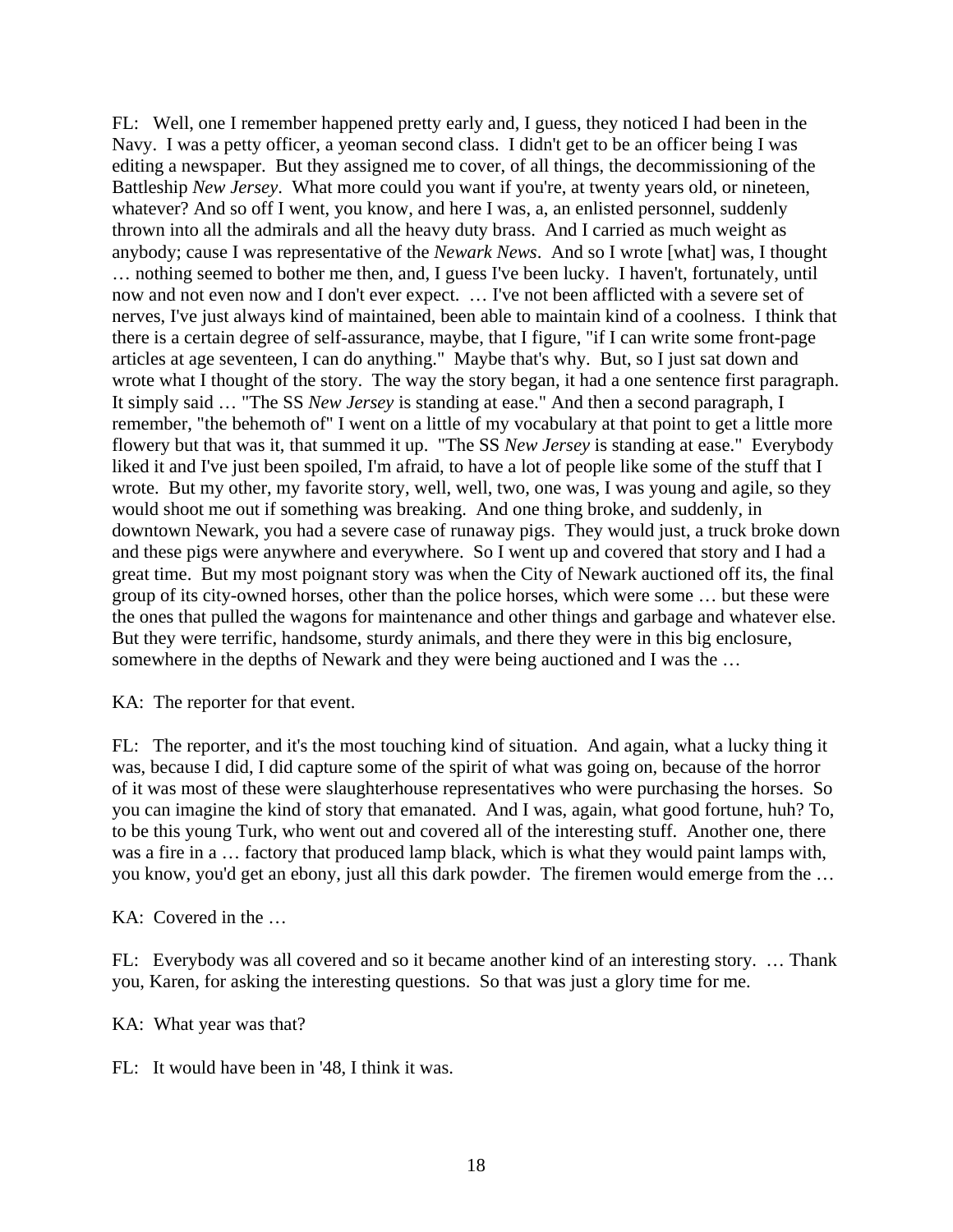KA: You would have been a junior in college?

FL: Yeah, and here I was covering these exotic stories. But I'll tell you, an interesting thing happened I couldn't ask for more than to go out on all of these, and so I felt that kind of early in my life, I was getting the best of the journalistic experience. But would you believe, I found that less than completely satisfying to my persona?

KA: Okay.

FL: I found that, as exciting as all this stuff was, I really … was taking at that time some courses in public relations, Frederick Merwin, here, he was head of the journalism department and my, and I was more a major in public relations than … journalism. Because I had the feeling that as much as I had all, you know, I enjoyed being a journalist, editing, by this time I had edited about four newspapers and … done a lot of sports writing … So I felt, that's terrific, but I like, I like it better when I can chart where things are with regard to an entity, say a corporation, or an institution, and then to see how it advances and maybe help it advance by piloting some of its own communications and helping to guide it that way, which is the definition of public relations, really. So I found early, and I may be among the rarest of individuals, somebody who has actually been in the public relations field for, and practicing, and continuing to practice for some fifty years now. Because public relations was kind of a very young science in those days, in the 1940s. It was really not all that well-formed. So I've been lucky, I think, to be part of that field.

KA: Then mass communication was just starting to become a big field.

FL: Yeah. There was more interest in mass communications and it was trying to define the differences between advertising and publicity and promotion and public relations. I've always kind of, again, it was a matter of good fortune, good timing. I have aligned myself with the more professional end of the public relations spectrum, where we would try to be advocates rather than those who would try to manipulate. … I had the benefit of teaching public relations the last several years at Drexel University and [have] given guest lectures at Rutgers and whatever, and I try to point out that difference between manipulation and advocacy. And that has always, you can be terribly creative and have lots of fun as you are an advocate, but a truthful one, for your cause. So that's how I got into the public relations side rather than journalism. I think you were asking that question.

KA: In the article you wrote, in "Aloud to Alma Mater" …

FL: Yes.

KA: You spoke about the *Targum* office at 24 College Avenue.

FL: Right.

KA: What did the *Targum* office look like?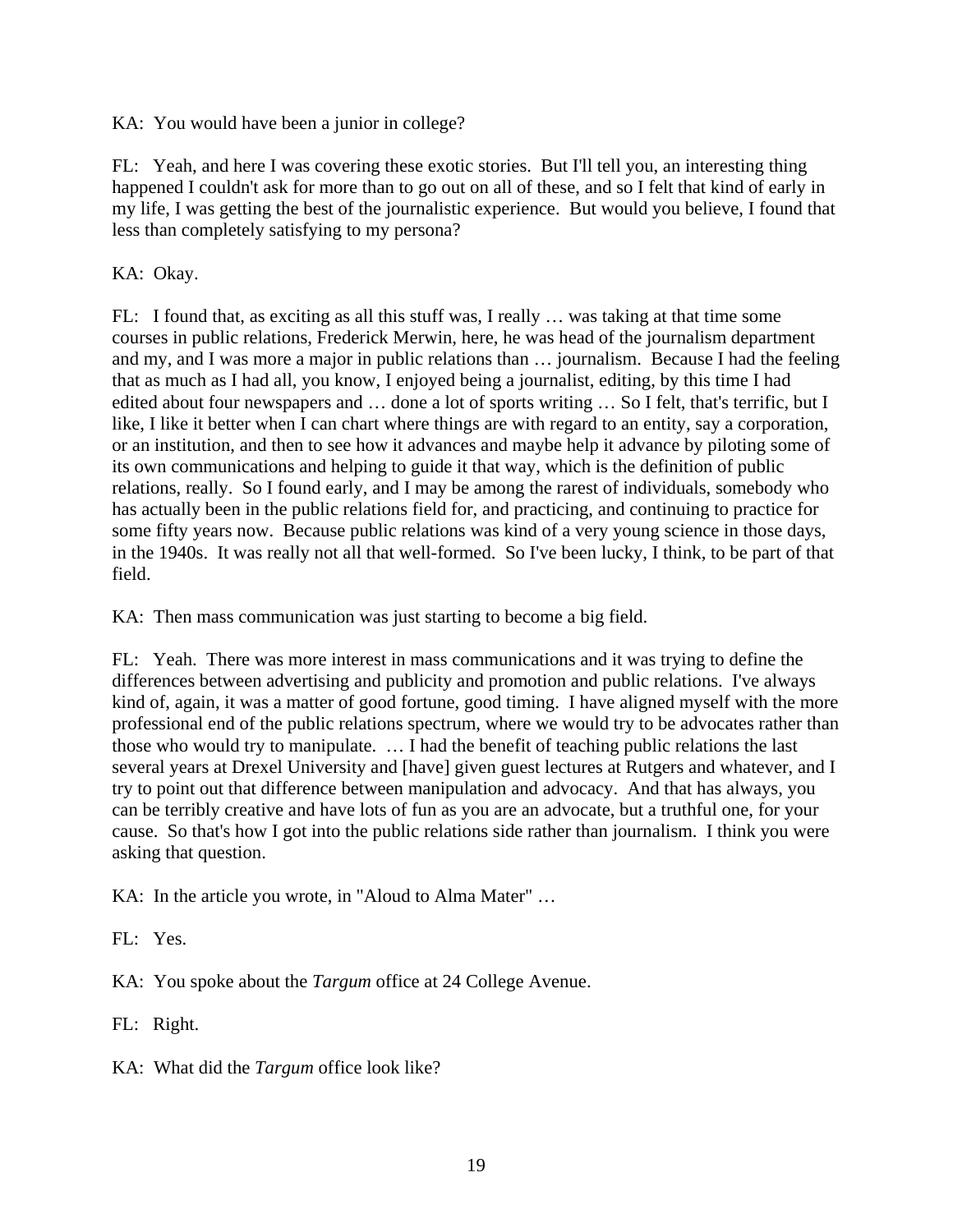FL: I called it kind of a Charles Adams structure.

KA: Really.

FL: Rickety kind of building … filled with used desks and old-fashioned typewriters and that was about it. But it was a beautiful, it was as great a gathering place as the Roundtable, you know, that hotel in New York, you know, the Algonquin Roundtable, the Hotel Algonquin where Frank Adams and all of the mobile brains of the time. Well, our version of it was the *Targum* building and it had two or three floors worth of not handsome but very functional kinds of furniture. But mostly it was a place for us [to get] together and exchange notes and ideas and have fun. I just think that was about as nice a set up and, can you imagine after finishing a day of classes, okay, and … just trying to make sense of what was going on, and what was my evening's array of activities, 'cause I always had something going, this would be just the most wonderful place to sit there, and as a sophomore or junior in school, to walk into your own building, by the time they really didn't have a whole bunch of people, sit at your own large desk and pick up the phone, your own phone, and call this or that person just to have a friendly chat with, and look over some notes from this or that class, and do some writing, a little piece of poetry, maybe, or [whatever] might occur to you? It was your own think tank, you know, just a beautiful, marvelous ivory tower. So that's what it was for me.

KA: What floor was the newsroom on? Was there a newsroom and a business office?

FL: We had the news activity down on the first floor and up on the second floor we had the editor-in-chief. I occupied that office quite a lot, and the sports editor and the business editor on the second floor, and I'm not sure we actually used the third floor.

KA: Okay.

FL: But we had our own bathroom. I mean, can you imagine? One note that should go into the archives. We had some folks who had the smallest job with the paper but were interesting talkers and thinkers, and so they would be walking in our midst and because we were talking, settle all the world's problems, you know …

KA: Try to debate the world.

FL: Oh, sure. Unfortunately, it was before the time when women could join our ranks, so they had their own paper at what was then NJC, it is now Douglass. But ... we talked about them anyway, so everybody. We had a great guy named, Sid DeCosta, a journalism major, not all that active on the *Targum*, but he was a good conversationalist, and what he enjoyed, what he liked, frankly, was he could go use our own private bathroom and he didn't have to go in with the whole world, you know, everything was crowded, including any and every bathroom on campus. So that was one of his real delights. So when we had our *Targum* banquet in the last year, I think I was here, or he was here, … we made sure he turned up at the banquet. There on the menu we had a selection of this or that kind of item and we put names on a lot of the items and the food. But one item that was very popular with the, in-crowd was called "DeCosta Peas" and that was our little remembrance for our friend, Sid. But the *Targum* was just a fabulous place. We did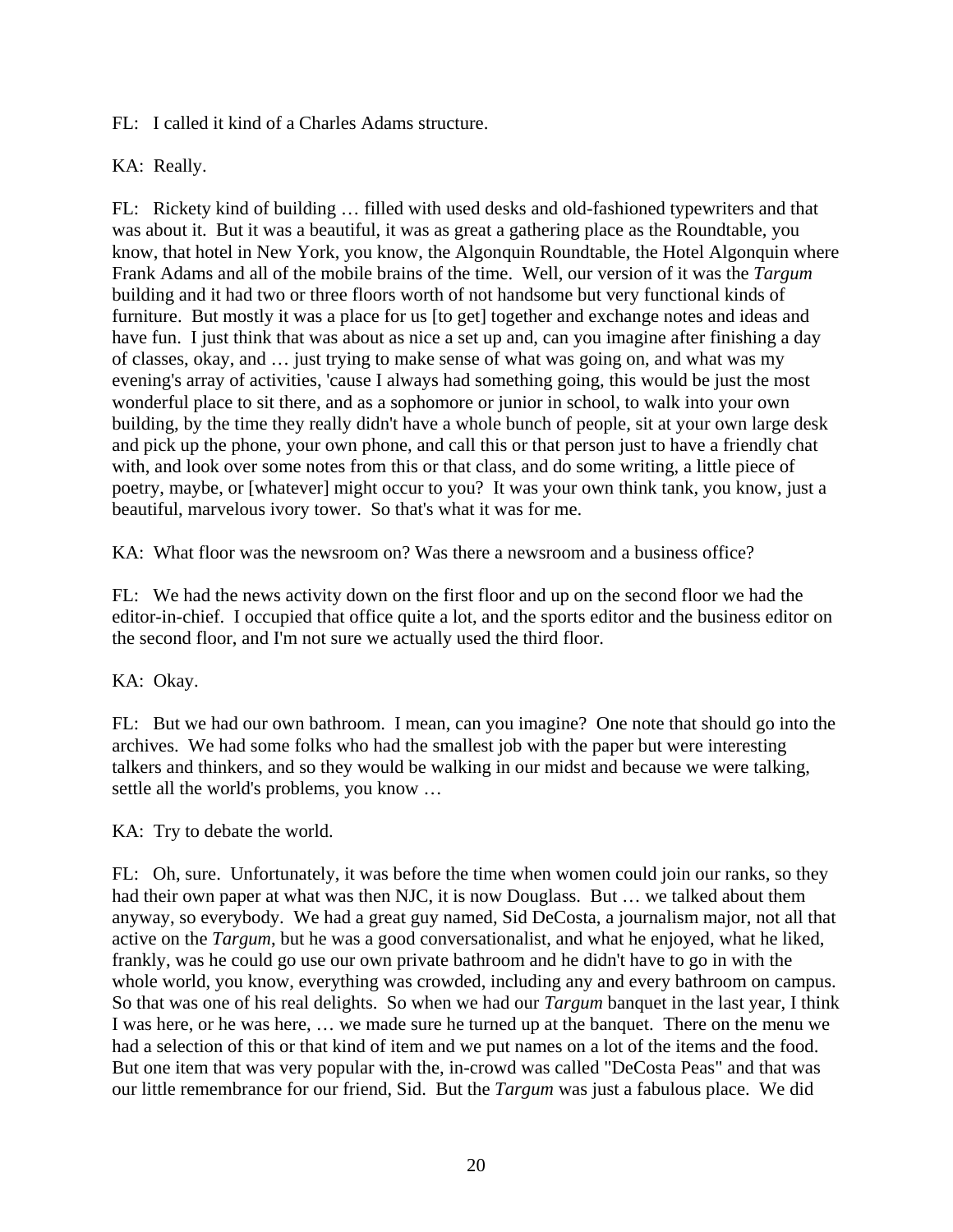have one of the closets where you could, likely, find anything, but the Class of '11 did use the building as its reunion headquarters and their colorful reunion garb was there. Some of the classes in that era had some clown-type suits, really.

KA: They kept them in your attic.

FL: They kept them in our closet.

KA: Were there any non-students in the office?

FL: It was completely students.

KA: Really?

FL: Could you imagine that? We, they trusted us somehow, and we did not have a particular faculty moderator, either. We would talk with the Dean of Men, Dean of Students, whatever, Cornelius Bluecott, just a wonderful, marvelous gentleman, and Howard Crosby was his assistant at the time and became dean later on, so we would kind of informally check with them and, if anything, if there were any policy problems we would kind of talk it over with them. … Another wonderful guy in my life was Wallace (Morlen?), who was the director of public relations for the university, and he, very informally touched base with him, and he kept interested in me. I found, because of my penchant for public relations rather than journalism, I was looking for some positive answers, frankly, in a sea of real controversy. We had some terribly, difficult times that got stirred up on campus. I mean, we had the veterans versus the younger students. Their interests would clash quite often.

KA: Was there some kind of tension between the editors of the *Targum* and the administration?

FL: Yes.

KA: What was the story there? Was his name, Harold Harris?

FL: Yeah, you have a good memory. Harold Harris was a columnist for the, the *Targum* and I thought, you know, [he had] some really interesting, clever kind of observations about this and that. But he was also an employee of the student cafeteria. I do believe the gentleman's name, I, really, I met him once at some kind of function, and I'm sure he was a gracious gentleman, Mario (Tundini?), he kind of ran a pretty tight ship. … In one of his columns, Harold, I'm trying to remember whether it's Howard or Harold.

KA: I think it was Harold.

FL: I think it's Harold.

KA: Okay.

FL: Say it's Harold, for now, anyway, ran a humorous but rather sharp criticism of the quality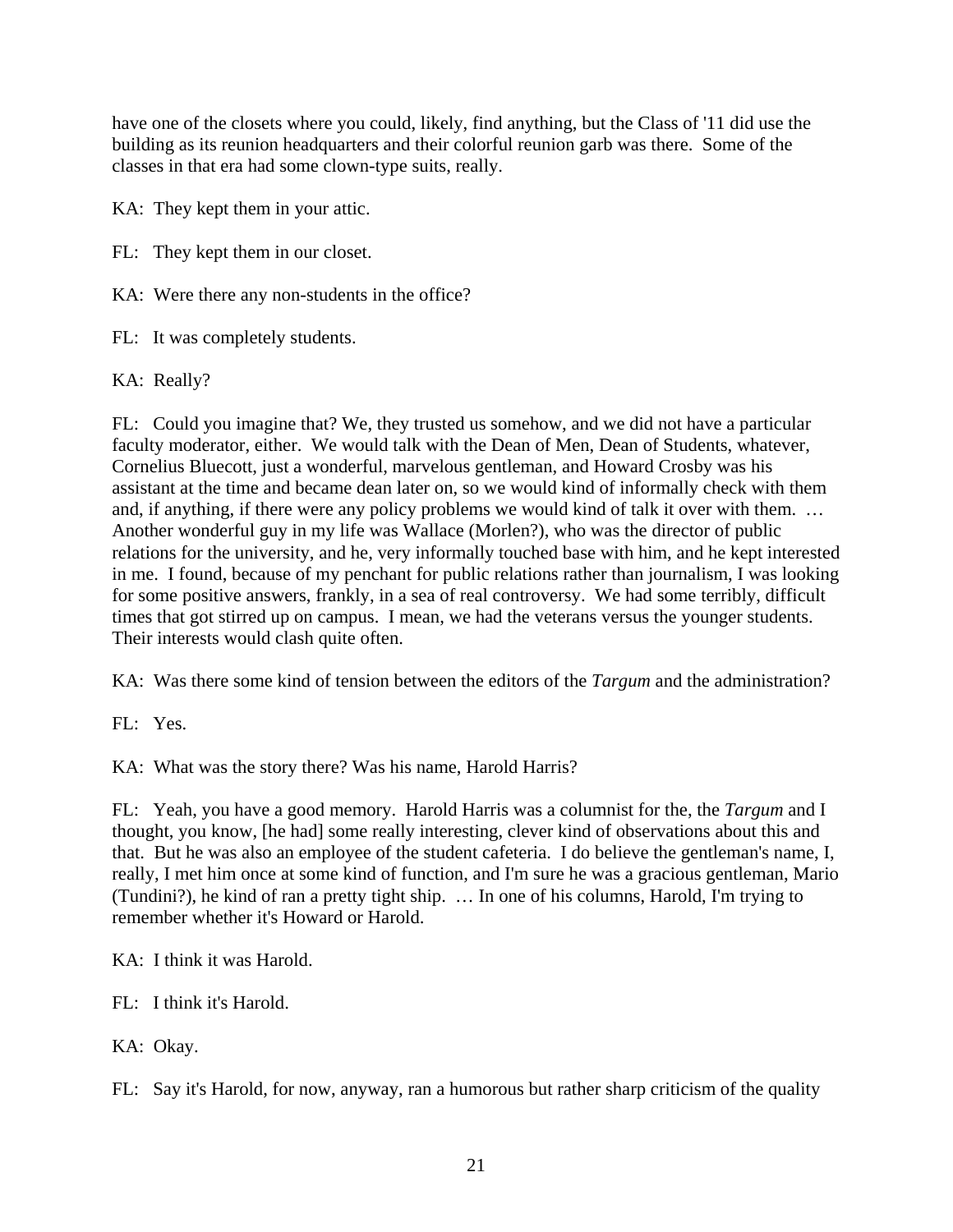of food served at the cafeteria, student cafeteria.

# KA: Always a point of controversy, right?

FL: Yes, that's true. So this, we published at that time twice a week, a Tuesday and a Friday, I think that was probably it. So he, the column appeared on Friday, in the Friday paper, and by Friday evening he was unceremoniously discharged by (Tundini?) because he didn't, the cafeteria head did not want some disloyal student working for him, someone who was criticizing the food and being on the payroll. That didn't stand. So we got together that Friday evening and started licking our chops, literally, because here we were, not afraid of controversy. We kind of enjoyed it because a lot of us were veterans, you know, and older. But to us this was a delicious example of an abuse of freedom of the press. You can't say something against your school, because you're going to be fired for saying it. So we got our, all our heavy artillery all lined up and ready to roll. So Monday, early Monday, all of the fiery rhetoric was stoked up and we were ready to go like crazy. I have a hunch it probably was Wally (Morlen?) but some other saner heads in the administration realized what was happening. It was obvious that this was going to be a real hot kind of potato, to use a crude term. By midday on Monday, with obvious reluctance but for the record, with a certain degree of graciousness, Harris was rehired by his boss at the cafeteria, and so they were hoping that would end that problem. But being some kind of creative students as we were, what we did was to really turn it into a rather strong and ringing, endorsement, by the administration, of the principles of freedom of the press. "Isn't it wonderful that this glorious University will recognize that it was in error when it fired this student for being critical and, instead, reaffirmingly celebrated the glorious nature of our endeavor, you know, by hiring him back and therefore …"

# KA: You turned it around.

FL: Yeah, we just made them. They were just so embarrassed, because they were just trying to shove it under, but they, the front page headlines were, you know, ringing endorsement of freedom of the press, "*Targum* Writer Rehired By," so forth, and that was, that was kind of our nature, to kind of twit the administration. But a very serious deal kind of came along at one point here, where I think it was probably Dean (Meder?) who was provost at the time. But President, we had Robert Clothier as the president, kind of the distinguished, older gentleman, who had taken the University through all kinds of marvelous, expansion steps and charted a lovely course. But at this time, he was not all that active, let's say, in student-administrative relations. He kind of left that to … one of the others, and I don't want to lay it all on him or whatever, but somehow the administration issued this dictum that in effect said the running of the university, the administration of the university, is accomplished by the administration. The classroom in attendance, the study part is all, that's where the students belong. They do not belong in the administration of this University, and so there will be a rather sharp, demonstrable line … drawn between the operation of the university and the student body itself.

KA: That ran as a letter to the editor?

FL: No, well, it was. It was issued as kind of a dictum by the administration saying, "here forward, the students will stay in their place and will not try to run the university." 'Cause a lot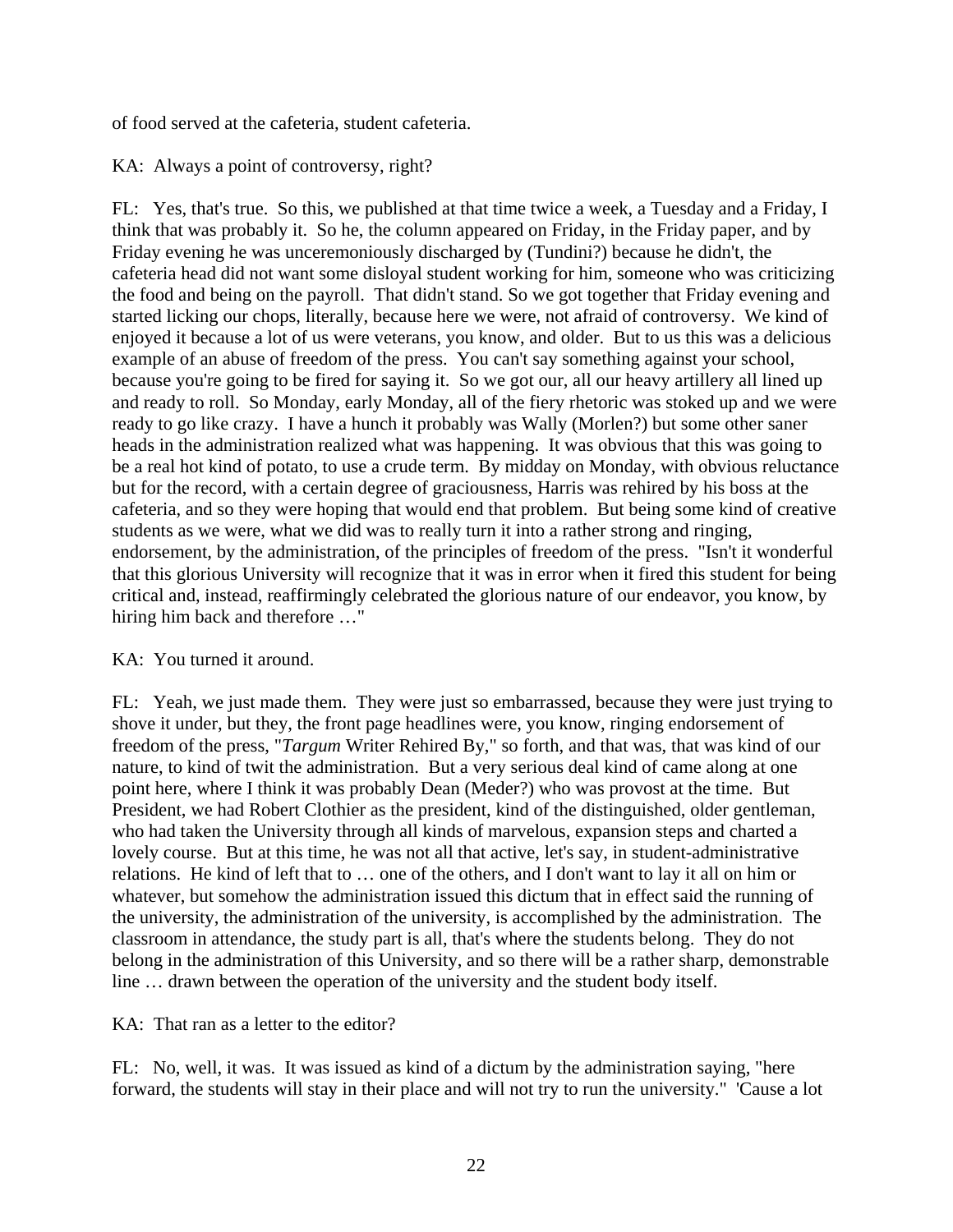of the other, a lot of previous letter writing, we were great letter writers in those days, and a lot of the letters, I'm sure, evoked this response from the university, "let's understand that students are students and we are administrators." So it would, then when that was issued, I think, it was Wally (Morlen?), the director of PR, realized what a tremendous avalanche there was about to be here. And so he got to me and said that, you know, your inclination, Frank, you are one who wants to see a positive result rather than just an all-out-fight that is going to lead nowhere. So what I'd like to do is just to have you, there's obviously some, there's a miscommunications going on here. But President Clothier is obviously not the kind of person who doesn't, who wants to turn off the student voice completely. That's not his way. There may be, maybe some misinterpretations of thinking here and there. So I'm going to set up an interview where you're going to sit down with the President and talk about the situation. That, that was it. Yeah. Talk about interesting situations. I was, I feel, very blessed to just, to have had that experience. And here again, I didn't feel the, the real slightest tremor about it, you know. I just thought, well, here's another interesting thing that is happening and, you know, sure, I'd be glad to be part of this. And so …

## KA: What was Clothier's reaction?

FL: He, he effectively, graciously, said that he was sorry that this had been written, and was about to be issued, and he herewith was … rescinding it. He certainly wanted and welcomed the voice, you know, the suggestions, the advice, the involvement of students. It would be plain. There would be certain areas where, obviously, the decision would have to be made by us [administration] and we can perhaps sharpen to some degree those lines, what they should be. Friendly lines. And he just really took all the teeth out of the ugly statement that had been about to be issued. … He asked my help in getting the word across that he was interested in the voice of the student. He wanted the students to be involved and he, not in so many words, he regretted that there had been some other tangents that had been erroneously deposed, but they were not going to be followed. And so it just… really withdrew the sting from what could have been, you know, one of the ugliest of all the battles. And he, still, a lot people realized that this thing was around and was about to be enacted even though both the president and I said it was pulled back. We still got tons of other letters, but it was great. It was a good public relations experience. What were you going to say?

KA: Did you write that as an editorial?

FL: I wrote that as an editorial. I forget it, exactly how I start, "Is the voice of the student welcome in the administration of the university?" You know, "I asked this question yesterday in President Clothier's office." I just made it as dramatic as I could.

KA: Really

FL: Those were great times. I, you should have had them when you're editing the ship, you had your own set of problems.

KA: What kind of man was Clothier? Were the editors of the *Targum* distant from the administration?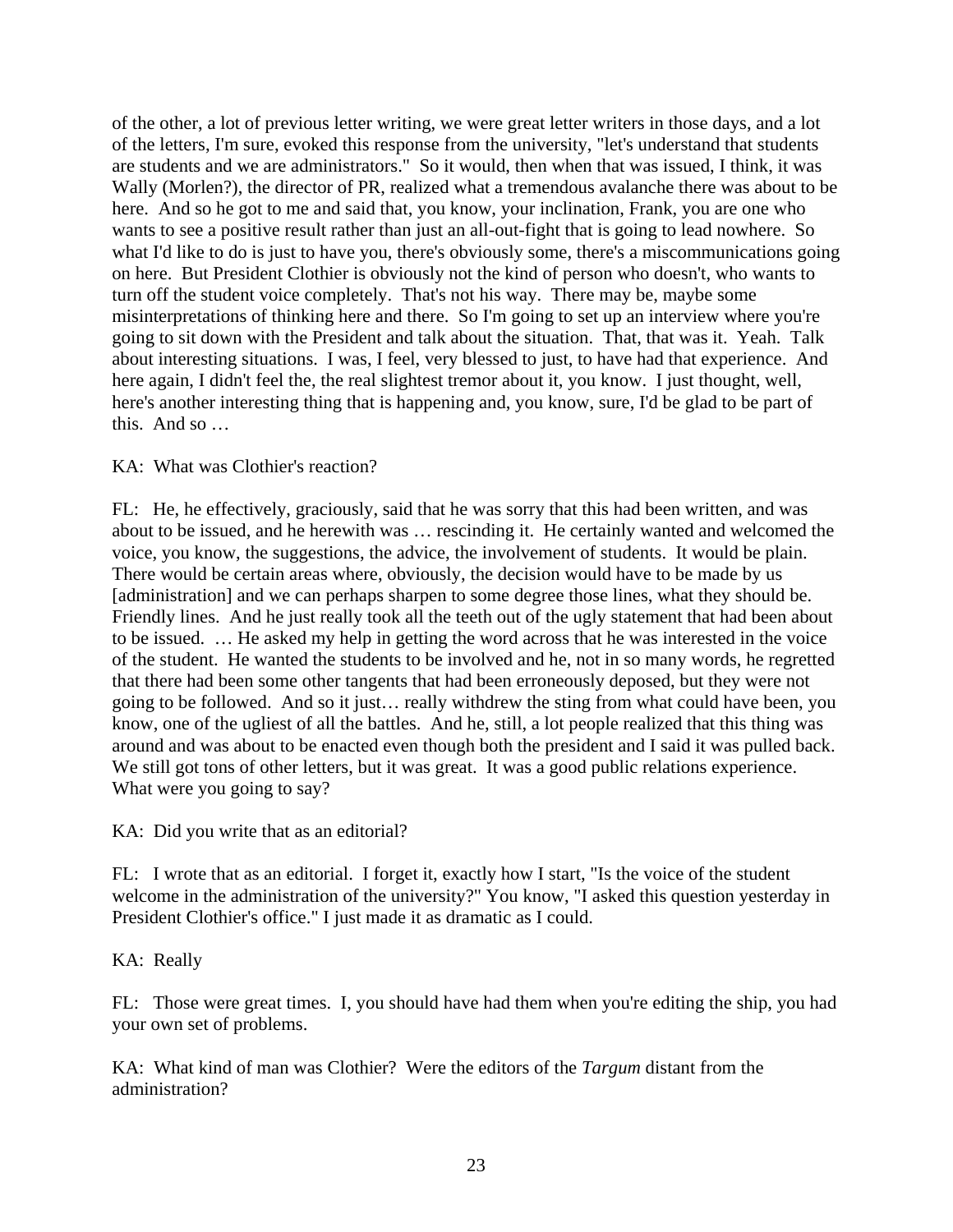FL: There was a certain distance in terms of his age and … the schedule that he kept. He was in the middle of some really exciting stuff, in terms of the, the constitution of the State of New Jersey was being rewritten at that time and he was right in the middle of it and offered the Rutgers site as the place where the constitution was redrawn. I mean, he was involved in all those kind of things. He was, really, a gentlemanly, courteous, astute man who wanted to have things run smoothly, and gave over a lot of responsibility to others that … and they did not, in my judgment anyway, always come up with the, the most beneficial kinds of decisions. They would have sometimes been abrupt, and I felt a, what public relations really means is studying what your audience or your publics are all about and how they can best be served. And some, not all, that didn't go on all the time, and Wally (Morlen?) was good about it, but we had, there are some executives get in position and just want to get something rammed through and … so that's the way that worked.

KA: From the editorials at that time, it seems that your editorial board was kind of a crusading editorial board. You took some issues and you pushed them.

FL: Yeah, that was what we would love to get, find a good cause and, and try to promote it. But what were you going to say?

KA: One of the big ones seemed to be building construction, with the bond referendum. Do you remember that?

FL: Yes. To some degree, we tried to rally more support for that. That's true.

KA: Was that a sign of Rutgers getting bigger and changing in atmosphere?

FL: Yes, I would say so, and I do believe that it was just a wee bit different from what goes on nowadays. In that book, "Aloud to Alma Mater," it was edited by a good friend of mine, George (Lukac?) and he was another *Targum* editor, and he came along several years after I did but, and it refers more, because that building thing came more to a head than it did in the immediate post-World War II days. But in the '50s when George and others were around, they literally organized, as you're quite aware, and we'll get into it, I'm sure, at some point, a march on Trenton made up of students, Rutgers students who were trying to do exactly what you're saying. Trying to get the legislature to recognize more of the building needs of Rutgers. But I was in a situation where I was trying to kind of keep the lid on things. … I would look for good progressive things to do. We had a, a philosophy teacher, Houston Peterson, one of the stars of our campus and the whole world, really, as a teacher, just an author and a gracious gentleman. … He was trying to get across the idea that wouldn't it be nice that here we're supposed to be an academic community but we're so disparate in the way we go about our lives. We don't have any real focus. Wouldn't it be nice if everybody, about everybody on campus, students, faculty, administrators, secretaries, clerks, and everyone, if we all decided to read the same book at the same time and maybe it just might enrich our conversation and better our world, and so he picked out a book by, one of the classic books about the environment, the early environmentalists, archeologists, and that sort of thing. Ruth, whatever her name was, writing about Samoa and the tribes and the organizations of society, you know, but in a very readable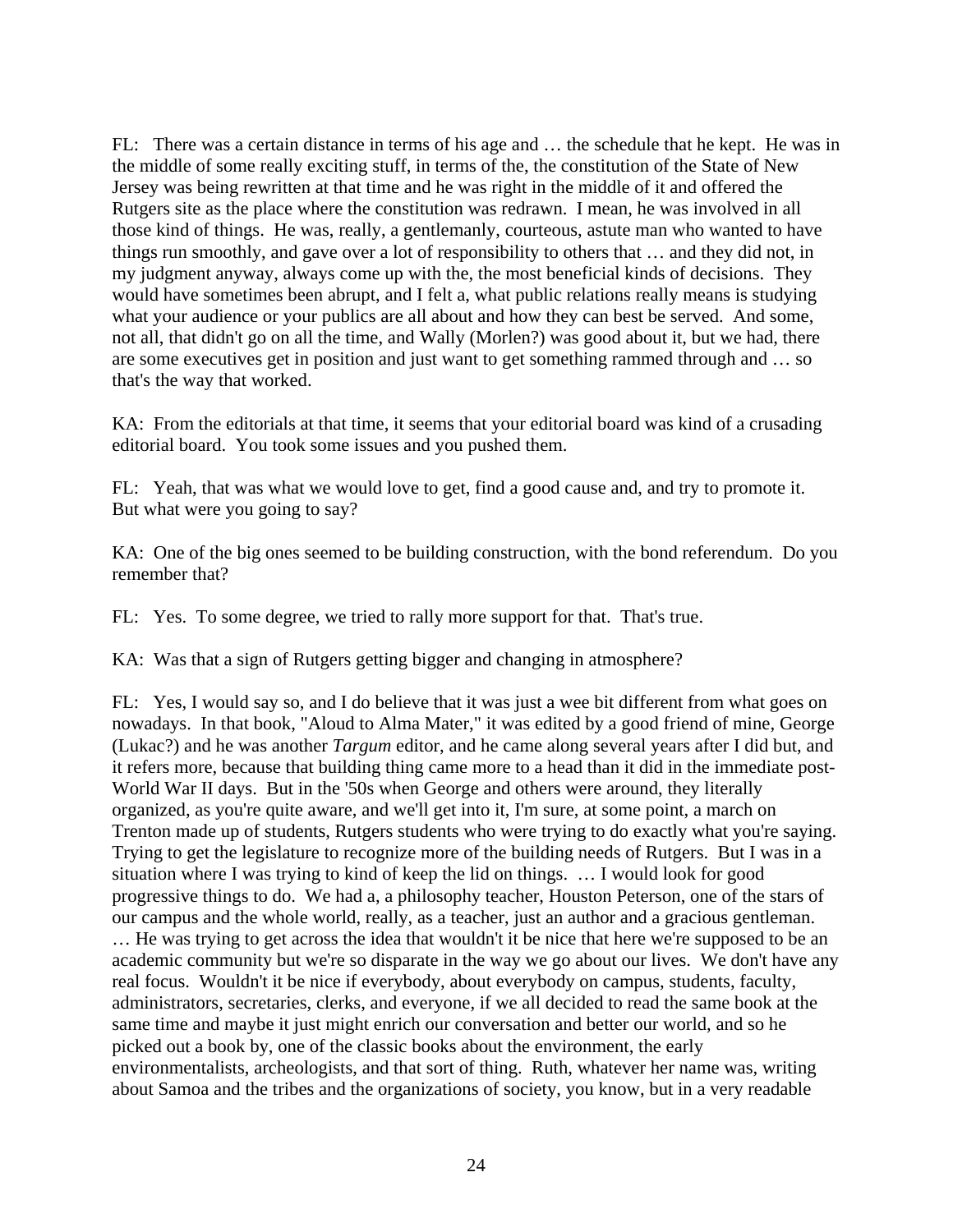way, say it was, "organizing society," say that was the title, that was not the title. So I, I really put my heart into it and wrote a rather, you know, intriguing editorial, [what] I thought about it, "Let's get behind Houston Peterson and all read this," you know and he was just so grateful. And it really did seem to work, for a while anyway, and we had some fun about it.

KA: Did you all read it?

FL: Yeah, and those were the kinds of … I was always a positive person. I tried to do that. Another time, we had a very dull kind of election, but it was an important election coming along. We were trying to get some important legislation through, you know and ... I wrote and nobody was paying any attention to it. So I wrote an editorial, the title I put on the editorial was, "Sex and Free Love."

KA: I read that and it had nothing to do with the title.

FL: It had nothing to do with the title. But forgive me for using the head, but the election coming up was so important, we wanted … I was very flattered several months later, the *Reader's Digest* picked it up and ran it in the *Reader's Digest* and sent me a check for like … fifty dollars for it. So that was great, and I must say, we *Targum* people, we were actually paid a salary for working on the thing. We had our own corporation. We were not run by faculty or whatever, and the *Targum* editor would earn, I forget, you know, fifteen hundred or two thousand dollars a year.

KA: Really?

FL: After, after, yeah, let's say we, after the advertising revenue, instead of going somewhere else, it would go to the *Targum* staff.

KA: Were all the editors and reporters paid or just the editor?

FL: It was on a sliding scale, you know, I don't think it got down to the reporters, maybe it'd be fifty dollars, or a token, or whatever. Those were interesting days and also, we were alert to national competitions, provided they had a good, good cause going for them. One of the insurance companies, Liberty Mutual, or some such, enlisted the assistance of, because of so many accidents involving young people, college students, they would pay some prize money for the best representation of safe driving.

KA: You wrote a bunch of editorials about that, right?

FL: Yes.

KA: "That stoplight outside."

FL: Well, various things. I forget the stoplight, but we would show some gory accident pictures and we, I must say, we did get a few prizes for some, of a monetary nature for doing that stuff. In a way, we were, we were ready to do good causes but … we got paid for them and that was all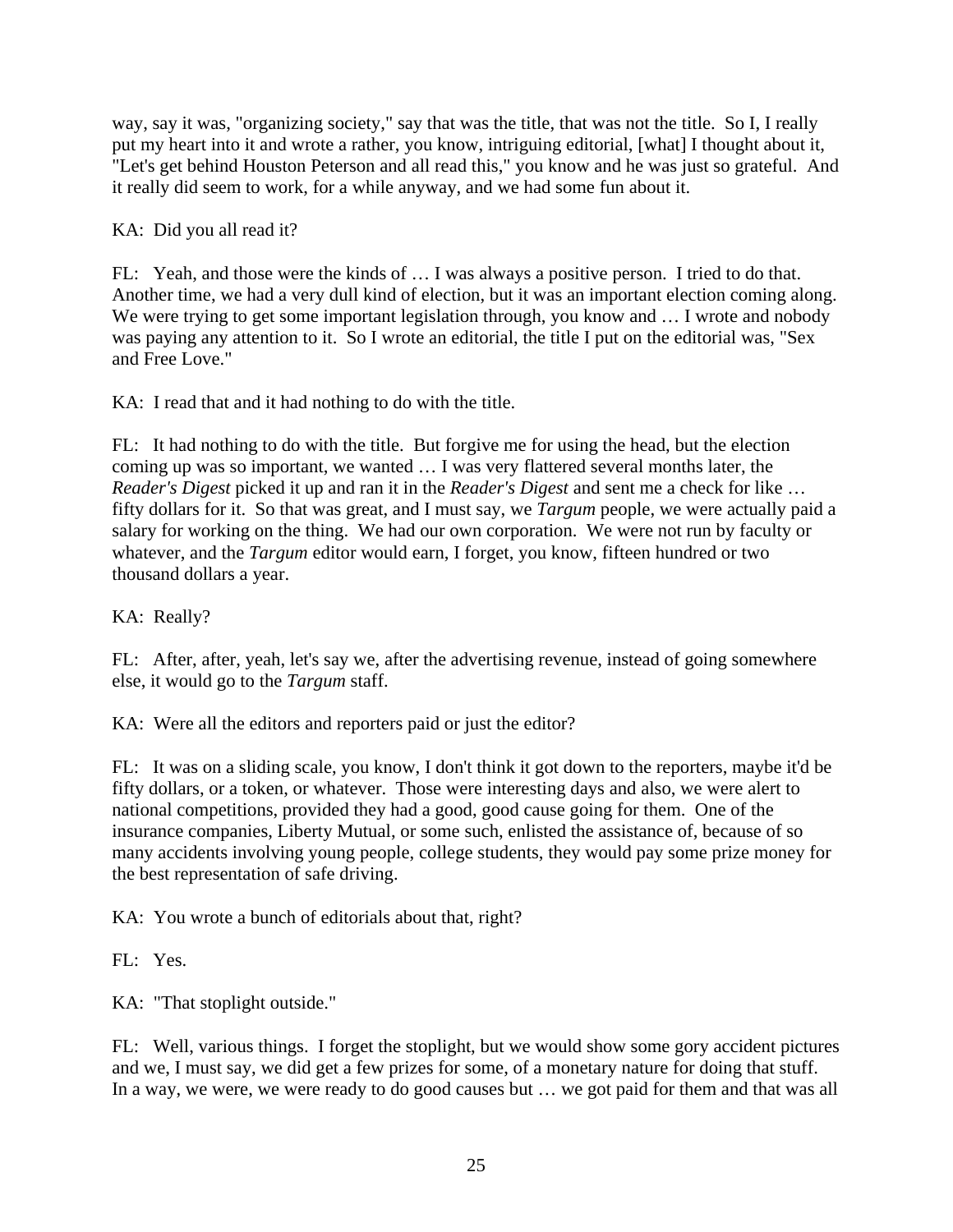the better. One of the things that, and mostly we had a sense of humor about things, I really do enjoy the … idea that we'd get behind and try to promote worthwhile events on campus. One of them was going to be a big Mardi Gras activity which was a good cause. The proceeds were going to go support some charity, or other, and somehow, it didn't get off the ground. The backers of it didn't hit the right buttons as far as the students are concerned and … somehow the Mardi Gras wasn't going to make it. Now we were not the sponsors of it, but we hated to see this good cause go by the boards, so what we decided to do was to take over the, the event and scale it down somewhat and it was with the, the backers had originally, the original backers said, "Fine. It's all yours, 'cause it's not going anywhere." So what we did was to call it the, "Semi Gras," I mean, with tongue in, the whole thing was just tongue in cheek. You had your own cronies, I'm sure, some guys with some witty remarks and gals who would kick in commentary here and there and write poetry that didn't mean much. So we had all, we had a collection of these characters, and so we all put together the program for the Semi Gras. We had recorded dance music … We picked an NJC auditorium hall, you know, at no cost. It was their commuter lounge, or whatever. That was the site and we invited mostly our friends, but we invited anybody who wanted to come by, and they were gonna hear recorded music. But, and largely they, we had the mugrats, and we sang these parodies, you know.

KA: What do you mean by "mugrats?"

FL: We wrote parodies for a lot of songs like, "It's only a rag in a raggedy shack," you know, to the tune of the Johnny Long song, "It's only a shack in an old railroad track, keeps calling me back," and all of that. But then instead of saying, "We're a four leaf clover," we, we had a song, "We're looking under a four page blunder" you know, and we had a parody for, "M is for the many things" you know that song for "M-O-T-H-E-R," we had terrible verses about, T is for the trials and tribulations, and all of that. So, we had lots of fun with Semi Gras.

KA: You called those mugrats, right?

FL: Yes.

KA: Did you know the joke publication, the *Mugrat*?

FL: Yes, we had several that were very exciting.

KA: Really.

FL: On April Fool's Day.

KA: Okay.

FL: Yes.

KA: You did have a *Mugrat*?

FL: Yes.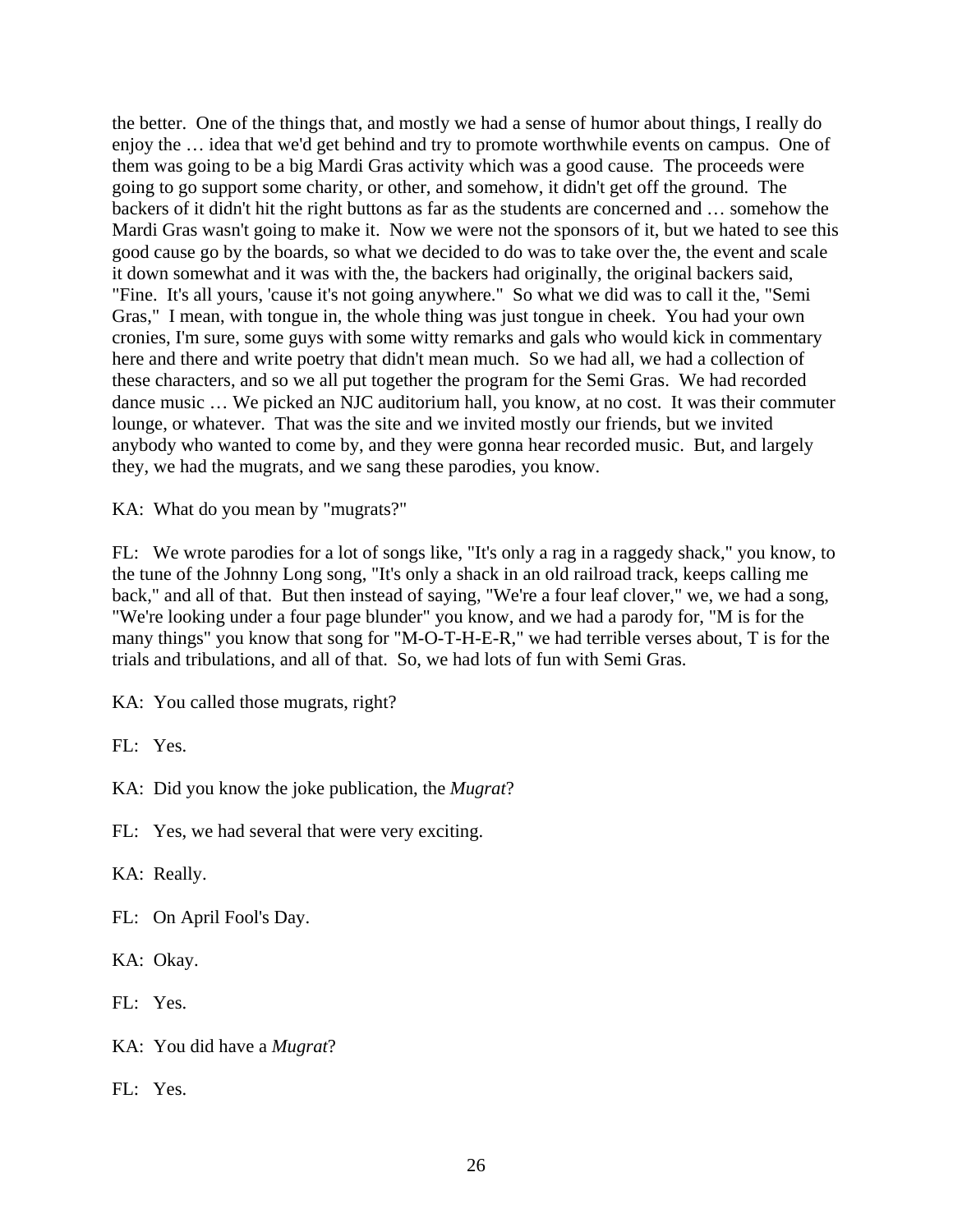# KA: Okay.

FL: Whenever I was involved. You know, another source of controversy that, it was very large, and the letter-writers again came out in droves, somehow, some articles appeared that talked about fraternity activities and their viewpoints to some degree, I guess, and they were very viciously attacked by non-fraternity people on campus. And here again, it was a smoldering teapot of … turbulence, you know, where almost anything have, but mostly, we had an outlet for it in our "letters to the editor" page. We just let them flow on and people could read it and get it out of their minds, but sometimes, I mean, we were not opposed to activism ourselves, the *Targum* people. We would often get like the Mardi Gras, we made it Semi Gras and actually got involved, same in the, one time the independents on campus got so irritated, they thought the *Targum* itself, I guess, partly, because one after another, they were fraternity people who became editors, including me, you know.

KA: They thought the *Targum* was kind of ruled by the fraternities?

FL: Right. They thought it was a fraternity tool and they just got very angry. And at one time, really, they organized one evening, here I am, the Zeta Psi house, interestingly enough, is situated on College Avenue and it's several, seventy-five, eighty, or so feet in between, but the very next building down is the *Targum* building.

KA: Okay.

FL: That made it very convenient for me. So here I am … at *Targum* and a bunch of the independents, they organized themselves, and they said, "Let's all go and pee on the *Targum* house." This was their event of the night. Okay? And this was the way, literally, that they can let off some steam.

KA: We have heard this is a myth, of the people peeing on the *Targum* house. Did they actually do that?

FL: Oh, yeah. … It was happening. And I was …

KA: Were you inside?

FL: I was inside observing, very wise, I thought, at the time.

KA: Did you write about that in the *Targum*?

FL: Here's what happened to, one of our great wonderful wits of every, you've had them in your day, too, but Joe (Grossman?) was a larger-than-life character. He was a little older, was a veteran, I guess, he was in the Class of '50*.* But he was from Atlantic City and just a very savvy guy. I mean, his career, my god, he was way ahead of his time in terms of, he was a press agent and he had helped get, he got Martin and Lewis, helped to get them started on their career with some Atlantic City booking, he was big in the Miss America thing. He was just a very savvy,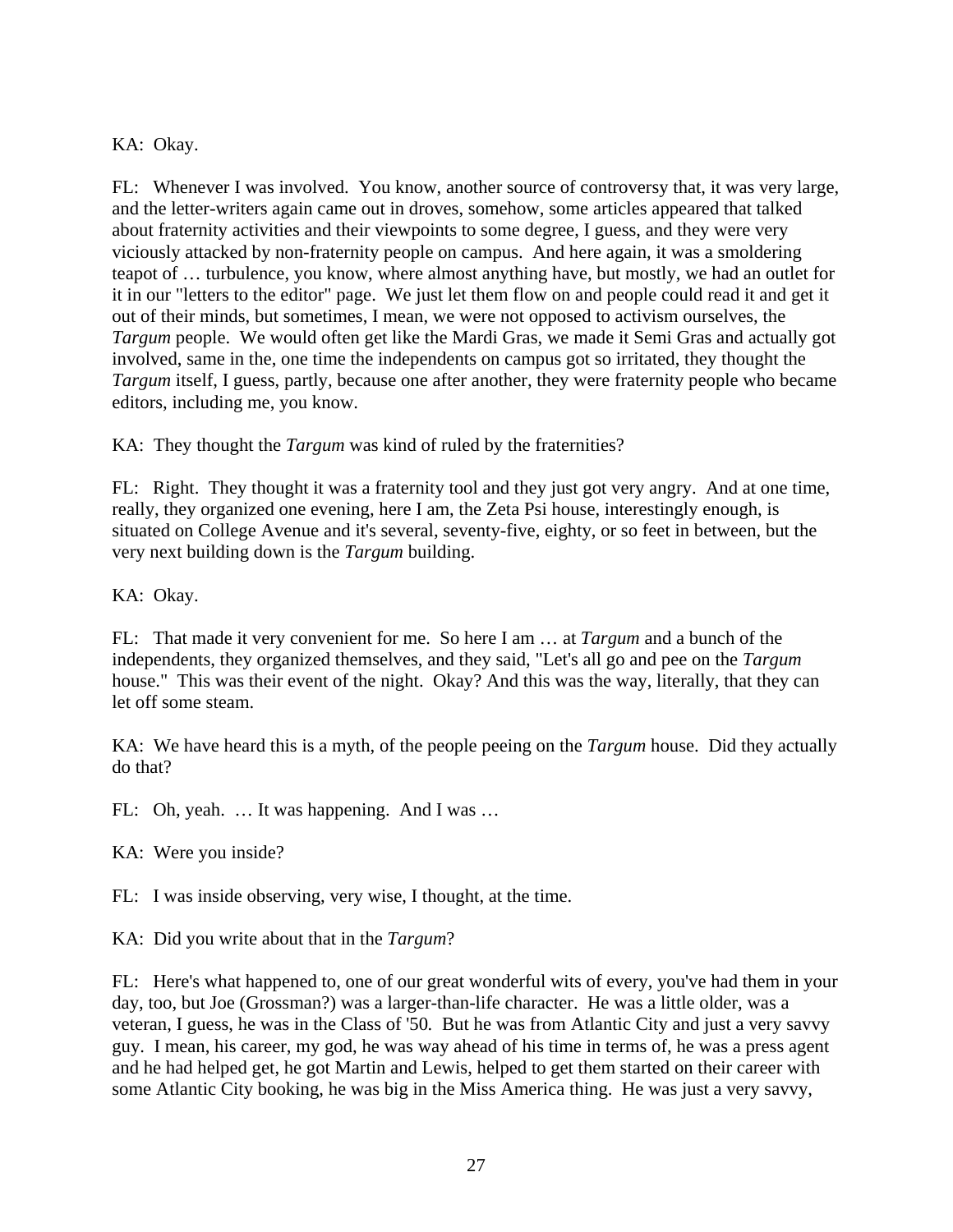wonderful man. He passed away, unfortunately, a couple dozen years ago. But Joe Grossman came up with a comment that sort of diffused anything and made the whole thing an enjoyable rather than an ugly incident. He said this, "You know, I had heard that when it came to the independents that the *Targum* was 'on the list' but I did not know that they meant it in a nautical sense." Meaning, you know …

KA: Water.

FL: Water, was such, and it was, you know, everybody just laughed at, I think, and we could laugh at ourselves, that was the beauty of it. Really.

KA: What caused that? Was there something that *Targum* wrote that made the independents upset?

FL: Well, we had some columnists on the *Targum* and … there were some like Harris, who were independent, but there were others, who were fraternity people, and sometimes, I guess, their views would spill over here, there, or the other place. … They were just, again there would be letters. I don't think that the, I know, I know this for a fact that as the editor of *Targum* I kind of set the editorial tone and we were not writing anti-commuter or [anti-]independent kind of propaganda. We were trying to look for positive results. But somehow I believe it was in the "letters to the editor" column, really. That was our arena. That's where anything and everything could emerge and the fraternity guys would write in, something that put forth their position so stridently that it rubbed a whole lot of people the wrong way. And so somebody from the independent part of the world would come in and say, "It's typical fraternity … you know, closeminded thinking that there's this and that and this is wrong, the whole system itself and so how can anything go right?" And so there just became that inevitable flash.

KA: What was the outcome after that? Was that the big joke on campus?

FL: It played itself out really, pretty much, and … folks did not worry about it. But I think that was a, sometimes, is a healthy chance to let off steam, really, and that was, in more ways than one, that was the inevitable result there. I was always happy to see some kind of a resolution, even if it wasn't really a resolution, I would like bring in a point of view that said this, what's going on right now …

-----------------------------END OF TAPE ONE, SIDE TWO---------------------------------

FL: Yes … we had a literary magazine called *Anthologist* and … Al (Aronowitz?), who was very active in *Targum*, also just a very good short story writer, and he wrote a story called "Pickup." And it was pretty sexy, perhaps, for its time. … So some of the writers were miffed at the publication, for having the nerve to carry it. And they thought it was demeaning and lowered their standards and everything else. And so one of the top editors resigned and … with a lot of noise, and then some other editors defended the article and said, "It's great," and then some third editor, he would also … he would resign. So it … became a very big cause, you know.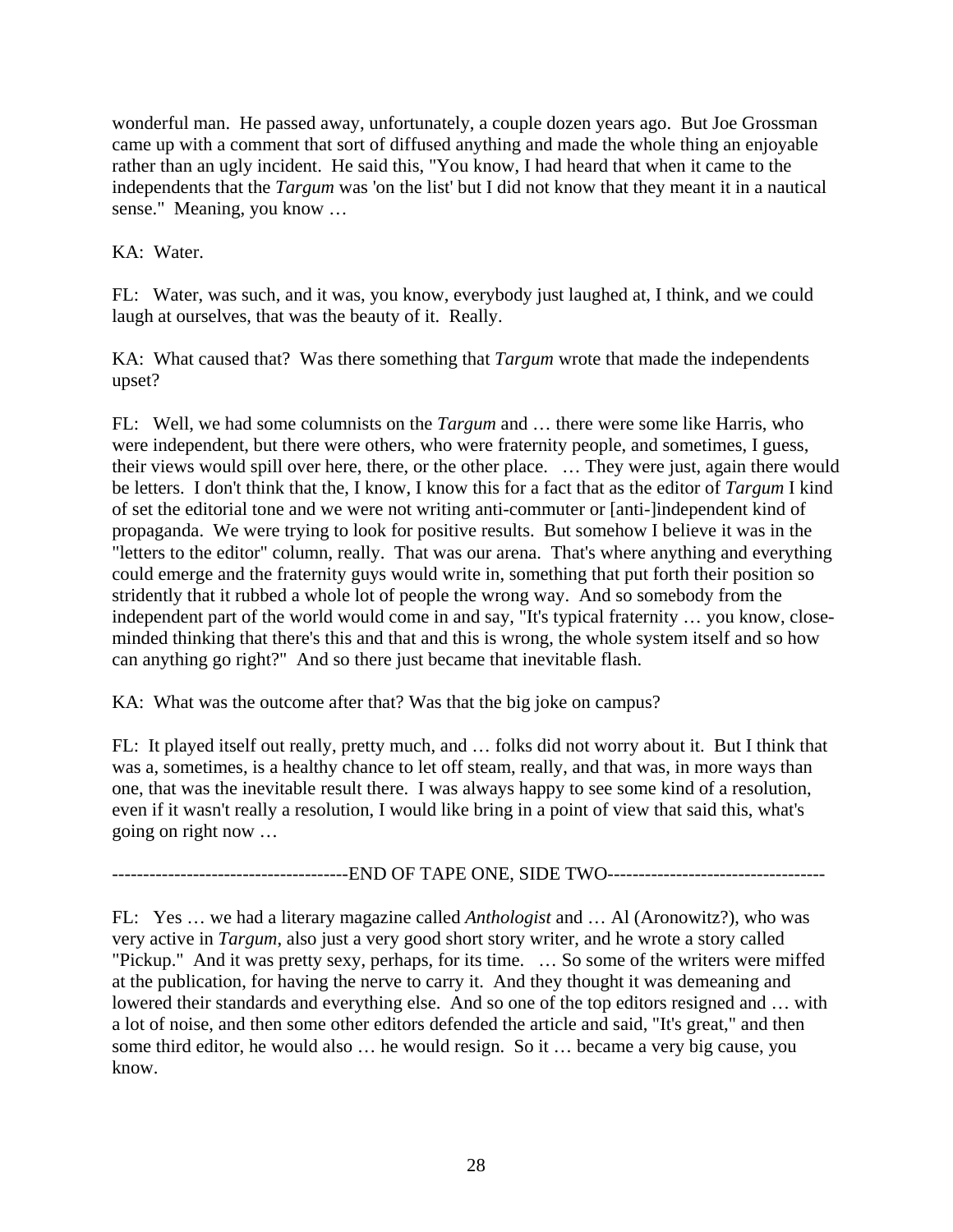# KA: Really.

FL: So as the editor of *Targum*, I, rather than think that this was a terrible situation that all this was happening, I just thought it was kind of humorous. I had that ability, whether people liked it or not, to see the humor of it all. So what I, I say in this chapter of "Aloud to Alma Mater" I say the *Targum* played it 'tongue-and-type,' and the next issue was a makeup man's dream. Across the top of the front page, we had five individuals, head and shoulder photographs of the principals, along with a cryptic summary of their part in the fracas. And so it started off with (Aronowitz?), and it said, "(Aronowitz?), writes 'Pickup.'" Then the next gentleman, his name was Lamm and it, "Lamm," it said, "shocked, resigned." Then the next chap's name is Stone and it says "Stone answers Lamm." And then the fourth photograph was of a chap named Brogel and it just says, "also resigned." And then the fifth guy was named Shields and his caption was, "defends Pickup." So we were just trying to have a point of view that said, "There are a lot of interesting things going on here, on campus, and maybe some of them are more important than others, but let's try to enjoy ourselves in the midst of whatever, even if we're tackling some tough issues, maybe we can find a way to communicate rather than yell at each other, and also, it's not illegal to have some fun while we're doing it." And I'm afraid I carried that viewpoint into my entire life, and so I've been in trouble ever since.

KA: What was the relationship like between the *Targum* editors and the *Targum* council? Was there a friction there?

FL: As I say, really, it did not have that kind of a setup at all.

 $KA: No?$ 

FL: It was after I left that … the *Targum* council was set up. We just had, as far as I can recall, kind of a *Targum* corporation, and it, under the very loose guidance of the, you know, students. We were permitted to charge money for ads, have the local stream of income, and paid ... not offices but top editors a certain amount of funds and put the rest of it towards the ongoing operations of the newspaper. So that, the *Targum* council. was something that came later. You're reminding me, Karen, of how lucky we were because it was kind of a simpler age, really.

KA: It sounds like the *Targum* was pretty independent as a newspaper.

FL: Exactly. We were pretty much an independent entity. I think that, I'm going back to my predecessors, Bob (Prentiss?), before him was Tony (Antin?), a very nice guy, an independent. Then we had Bob (Prentiss?), who was Zeta Psi, and not that that influenced anything, but then Bill MacKenzie was a very solid, terrifically, talented guy. Straight shooters, you know, and I tried to come in there with a, a kind of a wider viewpoint. But all, (Prentiss?) and MacKenzie … were both veterans and … so there was not, there were responsible people at the head of the *Targum*. Our business editor, same way. Very solid, straight shooters, you know, and there wasn't the need for a whole lot of supervision. I think maybe that was the answer.

KA: How did the editors learn their jobs? You learned your job because you had edited a newspaper before.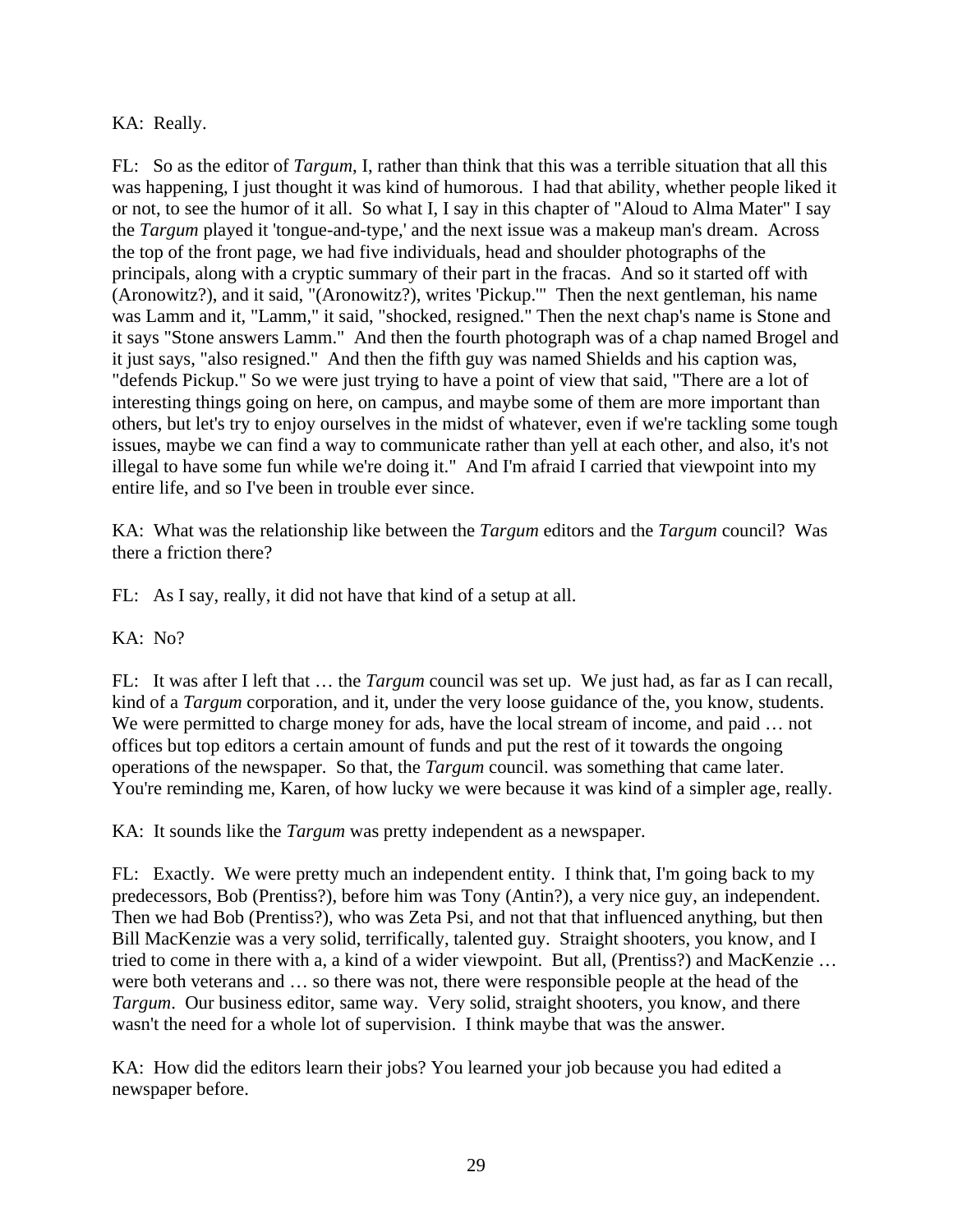## FL: Right.

KA: The younger editors, the ones who were just out of high school, how did they learn?

FL: We were fortunate just to put out appeals for people to come in and we said, "You don't have to have a whole lot of ability. We'll show you how to construct a story." We attracted, we tried to get the word out to freshmen [that they] would have a reporter's opportunity and we'll show you how to develop the story." And we really did run little, informal, guidance classes and showed them how to go about getting information and putting it down, and then we'd show them how you cut, you put the headline and, you know, suggestion of place, and we had … a very good amount of success. I'm trying, I think it was kind of like osmosis, but, also, we had a very energetic … news reporting sequence in journalism and we drew a lot of our reporters from there, really. There was a particularly, splendid guy named, Hamilton Carson, southern New Jersey and young, one of the younger element, had not been in service and was too young for any of that. So he just came in, and grew beautifully into the job, and he had a certain bearing about him. A quiet sense of humor that was just really welcome at any and all points. He would have this or that observation that made such beautiful sense and that gave everybody a kick. And this one thing, really happened, and I was fortunate to be part of it because to me it's one of those nice things that could happen only on a college campus. Ham was a, a total, straight, erect, a kind of good-looking young guy, and he was … I spotted him and some of the others. We just happened to be looking out the window, because it was starting to come down with some snow with those large flakes sometimes, and we, the *Targum*, the front of the building overlooks the pathway that runs past Winants and … so I noticed it, for the first time. I said, "Well why, what is Ham doing?" He just seems to be pausing and looking around and taking a slow stroll there, and, eventually, we kept looking at him and he made his way, finally, in the building. And we said, "Ham, what are you doing, anyway? What was all that out there?" And you know, "You weren't just walking. You were strolling magnificently across there." And he said, "Well, you know, the snow coming down and I noticed a Professor was looking out the window at Winants," and he said, "so what I tried to do, I tried very hard to look picturesque." And to me, you know, that says a lot. What kind of a mentality is called for on the part of somebody like Ham, and somebody like ourselves, to appreciate it. There is, there's kind of a gentleness there, obviously a whole lot of creativity was going on, but it was all kind of so good-intentioned, you know? And I, I'm afraid there's a shortage of that a lot of times, but we had kind of a group of us, who had a certain sensitivity, I think, but also a quiet, appreciative sense of humor.

KA: Were a majority of you veterans?

FL: I guess it was sixty to forty, probably, on the side of veterans,

KA: Was there a split between the friendships? Did most veterans keep to themselves?

FL: No. Really, that was the good part, I think about the, the Rutgers years in general. People did, it was more a factor of how you came across as a person, or what kind of classes you were in, and what kind of conversations would erupt in, after a music appreciation class you didn't start to ask, "Is this a veteran I'm talking to or a young Turk?" And it was just fabulous that way.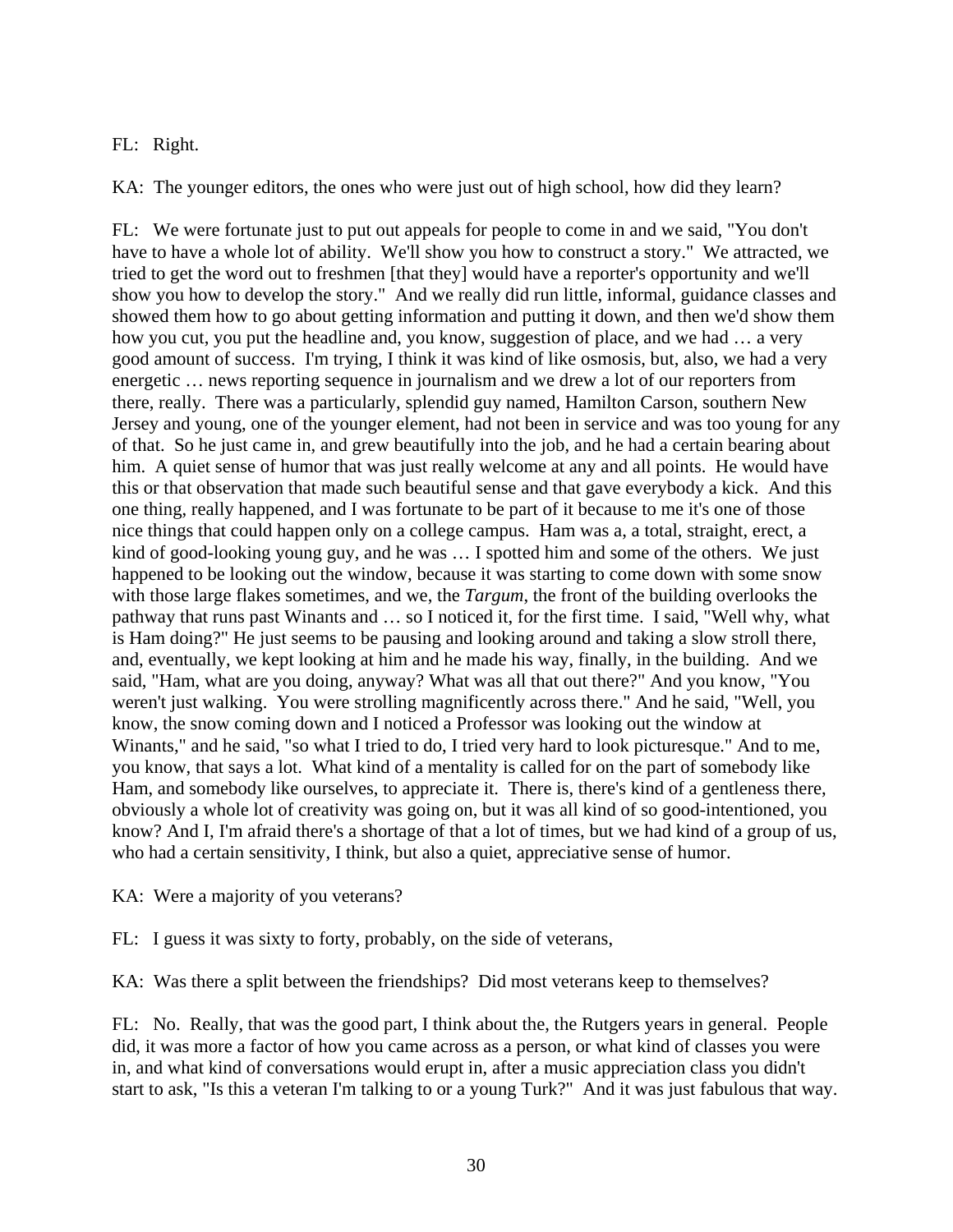In that book chapter [in] "Aloud to Alma Mater," I took a crack at summarizing the overview of that period of time here at Rutgers and what, a decade earlier, had been kind of a smallish college had become a State University and was still getting used to that, and then had this influx of veterans and a huge population growth, and all of it happening in a condensed set of time. I, I liken that to perhaps the adolescent years in the life of a human being and it, say you get into your forties in terms of your age, how do you look back on those adolescent years? Well, certainly, they were interesting. They were a necessary part of growth. There were some pretty sharp, vivid memories and some really painful recollections, too, in the midst of all that and misunderstandings as you try to get along with people …

KA: In what ways did that affect the *Targum*?

FL: To me, the *Targum* was kind of the, the moderator of all this … Again, I say that we were carried along by it, but here and there, we tried to do a little directing of the currents of change that were happening. So I looked upon the *Targum* as an interested and somewhat involved participant in what was going on. Largely, we were an observer with the duty to report what was going on. And I, I like to note that we were trying to help the veteran find a marriage license that he misplaced somewhere along the line, we would carry a little notice about that and that [was] certainly, not the [usual] kind of thing, because we were serving a group of married students for the first time, really, and we would do a little catering to them and so we'd keep that in mind. But also we had … a group of, I think, some terrifically, talented teachers and we didn't want to overlook the practical, there's some learning going on here, you know? But the *Targum*, basically, I see it, I saw it as a reflection of what was happening, and a, an opportunity for some communications to take place. I've always been a believer that if one side of a situation knows a little bit more about the other side, things will happen a little better way. Again, our 'letters to the editor' became a big deal. But … one of the people that I would like to mention, we were aware also and try to be helpful to WRSU, which was getting launched at the time, the radio operation. I just found that was a fascinating thing for me and I found myself having an interview program, now and again, as supplementing what I was doing on *Targum*. I would invite people on and I'd have a way to get some quick news stories that way and also some interview air time. I was lucky enough to interview my hero, I would say, if I had, I don't have all that many, one of the, one of those high in my eyes would be Mason Gross. I was lucky enough to have him as a philosophy teacher, and the experience is still with me. Literally, he would convene the class when he could and there were about fourteen of us, can you imagine that? Fourteen guys with Mason Gross. And he would convene the class under a tree on the Old Queens campus. Can you imagine having one, really, one of the great minds of the twentieth century elucidating some philosophical points in that, that gorgeous setting? So I just feel so fortunate and, wherever possible, I would try to get him into the scene, you know, or write about what he was doing, or saying in the *Targum,* or on WRSU.

KA: Was he the kind of man who was familiar with individual students?

FL: He was so involved. He was really so close to the students. He, he knew what's on our minds before we could say it. He was a real student of the human animal and he loved, there was an obvious enjoyment of our viewpoints and we, he, here he was, one of the sharp minds of the times, but he was curious about what was making us tick so that he could learn a little bit more.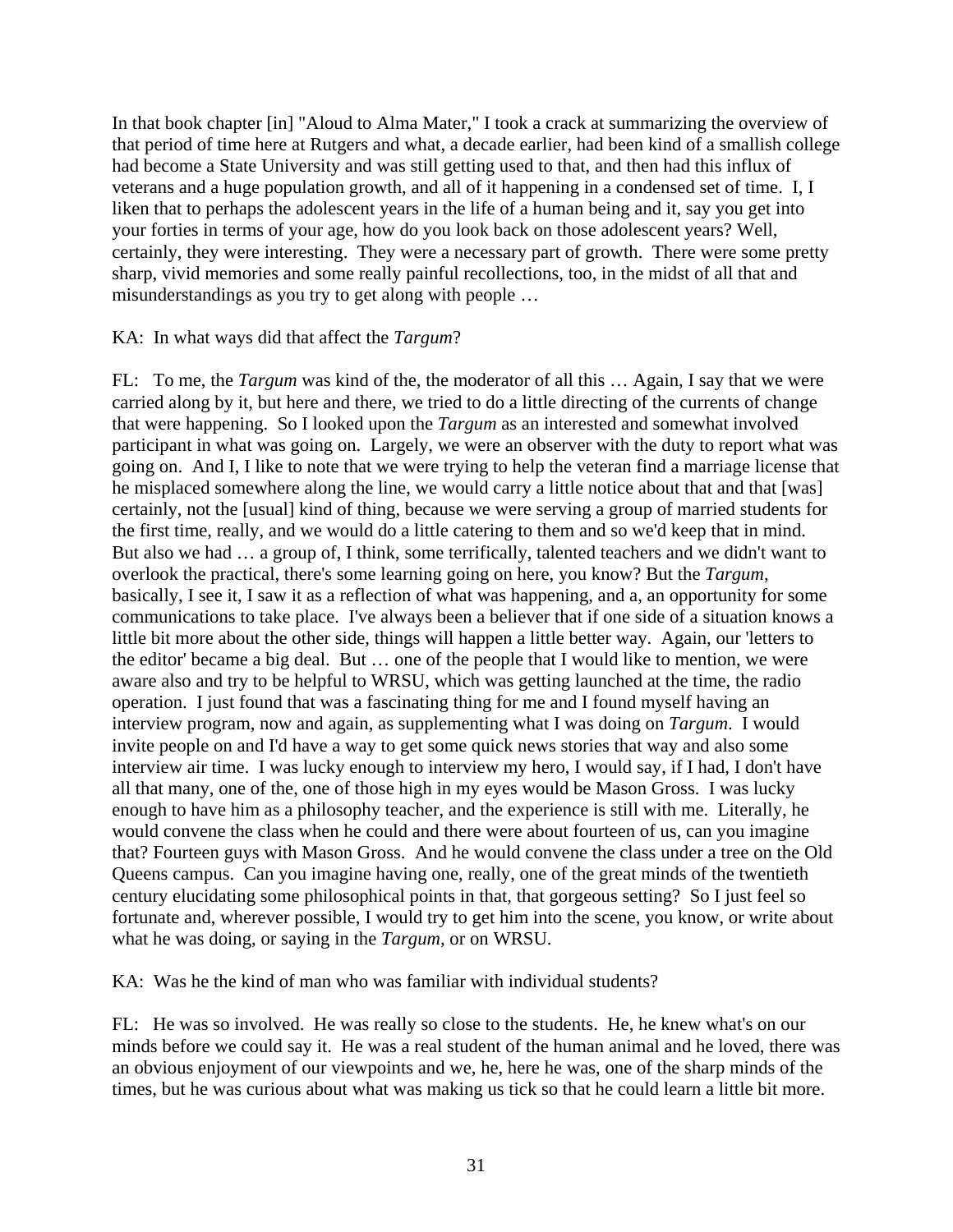But there was a gracious gentility about it and a lovely sense of humor, such a sharp, sharpness, but a warmth, and I love it when you can come in with a zinger and, yet, it's a friendly zinger.

KA: What was a typical publication day like at *Targum*, when you were the managing editor?

FL: Yeah. Okay. It was one of the delights of my life and I kind of halfway realized, again, how lucky I was. But it would be some classes and I, I enjoyed the classroom activity, too, but I knew what was going to happen afterwards. I remember one time, I just was not afraid to do anything, and so about three o'clock one day, after classes were over, I popped into one of the buildings on this campus, and they were having a competition for … I was a member of the debating team, but they were having an oratorical competition. So without a whole lot of preparation, I just strolled in and gave my talk and walked out and … over to *Targum* where, and I learned later I had won, you know, second or third prize or something, but I didn't even have time to stay around. But that's how much on top of the world I was and how, how really lucky I was. I'm not sure why … I think it was because my parents held me back in the first grade, but I just had an ability to project some words, either in print, or in person. So that's, then got to the desk at the *Targum* and stories were starting to flow in because, we, say it was a Monday, and we were going to be delivering the papers the next day, ready or not, they would be out in the *Targum* boxes around the campus. So here it was four o'clock in the afternoon and between that time and eight a.m. the next day when they were going to be delivered, a lot of things had to be done. Right?

# KA: Yes.

FL: Including some homework, but I didn't worry about that. What I would do is take a look at the news page, as managing editor. The stories would funnel in, people like Ham Carson, Joe Rubin, a lot of other people were in the news side and collecting the things from reporters, and the sports people had their thing going and … So my, my real joy … and I had been, you know, and here, I had edited a high school paper and high school yearbook and Navy newspaper, then assistant sports editor of a newspaper, a major newspaper, so my delight was to lay out the front page, say, and the other pages, and to think about the headline construction. Somehow I had this God-given gift for writing headlines. I just think, I love to play with words and have fun with them, and that there was [a] story, and as I would look at the first three or four paragraphs, it would hit me. Well, I knew the point count, I knew it had to be twenty-four point and two columns and it would take up this much, and somehow the edit, the headline would write itself in my mind. Ham Carson was around a lot of times, you know, I'd just write down some words and two lines, and he said I, I had cheated, I had come in the morning that day and had scouted out what the stories were going to be and had them in the top of the drawer and took a look at them. But they just kind of came naturally, and, oftentimes, they'd fit and made some sense and sounded pretty good. And so I was very lucky and had a lot of good people working with me. So we would gather all the stuff, at any rate, and we would have it sent over to Thatcher Anderson, that was the printer.

# KA: Really.

FL: Right. In, off of Hamilton Street, it was somewhere on one of the side streets.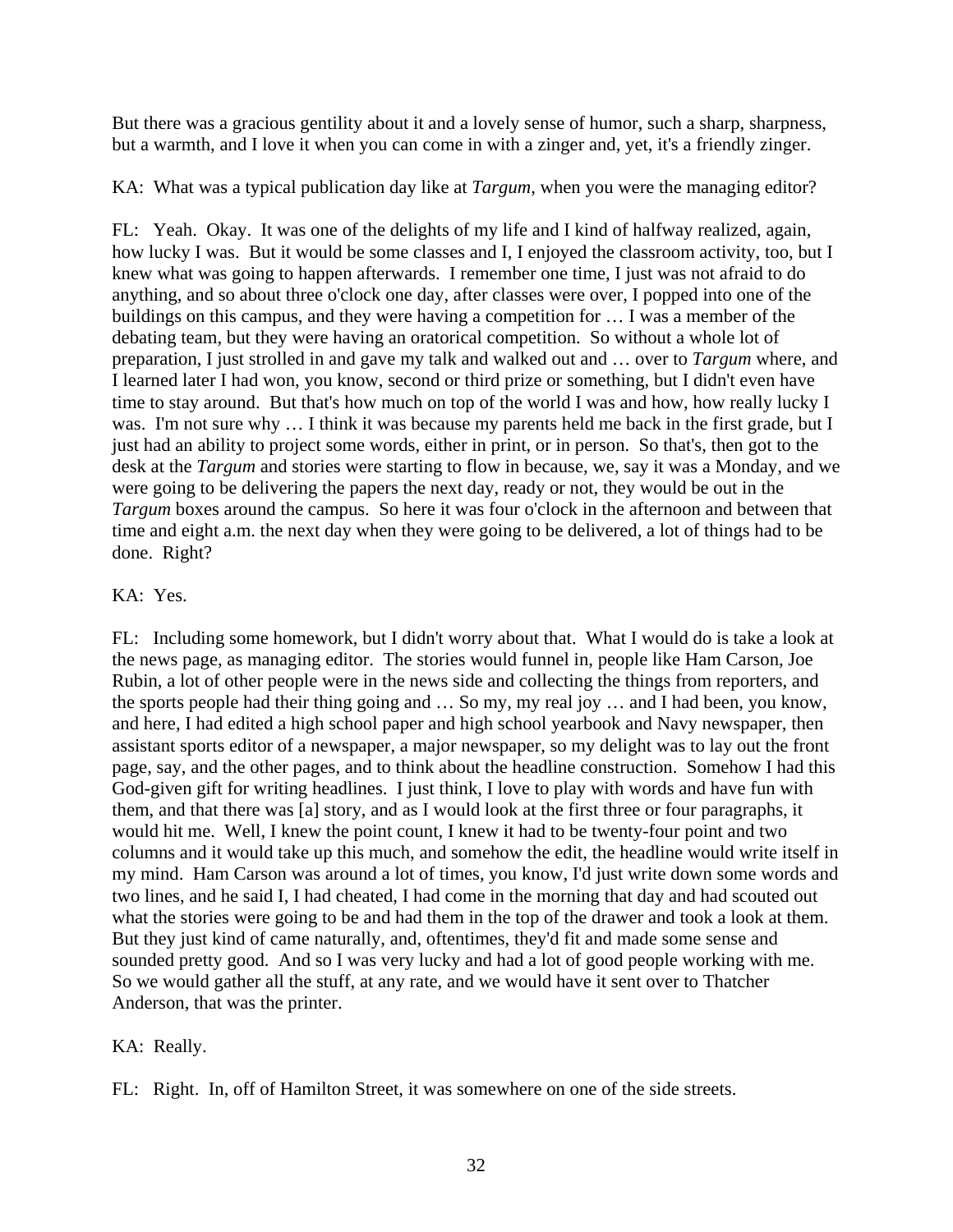KA: They were nearby and you could walk over there?

FL: Right near by. Yeah, in about three blocks. And so we would walk over to that beautiful print shop and … we would start feeding the copy into Woody, who was our compositor. There were a couple of guys, Woody, I don't remember his last name. They had the linotype machines, it was, the type was cast, you know, it was, the headlines were set by hand, oftentimes, or on the linotype machine. But we would feed the copy to the linotype operator, who would go around and get the metal proofs set in place. And [that] the way we would go and fool around and send, and bring in Cokes and hamburgers and whatever. But I would usually find a typewriter in the midst of all this, say around six o'clock, and type out about two or three double spaced pages for the story that I would file for the *Newark News*, somehow.

KA: Sounds a bit hectic.

FL: Too crazy. Right. But, and then within, within a block of the Thatcher Anderson shop was a Western Union deal. So I'd stroll over there, and I became just a colleague and friend of all the nice people in that office and they would take my filing story. And I didn't realize I was, you just do these things automatically, but, again, I was not the only one doing it. But I had, I had a crazy schedule, so that time would move along and eight, or nine o'clock, stuff would eventually start coming out of the type shop to be proofread and to be fit into place. I just had a great delight in estimating and being right more times than not, on how long the story's going to be. How it would fit and cutting and whatever. I guess, we mostly had four page issues, but they were pretty good size and …

KA: What time would you put the paper to bed?

FL: Yeah, I would say we were still going at eleven, oh, by midnight it would usually wrap up and we'd give a final proofread of everything. But sometimes a funny thing would happen, more often than not, some funny things would happen. One time I found a set of proofs for the *Anthology*, the literary magazine, and we were not above a little mischief, I'd say, so unbeknownst to the people editing the *Antho*, I just, I was a little bit kind of turned off by some of the heavy-handed poetry that they would carry sometimes. I thought it got a little too intense for its own good. You know, the meaningless stuff that they would turn out. So I put, I put together a little parody … I think I can almost remember a few lines of how it went, "She wept. She cried. She tore her hair," it just went into one frenzy of painful experience after another and it ended up, "Still she peeled the onions," and that was the, yeah, it was just as silly, as you could get, making fun of everything. But I stuck it in with the rest of the copy and to this day, here we are in 1996 and this happened, I'm sure, in 1947, '54, I still don't know. A friend of mine, Leonard Stone, who was the editor, noticed it and knew who, exactly, had done it, and he just put it in because he was a good guy. Anyway, that's the kind of stuff we tried to look for, just a little fun and games. Although some, not everybody was, I have always been fortunate to be kind of easygoing and not too quick to rattle. And I would always look for something constructive in the midst of all that, but I do remember some situations where I was not at all comfortable as some arguments would break out as to how to treat this or that story, or how these, carrying that letter was just totally insensitive and we were gonna really 'cause disruption, "so let's censor the letter,"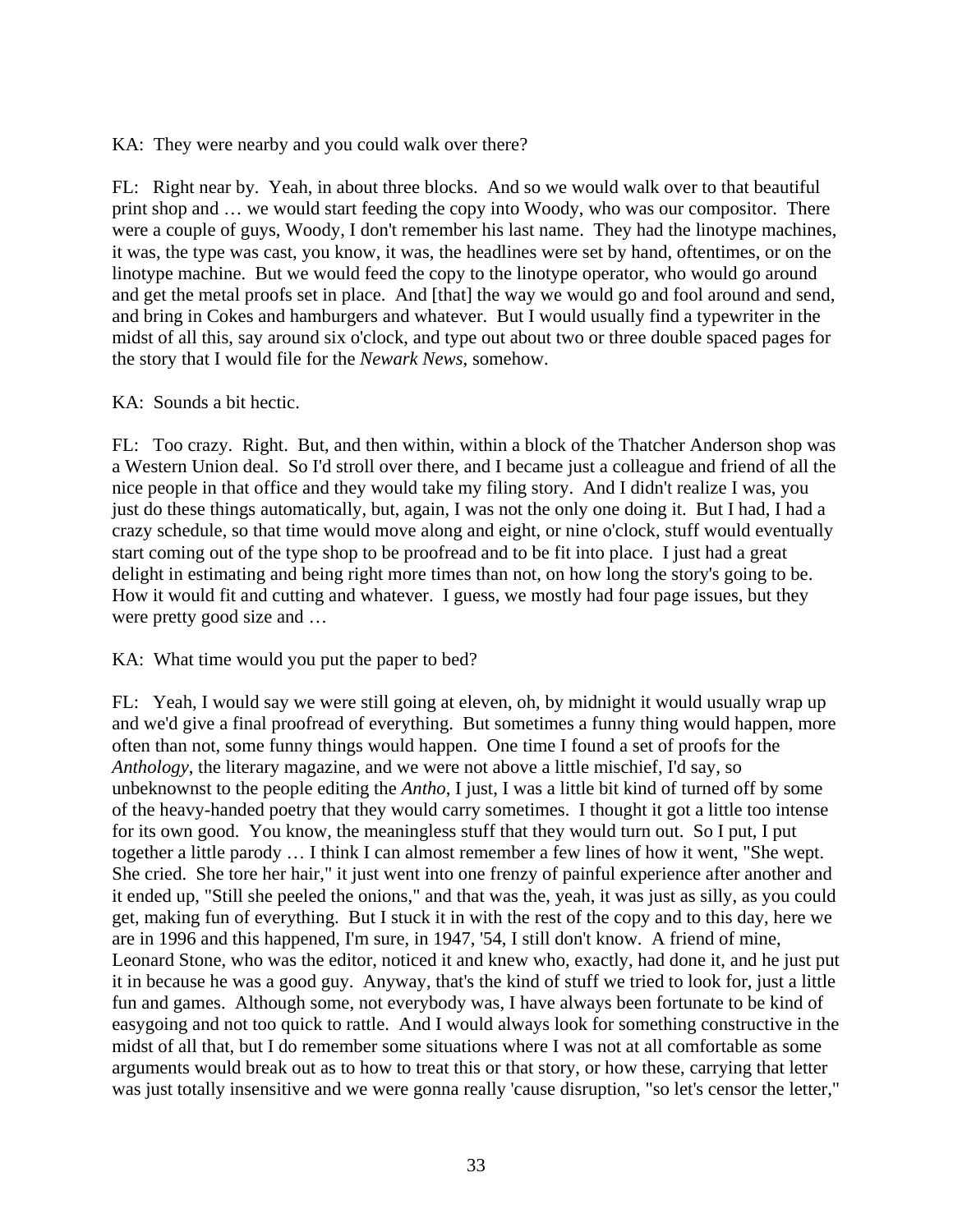you know, and I would find myself in some really tough situations. We'd all kind of meet and resolve and decide, "Well, okay, we have to run the letter, but you're, yes, there is a point of view if we present that harshness, that harshly, it's going to really make everything that much worse. So let's say that the editor, we'll put a note saying, if somebody wants to see the full text they can come by the *Targum*, but we, we thought, in our judgment, that this, this represents the point of view without getting into extremes." And so you know, there was a whole lot of learning, I don't have to tell you, but …

KA: You learned as you went a long.

FL: Yeah. As we went along we'd kind of evolve some of those things. I, we were lucky in, Jack Anderson, of the class of '38, was the owner and operator of the plant and he's been just a stalwart throughout the history of Rutgers University.

KA: Owner of the printing plant?

FL: Yeah, he was the head of the printing plant.

KA: That is how you wound up printing.

FL: Sure. And you know, just everything, I'm sure, his, you know, he priced it out in a friendly way and so, everything, it was kind of the, an ivory tower sort of existence as I look back on it. And I was just very lucky to be in an (amicable?) way kind of making my way to all this mélange of activity, so strolling here or there, you know, and over to a softball game when there was time for that, too. ... Then going to an evening meal at the fraternity house, but leaving early in order to get over to … the print shop. And the nice thing about the fraternity house, it, when I wasn't, for writing papers and that sort of stuff, the class work, the *Targum* was great, but if I want, really wanted quiet, the fraternity house had a chapter room that was up in its attic that was, the walls were painted black, and you could just sit in a desk and bring your portable typewriter and if you wanted complete quiet, that was a good place. It was a good place to be.

KA: Where did you develop photos? Did you have a darkroom in the *Targum* office, or did you have to bring the film somewhere else?

FL: We had, we were lucky to have some people who were clever photographers, and they mostly improvised. They would, we could turn a closet into a darkroom if we had to, but mostly they would work with this or that professional outfit in town and go over there and get the pictures developed. So that was the way. We were not all that huge on pictures. We would look for them when we could.

KA: I know from the years I was there, [there] was always one or two major mistakes that stick out in my mind. Do you remember anything that you look on, back, as humorous now? Any major mistakes that *Targum* may have made?

FL: Yeah. I do somehow have this recollection. I wish it was more humorous, but, mostly, it was, it was a blow to my pride. We had a front page one time that everybody had taken a look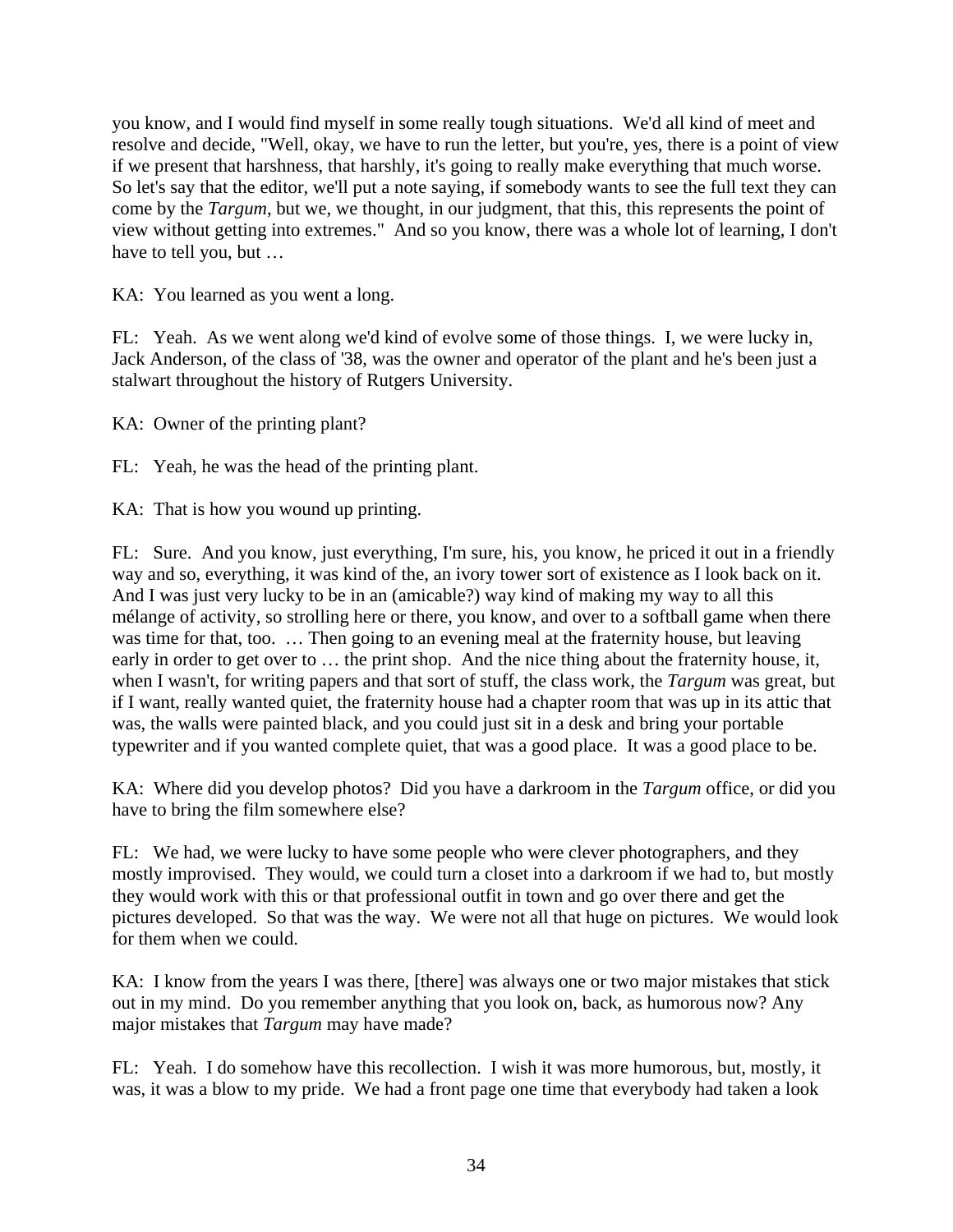at, yet over there we were either tired, or left too soon, because at the bottom there was an important story, and somehow the beginning of the story, the first paragraph and a half, got lifted out of its location and stuck somewhere at the end of the story, so that on the front page an important story started midway in the second paragraph and just made no sense to anybody. And just, to me, was a total source of embarrassment. But mostly, I do remember one time, I would look for an unusual and sometimes in humorous ways to present things. I'm not sure I was able to carry this off. I know it did happen when I was doing, and I'll give you a tip for some future publication you're going to edit, and I'll probably use the trick again because it did work for me perfectly. On the front page of a tabloid, this happened to be a Navy publication rather than the *Targum*, we were doing a story about a sailor, he had done this or that kind of notable thing. And he just happened to be a very tall kind of guy and … what I did was to, we took a full-length photo of him and in the, midway on the right hand side of the front page, I started the story and included a photograph that took him down to the waist, and then I said, "continued on page three," and when you turned to page three, along with the rest of the story, you also got the rest of him. In other words, from the waist down. You know, and I would look for little makeup tricks or whatever. I know on the *Targum* I always had a, I never have been an artist in terms of being able to draw anything, but I've always looked for some clever way to manipulate the makeup of the pages and still keep it readable. But I was in love, as was the rest of the campus, with Frank Burns, a classmate of mine, the quarterback of the football team.

KA: He went on to become a football coach.

FL: Yeah, went on to become a coach, and I still see him around and we keep in contact, yeah. But the, his star running back was Herm Herring, Class of 1950. … When I was both editor; and sports, I didn't care whether I was editor or sports editor, I would keep a close touch on in special ways. I would originate special sections to celebrate the football glory that these people were creating. So if you can picture, and say we have five columns along the, and it was a, they had a great play where Burns would take the football in his right hand and … thrust it into the oncoming stomach of Herm Herring. … It would just was a terrific, the hand-off, and Herring was charging down one side and Burns was there in the middle of, so what I did was to put a column of type in between the hand-off and the reception, in Herm Herring's stomach, and it just made a terrifically interesting page and a great way to feature that. So you can see that I was always looking for ways to exert creativity in things.

KA: To make it an interesting looking page.

FL: Right.

KA: After you left Rutgers, you went on to Rutgers-Newark.

- FL: Right. The Newark colleges of Rutgers.
- KA: Did you get that through the *Targum*?

FL: It was, my connection, I was working very closely with the people in the PR department at Rutgers. … I was kind of an honorary member of their team. Wally (Morlen?), especially, was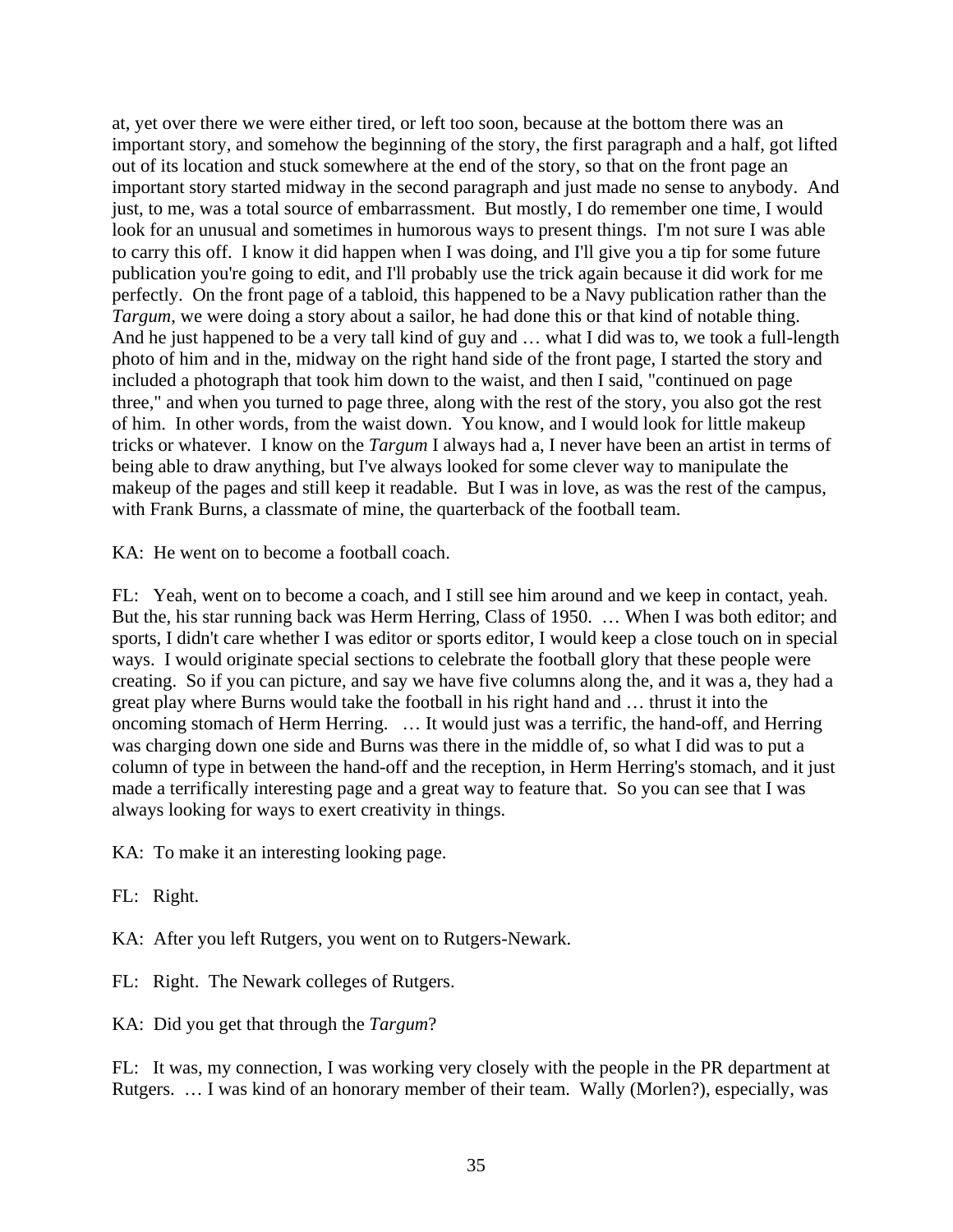the head, so he had an opening and he twisted my arm. He knew I could handle the assignment and I had [been] born in Newark and my parents were still there. … They had acquired the Newark colleges of Rutgers several years earlier and they needed somebody to head up the news bureau. And so I took it, that was my first job after graduation in '49, and I did that for a few years and … enjoyed it. I worked with a marvelous man named, Platt, and he was just a gracious, knowing gentleman. But here again, the coincidence. The major thing that happened over there, I had a lot of fun, we had a College of Pharmacy at that time, it was in Newark. So I had a lot of chance to write about them and all that they were doing. The School of Law, that was another one of the colleges, and we had the College of Business and the College of Arts and Sciences. So there were a lot of things, a lot of interesting people. One of the people I ran into was a quiet music instructor and … they talk about things, being in the right place at the right time, one day, he strolled into my office there and, in the middle of Newark, we were in a former brewery, the former brewery. … He said, "Mr. Long, you've been very nice to me and I appreciate it," The name was Alfred Mann, and nice, quiet, Doctor Mann was our music teacher. … He said that he felt enough time had gone by that he would like my help in doing something that would be a very large thing in the world of music. I wondered, "Well, here I am, in a little backwater section of, you know, the college, what's, what's he talking about?" And it turned out that he had a fascinating story, and I was in the right place at the right time to help him tell the story. It turns out that he was in possession, through a strange series of events, of the last musical will and testament of Richard Strauss, the very famous composer, Der Rosenkavalier and whatever. It turns out at the end of World War II, Dr. Mann had been a soldier in the intelligence corps of the U.S. Army. He and his family, being Jewish, had fled Germany in the '30s. He was drafted into the Army in the '40s and found himself, 'cause he spoke German and was a smart guy, he was in the intelligence corps. Richard Strauss was one of a group of Nazi sympathizers, or VIPs, you know, they weren't sure what of their loyalties, but he was a German and he was, you know, a member of the Nazi party, I guess by default. But one way or another, they needed somebody assigned to him, so they assigned this man, Dr. Mann, became, so he became a great friend and colleague to such a degree that Strauss actually gave him his last musical will and testament. So he …

#### KA: He kept it.

FL: He kept it and he felt that Strauss, having died some five or so years later, that it was now the time to do it, and I was the instrument through which he would release it. So you can imagine, you know, if you were sitting there. And so we had a grand time. I called on my Rutgers connections, of course, one of my buddies was AP [Associated Press], the head of the AP office in Newark, and so we used that as a starting point and got lots of favorable attention for this musical will and testament,

#### KA: Was that Sam Blackman?

FL: No, this was … a younger guy, Class of '44, and Rip, Rip[ley] is his first name. He still writes the column for the RAM, the ... you know, the alumni magazine. [Ripley Watson]

KA: You went on afterwards.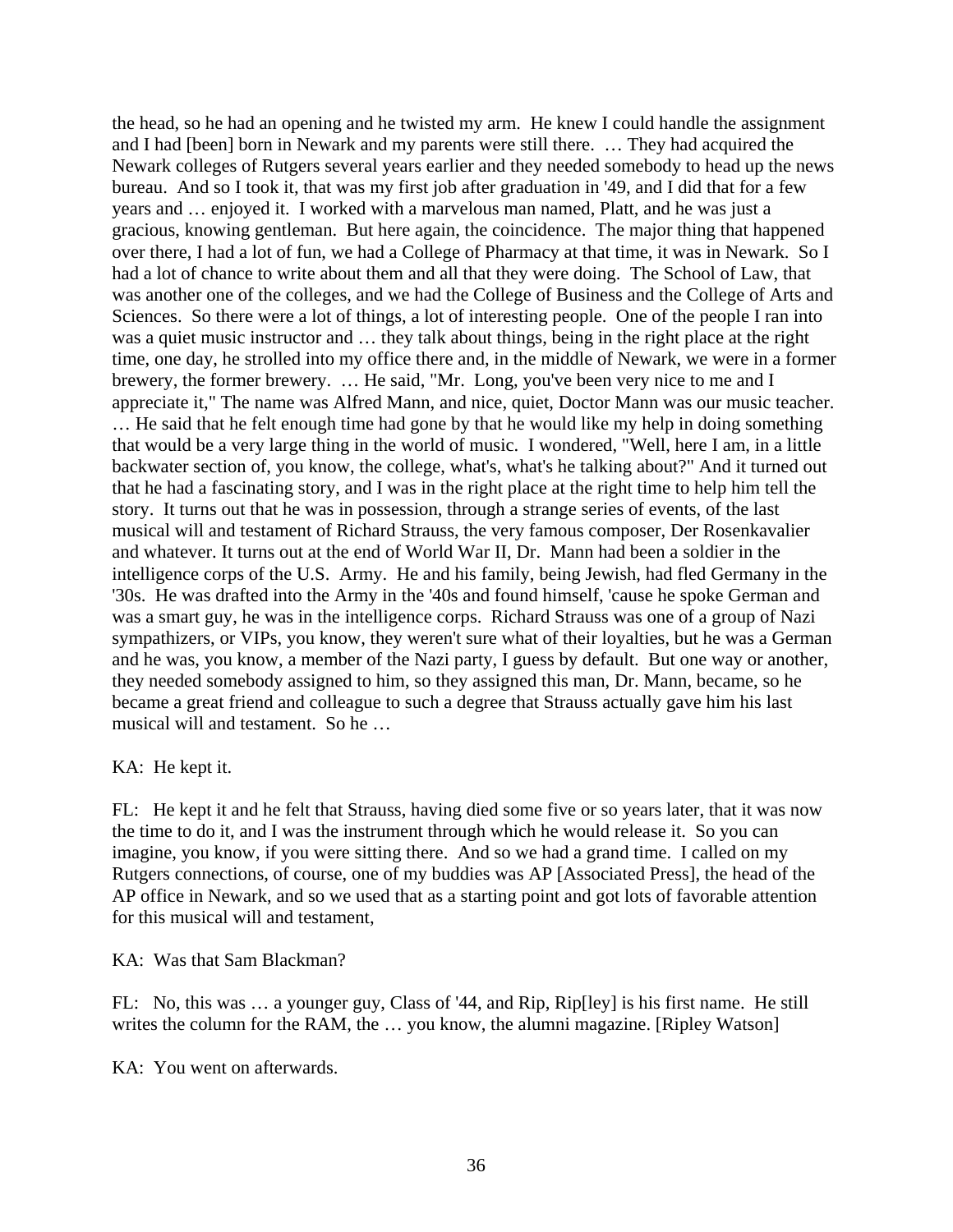## FL: Yeah.

KA: To work for a lot of big public relations firms.

FL: Yeah. I was, again, I was kind of fortunate. My, I got some good, further, training but I knew I didn't want to stay in a news bureau at Rutgers. What I wanted was to hit the big time and be with a major … public relations firm in New York, 'cause that's where the action was. I was kind of in Newark in the early '50s there and found myself in a small advertising PR firm in Newark, but wanting desperately to find my way. How can I find my way into big New York shop? I even knew which one I was aiming for, and that would be NW Ayer, 'cause they were, they were the very first of the advertising agencies. They started in Philadelphia. They had the headquarters, their headquarters for public relations, and they were the, they started, they had the first public relations department of a major advertising agency. So they were the place I wanted to be, 'cause I wanted to keep a little ear out for advertising, but I wanted to really be in PR. So my question was how can I get in there? And the question was answered one day, as happens to me in so many so many times in my life, the answers stroll through the door. An attractive young lady joined this little PR advertising firm in Newark one day, and her husband had been transferred from the New York area over to Newark, and so she was relocating from her previous job, which had been secretary to the vice president for public relations at NW Ayer. And I could hardly believe it. So I really had some intense conversations with her as to who did what, how they worked and why they worked, and who was doing this and what were their client list, and so I wrote the most fascinating letter, you can imagine.

#### KA: You knew all about their company.

FL: I knew I could just know what … they would be looking for. … I did find myself in a job interview with the head of the department. Many people have been mentors for me, you know, I've mentioned a couple of them, but Marvin Murphy was the head of their department, and the letter that I wrote and the obvious answers that I could provide for him, and the experience I had as a fairly young guy. So in 1954 I had found myself hired by NW Ayer to join their public relations department and as a representative … and that, that was really the beginning of ten glorious years which where beyond the dreams of a young, reasonably, talented guy. The opportunities just wouldn't stop coming. I found myself involved in one magnificent opportunity after the other, including the chance to work with AT&T. That was an NW Ayer client, and for years they'd had them as an ad client. But they never were able to bring, land them as a public relations client. AT&T said, "Well, you know, we're doing public relations some outside force couldn't represent." But they were at a point where they were about, for the first time, to change the, the complexion of the phone, literally, because all they had earlier was a black telephone. That's all you could get. So they were going to, they were thinking about introducing colored telephones, and something called, "the Princess" telephone. So they were looking for somebody with some creative stuff and that turned out to be me. I was again at the right place at the right time. And the people at NW, at AT&T said, "You know this is kind of new. We'll try and see how this works out for the," well it turned out that it worked out so splendidly that he said, "Would you please slow down a little, Frank? Because you're, you're embarrassing, you folks are embarrassing some of our own staff here. You're getting so successful there." So they came up with a very large fee for our services and  $\dots$  I was in charge of the team that just went out and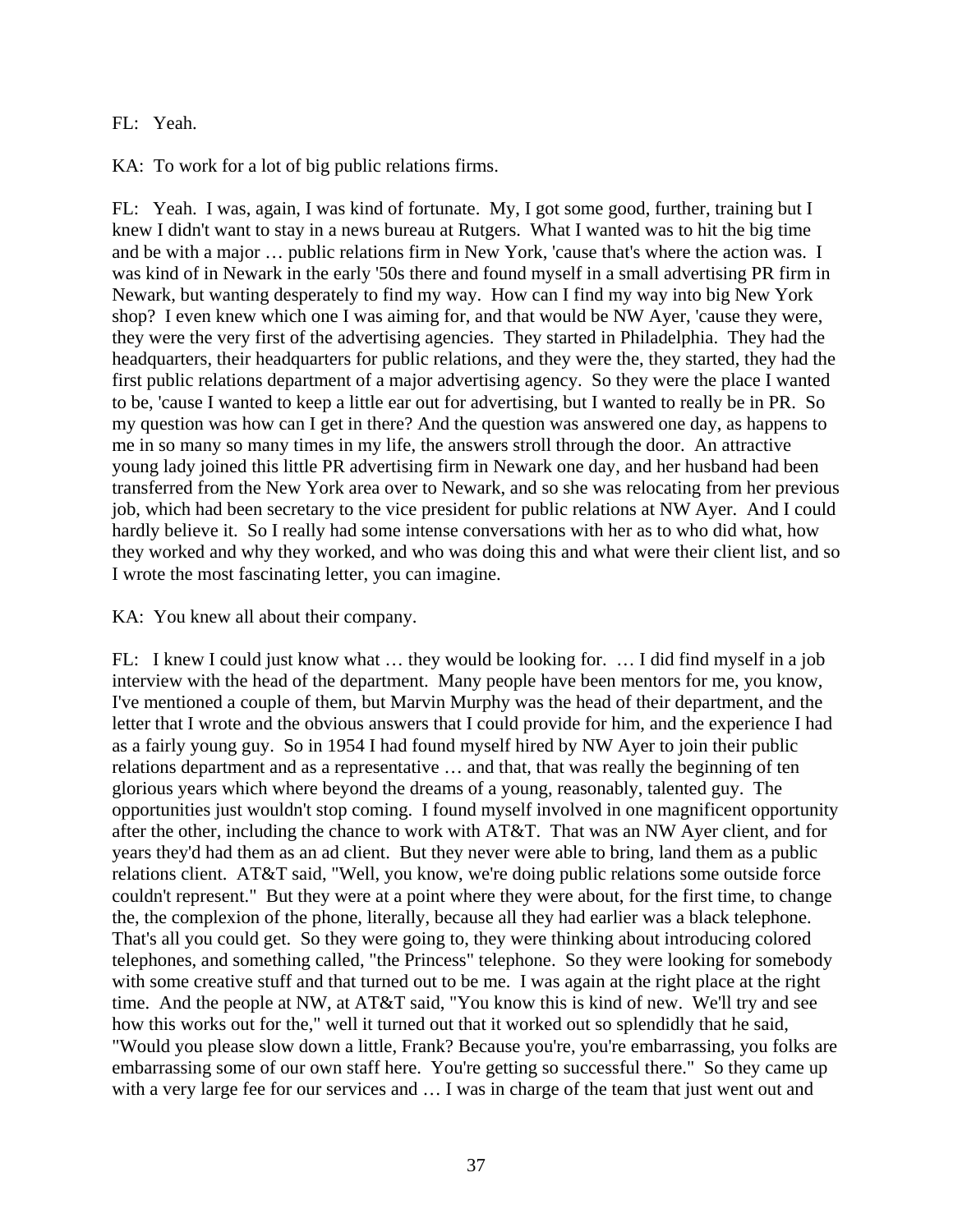had a glorious time convincing the world to use colored telephones and having a grand time. The other client, again, I think I maybe needed a little talent, but I had a loving interest in automobiles and my other big client was Plymouth automobile, and they, too, wanted some creative representation for their automobiles. So I became their national public relations representative and did some, in each case there were some rather outstanding things … For the Plymouth car, for example, they wanted to do something totally different at a time when a group down in Tulsa, Oklahoma, wanted to do something totally different. The whole thing came together as I kind of masterminded the first time anybody's ever put a brand new automobile in a time capsule. And so we did that. This was the kind of outstanding, kind of striking stuff, you know, that you wouldn't expect a meek *Targum* editor to engage in. But I, I was feeling my oats, I guess, and I, literally, we could do anything, you get that feeling after a while. Things continually go right.

## KA: Was that a feeling you got at *Targum*?

FL: Yes. No matter what came up, we could handle it, kind of a feeling. You, I can see you have that feeling, too. You came through a lot in your *Targum* … But with the phone company I got them, persuaded several organizations to give them some awards for their introduction of color telephones, the National Society of Interior Designers. It was just some more diplomatic skills, or PR skills, just suggesting to those folks that, "Wouldn't it be nice if you found a way to recognize how your own work has been enhanced by the phone company introducing these color phones?" And they said, "Yeah." And I said, "Well, wouldn't it also be nice if the phone company actually picked up the bill for the reception and the award itself?" "Oh, that would be even nicer." So, little subtleties like that. But at that particular event, I wrote a speech for the vice president to accept the award that the National Society of Interior Designers was presenting, and it was nice, friendly, thank-you kind of stuff. He came to me, he said, later, "Frank, you know, this, you wrote some nice words and all of that, but really next time maybe you can be even more laudatory on behalf of folks like this, because look at what they did. They came up with the idea for the award, they went to the trouble of giving us this beautiful reception, they designed a magnificent statuesque statue here for us." See, I did it so well that even the client wasn't aware.

KA: That you created the idea.

FL: Yes. I'd created the idea. We were paying for the reception and we were paying for the ... Another friend of mine said, "That's what you call a vacuum-pack success, where you did the work so well."

KA: You fooled everyone.

FL: Including the client. But he was, he was the top echelon of the client. The middle echelon, my own contact at the client organization, knew very well that he was paying for all of this. That is probably as typical as anything of my ability to enjoy whatever it was and there were all kinds of exciting things happening. At that time, one of the big actresses in Hollywood, and also something of a singer, but not that well-known, Polly Bergen, she decided that she, she did some singing of ballads and she was putting out an album called, "All Alone By The Telephone." We